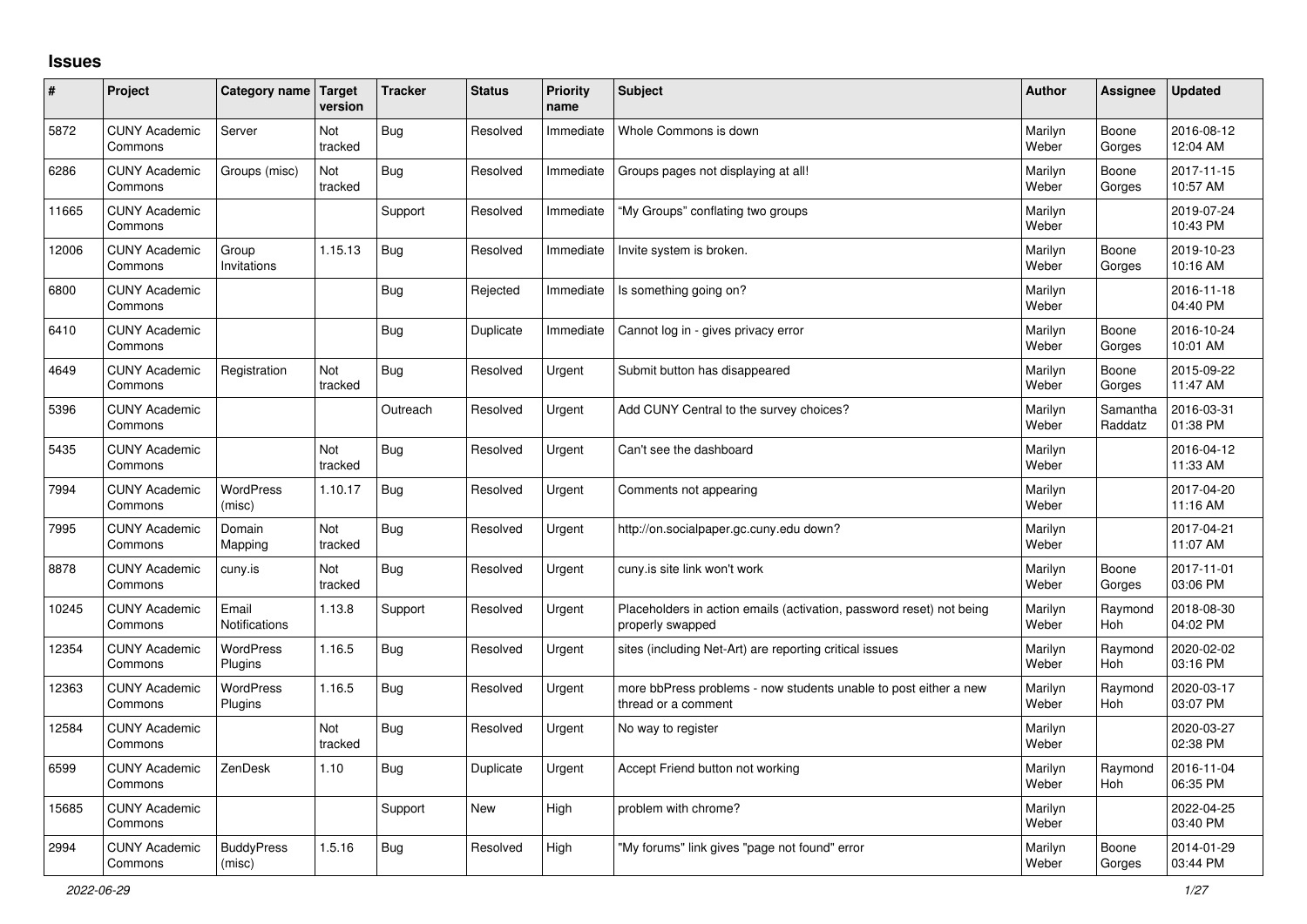| #    | Project                         | Category name                     | Target<br>version | <b>Tracker</b> | <b>Status</b> | <b>Priority</b><br>name | <b>Subject</b>                                                                          | <b>Author</b>    | Assignee         | <b>Updated</b>         |
|------|---------------------------------|-----------------------------------|-------------------|----------------|---------------|-------------------------|-----------------------------------------------------------------------------------------|------------------|------------------|------------------------|
| 3121 | <b>CUNY Academic</b><br>Commons | <b>WordPress</b><br><b>Themes</b> | 1.5.21            | Bug            | Resolved      | High                    | Add Academica theme?                                                                    | Marilyn<br>Weber | Boone<br>Gorges  | 2014-03-24<br>11:04 AM |
| 3530 | <b>CUNY Academic</b><br>Commons | Server                            | Not<br>tracked    | Bug            | Resolved      | High                    | Commons running very slowly/ "connection lost"                                          | Marilyn<br>Weber | <b>Matt Gold</b> | 2014-10-08<br>09:34 AM |
| 3593 | <b>CUNY Academic</b><br>Commons | Registration                      | 1.7.2             | <b>Bug</b>     | Resolved      | High                    | registration problems                                                                   | Marilyn<br>Weber | Boone<br>Gorges  | 2014-11-01<br>02:57 PM |
| 4657 | <b>CUNY Academic</b><br>Commons | Group Forums                      | 1.8.18            | <b>Bug</b>     | Resolved      | High                    | Submit button disappears in new post mode in forum                                      | Marilyn<br>Weber | Raymond<br>Hoh   | 2015-12-01<br>11:15 PM |
| 4734 | <b>CUNY Academic</b><br>Commons | <b>BuddyPress</b><br>Docs         | 1.8.13            | Bug            | Resolved      | High                    | Problems with "Create New Doc"                                                          | Marilyn<br>Weber | Boone<br>Gorges  | 2015-10-09<br>07:53 AM |
| 4880 | <b>CUNY Academic</b><br>Commons | Password<br>Reset                 | Not<br>tracked    | Support        | Resolved      | High                    | CUNY Central person having password trouble                                             | Marilyn<br>Weber |                  | 2015-11-10<br>12:40 PM |
| 4918 | <b>CUNY Academic</b><br>Commons | ZenDesk                           | Not<br>tracked    | <b>Bug</b>     | Resolved      | High                    | Re-directing Help Requests                                                              | Marilyn<br>Weber | Raymond<br>Hoh   | 2015-11-23<br>11:15 AM |
| 4962 | <b>CUNY Academic</b><br>Commons | Events                            | 1.8.18            | <b>Bug</b>     | Resolved      | High                    | Problems with text entry field in the Events Calendar                                   | Marilyn<br>Weber | Raymond<br>Hoh   | 2015-12-01<br>06:57 PM |
| 6039 | <b>CUNY Academic</b><br>Commons | Membership                        | 1.9.28            | Bug            | Resolved      | High                    | User cannot change her email                                                            | Marilyn<br>Weber |                  | 2016-09-19<br>03:03 PM |
| 6101 | <b>CUNY Academic</b><br>Commons | <b>Public Portfolio</b>           |                   | <b>Bug</b>     | Resolved      | High                    | Profile update problems                                                                 | Marilyn<br>Weber | Boone<br>Gorges  | 2016-12-01<br>03:50 PM |
| 6107 | <b>CUNY Academic</b><br>Commons |                                   |                   | <b>Bug</b>     | Resolved      | High                    | site redirect?                                                                          | Marilyn<br>Weber | Boone<br>Gorges  | 2016-09-29<br>03:45 PM |
| 6602 | <b>CUNY Academic</b><br>Commons | ZenDesk                           | 1.10              | Bug            | Resolved      | High                    | Add Friend button not working                                                           | Marilyn<br>Weber | Raymond<br>Hoh   | 2016-11-04<br>12:14 PM |
| 7100 | <b>CUNY Academic</b><br>Commons | <b>WordPress</b><br>Plugins       | 1.10.5            | <b>Bug</b>     | Resolved      | High                    | Cincopa plugin problem                                                                  | Marilyn<br>Weber | Boone<br>Gorges  | 2016-12-19<br>10:32 AM |
| 7684 | <b>CUNY Academic</b><br>Commons | Reply By Email                    | 1.10.12           | <b>Bug</b>     | Resolved      | High                    | trying to post too often error                                                          | Marilyn<br>Weber | Raymond<br>Hoh   | 2017-02-28<br>12:43 PM |
| 8125 | <b>CUNY Academic</b><br>Commons | <b>WordPress</b><br><b>Themes</b> | 1.10.19           | <b>Bug</b>     | Resolved      | High                    | careerplan admin page failing to load with "currently unable to handle<br>this request" | Marilyn<br>Weber |                  | 2017-07-13<br>12:54 PM |
| 8620 | <b>CUNY Academic</b><br>Commons | ZenDesk                           | 1.11.11           | <b>Bug</b>     | Resolved      | High                    | 'Send us a message" not working                                                         | Marilyn<br>Weber | Raymond<br>Hoh   | 2017-08-29<br>04:13 PM |
| 8917 | <b>CUNY Academic</b><br>Commons | Group Files                       | 1.12.3            | <b>Bug</b>     | Resolved      | High                    | Files not downloading from Groups properly                                              | Marilyn<br>Weber | Boone<br>Gorges  | 2017-11-29<br>10:04 PM |
| 8934 | <b>CUNY Academic</b><br>Commons | Reply By Email                    | 1.12.4            | Support        | Resolved      | High                    | RBE "could not post" email should have info about attempted From<br>address             | Marilyn<br>Weber | Raymond<br>Hoh   | 2017-12-12<br>11:25 AM |
| 9276 | <b>CUNY Academic</b><br>Commons |                                   |                   | Bug            | Resolved      | High                    | problem adding a member to a group - wrong username?                                    | Marilyn<br>Weber |                  | 2018-02-25<br>12:47 PM |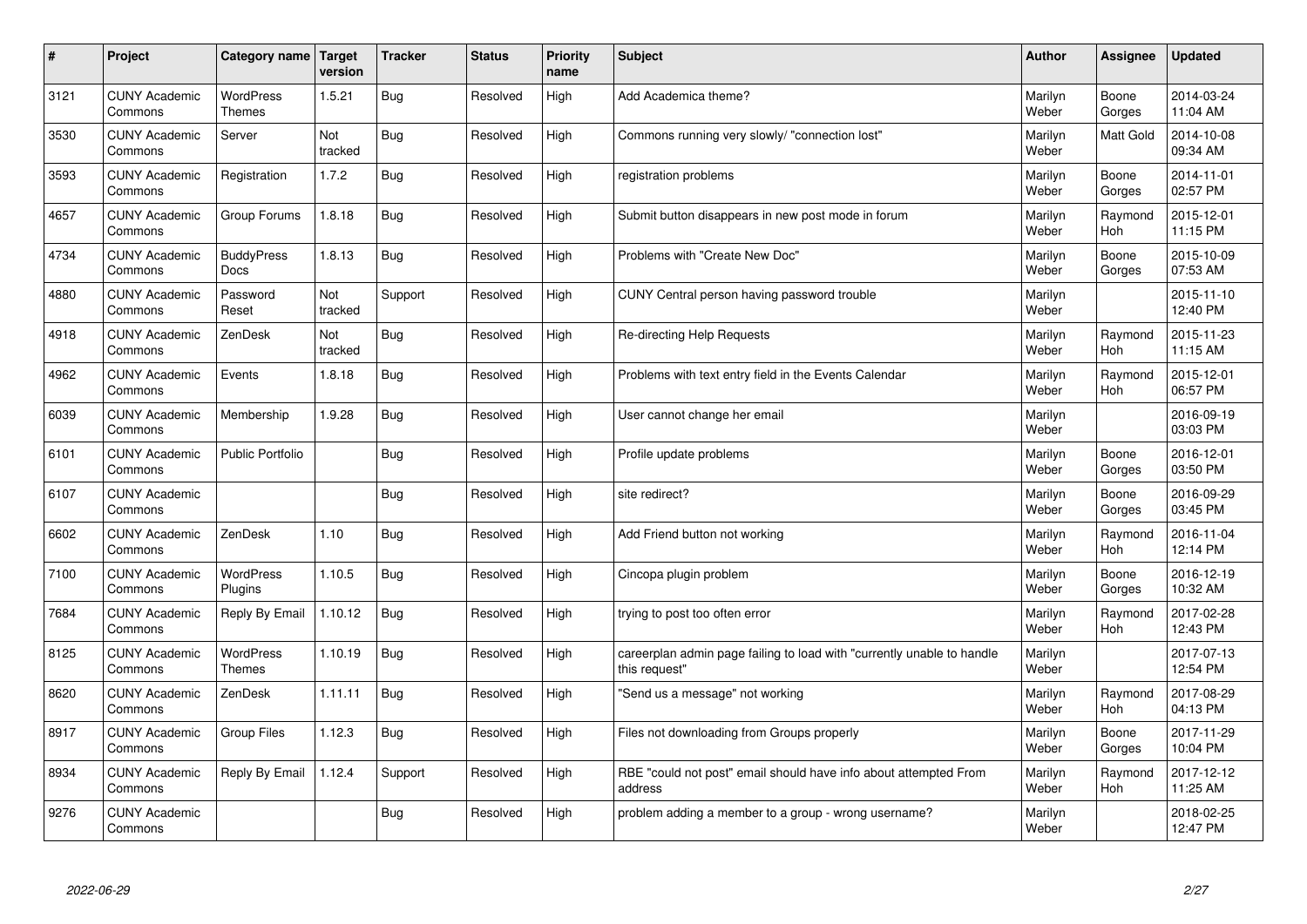| $\vert$ # | Project                         | Category name   Target      | version           | <b>Tracker</b> | <b>Status</b> | <b>Priority</b><br>name | <b>Subject</b>                                                                        | <b>Author</b>    | Assignee              | <b>Updated</b>         |
|-----------|---------------------------------|-----------------------------|-------------------|----------------|---------------|-------------------------|---------------------------------------------------------------------------------------|------------------|-----------------------|------------------------|
| 9768      | <b>CUNY Academic</b><br>Commons |                             | 1.13.2            | Bug            | Resolved      | High                    | search function on the Directory page                                                 | Marilyn<br>Weber | Boone<br>Gorges       | 2018-05-14<br>08:45 PM |
| 9828      | <b>CUNY Academic</b><br>Commons | Domain<br>Mapping           | 1.13.3            | Bug            | Resolved      | High                    | redirecting problem                                                                   | Marilyn<br>Weber | Raymond<br><b>Hoh</b> | 2018-05-24<br>02:39 PM |
| 12393     | <b>CUNY Academic</b><br>Commons | <b>WordPress</b><br>(misc)  |                   | Support        | Resolved      | High                    | size limit for files                                                                  | Marilyn<br>Weber |                       | 2020-02-18<br>10:13 AM |
| 12483     | <b>CUNY Academic</b><br>Commons |                             | 1.16.7            | <b>Bug</b>     | Resolved      | High                    | post error                                                                            | Marilyn<br>Weber |                       | 2020-02-28<br>02:44 PM |
| 13173     | <b>CUNY Academic</b><br>Commons | Group Library               | 1.17.1            | Support        | Resolved      | High                    | all uploads to the library are silent                                                 | Marilyn<br>Weber |                       | 2020-08-10<br>04:12 PM |
| 13227     | <b>CUNY Academic</b><br>Commons | Group Library               | 1.17.2            | Bug            | Resolved      | High                    | folder not appearing in library                                                       | Marilyn<br>Weber |                       | 2020-08-21<br>04:22 PM |
| 13633     | <b>CUNY Academic</b><br>Commons |                             | Not<br>tracked    | <b>Bug</b>     | Resolved      | High                    | PublicsLab site down                                                                  | Marilyn<br>Weber |                       | 2020-11-30<br>02:01 PM |
| 13656     | <b>CUNY Academic</b><br>Commons |                             |                   | <b>Bug</b>     | Resolved      | High                    | site down                                                                             | Marilyn<br>Weber |                       | 2020-12-11<br>12:50 PM |
| 13675     | <b>CUNY Academic</b><br>Commons | Group Library               | 1.18.1            | Bug            | Resolved      | High                    | broken Library                                                                        | Marilyn<br>Weber |                       | 2020-12-09<br>05:02 PM |
| 13715     | <b>CUNY Academic</b><br>Commons |                             | Not<br>tracked    | <b>Bug</b>     | Resolved      | High                    | https://ulysses.commons.gc.cuny.edu down                                              | Marilyn<br>Weber |                       | 2020-12-22<br>03:02 PM |
| 13878     | <b>CUNY Academic</b><br>Commons | Group cloning               | 1.18.4            | Support        | Resolved      | High                    | When creating Group + Site and choosing 'Clone existing', cannot<br>advance to step 2 | Marilyn<br>Weber | Jeremy<br>Felt        | 2021-02-02<br>11:02 AM |
| 14008     | <b>CUNY Academic</b><br>Commons |                             |                   | Bug            | Resolved      | High                    | invisible user                                                                        | Marilyn<br>Weber |                       | 2021-02-18<br>05:53 PM |
| 14526     | <b>CUNY Academic</b><br>Commons | Registration                | 1.18.12           | Bug            | Resolved      | High                    | registration interface won't show a space to enter nonCUNY code                       | Marilyn<br>Weber |                       | 2021-06-03<br>04:02 PM |
| 14799     | <b>CUNY Academic</b><br>Commons |                             | 1.18.19           | Support        | Resolved      | High                    | install the official Classic Widgets?                                                 | Marilyn<br>Weber |                       | 2021-09-22<br>02:17 PM |
| 3417      | <b>CUNY Academic</b><br>Commons | <b>BuddyPress</b><br>(misc) | Not<br>tracked    | <b>Bug</b>     | Rejected      | High                    | copying two commons groups                                                            | Marilyn<br>Weber | Marilyn<br>Weber      | 2014-11-05<br>09:56 AM |
| 15022     | <b>CUNY Academic</b><br>Commons |                             |                   | Support        | Rejected      | High                    | ArabStages                                                                            | Marilyn<br>Weber |                       | 2021-12-06<br>10:16 AM |
| 5713      | <b>CUNY Academic</b><br>Commons | WordPress<br>(misc)         | Not<br>tracked    | <b>Bug</b>     | Abandoned     | High                    | Site freezing                                                                         | Marilyn<br>Weber | Boone<br>Gorges       | 2017-11-15<br>10:58 AM |
| 5199      | <b>CUNY Academic</b><br>Commons | Social Paper                | Future<br>release | Feature        | <b>New</b>    | Normal                  | add tables to the SP editor                                                           | Marilyn<br>Weber |                       | 2016-10-24<br>11:27 AM |
| 5205      | <b>CUNY Academic</b><br>Commons | Social Paper                | Future<br>release | Feature        | <b>New</b>    | Normal                  | Social Paper folders                                                                  | Marilyn<br>Weber |                       | 2016-02-11<br>10:24 PM |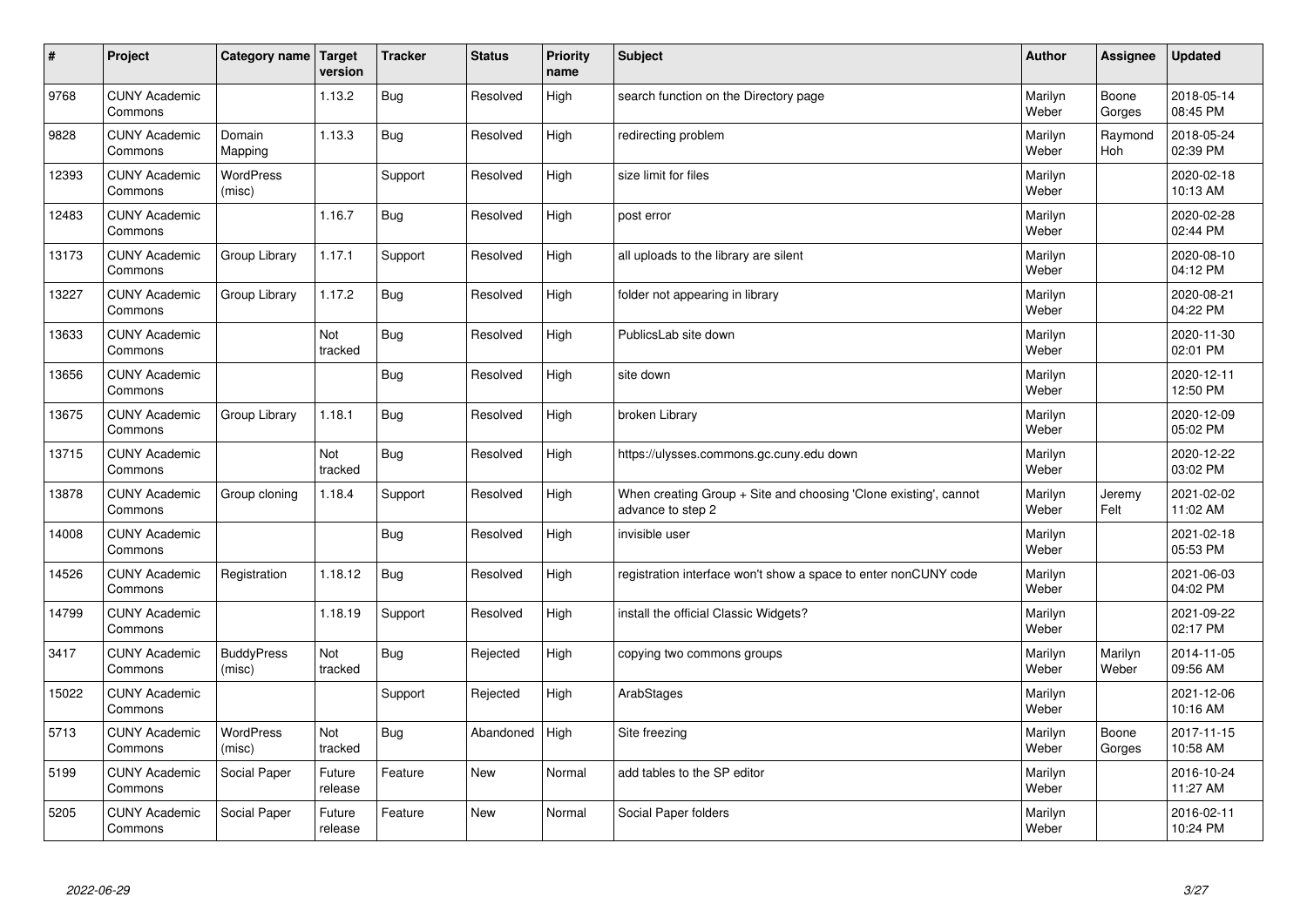| $\#$  | Project                         | Category name                 | Target<br>version | <b>Tracker</b> | <b>Status</b>        | <b>Priority</b><br>name | <b>Subject</b>                                                  | <b>Author</b>    | Assignee              | <b>Updated</b>         |
|-------|---------------------------------|-------------------------------|-------------------|----------------|----------------------|-------------------------|-----------------------------------------------------------------|------------------|-----------------------|------------------------|
| 5282  | <b>CUNY Academic</b><br>Commons | Social Paper                  | Future<br>release | <b>Bug</b>     | <b>New</b>           | Normal                  | Replying via email directs to paper but not individual comment. | Marilyn<br>Weber | Raymond<br><b>Hoh</b> | 2016-03-02<br>01:48 PM |
| 5397  | <b>CUNY Academic</b><br>Commons | Social Paper                  | Future<br>release | Feature        | <b>New</b>           | Normal                  | frustrating to have to enable/disable in SP                     | Marilyn<br>Weber | Samantha<br>Raddatz   | 2016-04-20<br>03:39 PM |
| 5992  | <b>CUNY Academic</b><br>Commons | Email<br><b>Notifications</b> | Future<br>release | Feature        | <b>New</b>           | Normal                  | Changing the From line of autogenerated blog emails             | Marilyn<br>Weber |                       | 2018-09-27<br>05:19 PM |
| 8607  | <b>CUNY Academic</b><br>Commons |                               | Not<br>tracked    | Support        | <b>New</b>           | Normal                  | Paypal?                                                         | Marilyn<br>Weber | <b>Matt Gold</b>      | 2018-05-15<br>01:37 PM |
| 12352 | <b>CUNY Academic</b><br>Commons |                               | Not<br>tracked    | Support        | <b>New</b>           | Normal                  | posts list" page builder block option                           | Marilyn<br>Weber |                       | 2020-02-03<br>01:29 PM |
| 12382 | <b>CUNY Academic</b><br>Commons | Membership                    | Not<br>tracked    | Support        | <b>New</b>           | Normal                  | Email request change                                            | Marilyn<br>Weber | Marilyn<br>Weber      | 2020-02-06<br>12:56 PM |
| 13286 | <b>CUNY Academic</b><br>Commons |                               | Not<br>tracked    | Support        | <b>New</b>           | Normal                  | problem connecting with WordPress app                           | Marilyn<br>Weber | Raymond<br>Hoh        | 2020-09-08<br>11:16 AM |
| 14911 | <b>CUNY Academic</b><br>Commons | WordPress<br><b>Themes</b>    | Not<br>tracked    | Support        | <b>New</b>           | Normal                  | Twentytwentyone theme                                           | Marilyn<br>Weber |                       | 2021-10-28<br>10:37 AM |
| 15045 | <b>CUNY Academic</b><br>Commons |                               |                   | Support        | New                  | Normal                  | no result for KCeL in the search box on the commons             | Marilyn<br>Weber |                       | 2021-12-10<br>11:29 AM |
| 15565 | <b>CUNY Academic</b><br>Commons |                               |                   | Support        | <b>New</b>           | Normal                  | Events - send updates to an email listserv                      | Marilyn<br>Weber |                       | 2022-03-10<br>01:06 PM |
| 15816 | <b>CUNY Academic</b><br>Commons |                               | Not<br>tracked    | Support        | <b>New</b>           | Normal                  | slow loading at SPS                                             | Marilyn<br>Weber |                       | 2022-04-05<br>01:26 PM |
| 9835  | <b>CUNY Academic</b><br>Commons | Group Forums                  | Future<br>release | <b>Bug</b>     | Assigned             | Normal                  | add a "like" function?                                          | Marilyn<br>Weber | Erik<br>Trainer       | 2018-06-05<br>01:49 PM |
| 11519 | <b>CUNY Academic</b><br>Commons |                               | Not<br>tracked    | Support        | Assigned             | Normal                  | comment option not appearing                                    | Marilyn<br>Weber |                       | 2019-09-24<br>10:28 AM |
| 11848 | <b>CUNY Academic</b><br>Commons |                               | Not<br>tracked    | Support        | Hold                 | Normal                  | a Dean of Faculty wants to share a large file                   | Marilyn<br>Weber |                       | 2019-09-24<br>08:44 AM |
| 9207  | <b>CUNY Academic</b><br>Commons |                               | Future<br>release | Support        | Reporter<br>Feedback | Normal                  | display dashboards made in Tableau?                             | Marilyn<br>Weber | Boone<br>Gorges       | 2018-04-10<br>10:42 AM |
| 10273 | <b>CUNY Academic</b><br>Commons | Registration                  | Not<br>tracked    | Support        | Reporter<br>Feedback | Normal                  | users combining CF and campus address                           | Marilyn<br>Weber |                       | 2019-09-18<br>10:58 AM |
| 10657 | <b>CUNY Academic</b><br>Commons |                               | Not<br>tracked    | Support        | Reporter<br>Feedback | Normal                  | child theme problems                                            | Marilyn<br>Weber |                       | 2018-11-08<br>01:19 PM |
| 11149 | <b>CUNY Academic</b><br>Commons |                               | Not<br>tracked    | Support        | Reporter<br>Feedback | Normal                  | comments getting blocked                                        | Marilyn<br>Weber | Raymond<br>Hoh        | 2019-03-26<br>11:40 AM |
| 11509 | <b>CUNY Academic</b><br>Commons |                               | Not<br>tracked    | Support        | Reporter<br>Feedback | Normal                  | deleted Page causing a Menu problem?                            | Marilyn<br>Weber |                       | 2019-06-04<br>09:54 AM |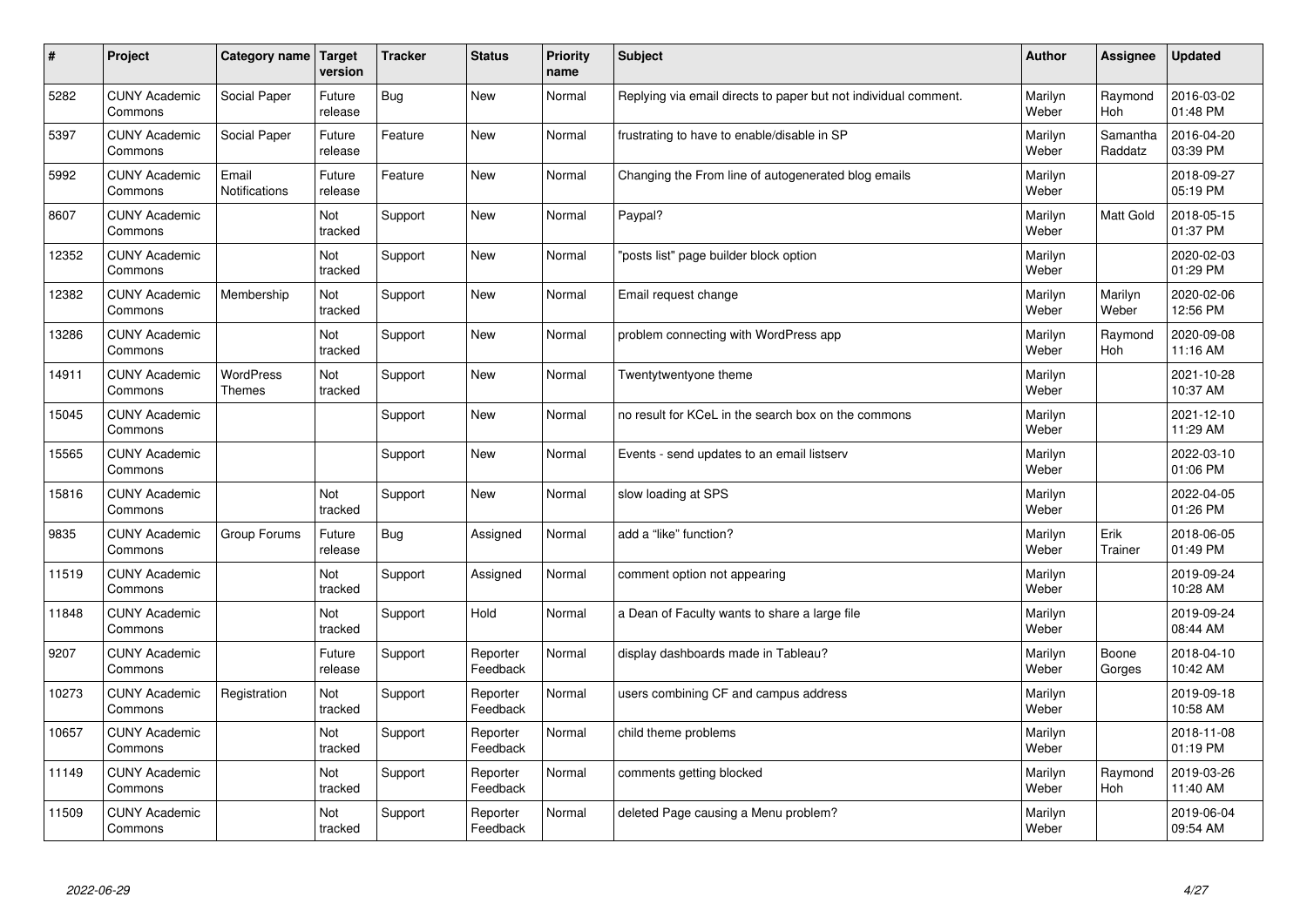| #     | Project                         | Category name                     | Target<br>version | <b>Tracker</b> | <b>Status</b>        | <b>Priority</b><br>name | <b>Subject</b>                                                                             | <b>Author</b>    | Assignee       | <b>Updated</b>         |
|-------|---------------------------------|-----------------------------------|-------------------|----------------|----------------------|-------------------------|--------------------------------------------------------------------------------------------|------------------|----------------|------------------------|
| 11771 | <b>CUNY Academic</b><br>Commons |                                   | Not<br>tracked    | Support        | Reporter<br>Feedback | Normal                  | post displays in sections                                                                  | Marilyn<br>Weber |                | 2019-08-20<br>10:34 AM |
| 11787 | <b>CUNY Academic</b><br>Commons |                                   | Not<br>tracked    | Support        | Reporter<br>Feedback | Normal                  | automated comments notifications on ZenDesk                                                | Marilyn<br>Weber |                | 2019-08-26<br>06:18 PM |
| 12350 | <b>CUNY Academic</b><br>Commons | <b>Blogs</b><br>(BuddyPress)      | Not<br>tracked    | Support        | Reporter<br>Feedback | Normal                  | URL creation problem                                                                       | Marilyn<br>Weber |                | 2020-02-03<br>11:27 AM |
| 12360 | <b>CUNY Academic</b><br>Commons | <b>WordPress</b><br><b>Themes</b> | Not<br>tracked    | <b>Bug</b>     | Reporter<br>Feedback | Normal                  | site just says "DANTE We are currently in maintenance mode, please<br>check back shortly." | Marilyn<br>Weber |                | 2020-02-04<br>12:13 PM |
| 12741 | <b>CUNY Academic</b><br>Commons | <b>WordPress</b><br>Plugins       | Not<br>tracked    | Support        | Reporter<br>Feedback | Normal                  | <b>Tableau Public Viz Block</b>                                                            | Marilyn<br>Weber | Raymond<br>Hoh | 2020-05-12<br>11:00 AM |
| 13034 | <b>CUNY Academic</b><br>Commons |                                   | Not<br>tracked    | Support        | Reporter<br>Feedback | Normal                  | a site is asking people to join the Commons to get a download                              | Marilyn<br>Weber |                | 2020-07-12<br>07:23 AM |
| 13255 | <b>CUNY Academic</b><br>Commons |                                   | Not<br>tracked    | Support        | Reporter<br>Feedback | Normal                  | Accessibility problems                                                                     | Marilyn<br>Weber |                | 2020-09-01<br>05:48 PM |
| 13328 | <b>CUNY Academic</b><br>Commons | Group Forums                      | Not<br>tracked    | <b>Bug</b>     | Reporter<br>Feedback | Normal                  | cross-posting in two related groups                                                        | Marilyn<br>Weber | Raymond<br>Hoh | 2020-09-15<br>10:39 PM |
| 13975 | <b>CUNY Academic</b><br>Commons | Social Paper                      | Not<br>tracked    | Support        | Reporter<br>Feedback | Normal                  | can't approve comments on Social Paper paper                                               | Marilyn<br>Weber |                | 2021-02-12<br>09:33 AM |
| 14074 | <b>CUNY Academic</b><br>Commons | <b>WordPress</b><br>(misc)        | Not<br>tracked    | Support        | Reporter<br>Feedback | Normal                  | page password protection problem                                                           | Marilyn<br>Weber |                | 2021-03-02<br>11:03 AM |
| 14398 | <b>CUNY Academic</b><br>Commons |                                   | Not<br>tracked    | Support        | Reporter<br>Feedback | Normal                  | Events plug-in notification problem                                                        | Marilyn<br>Weber |                | 2021-05-11<br>11:21 AM |
| 14784 | <b>CUNY Academic</b><br>Commons |                                   |                   | Support        | Reporter<br>Feedback | Normal                  | User report of logo problem when using Customizer theme                                    | Marilyn<br>Weber |                | 2021-09-17<br>10:25 AM |
| 14900 | <b>CUNY Academic</b><br>Commons |                                   | Not<br>tracked    | Support        | Reporter<br>Feedback | Normal                  | previous theme?                                                                            | Marilyn<br>Weber |                | 2021-10-25<br>10:31 AM |
| 15169 | <b>CUNY Academic</b><br>Commons |                                   | 2.0.3             | Support        | Reporter<br>Feedback | Normal                  | new Prelude website zipfiles for custom theme and other files.                             | Marilyn<br>Weber |                | 2022-06-29<br>11:32 AM |
| 15260 | <b>CUNY Academic</b><br>Commons |                                   |                   | Support        | Reporter<br>Feedback | Normal                  | Diacritical markings   European Stages                                                     | Marilyn<br>Weber |                | 2022-02-04<br>08:16 AM |
| 15370 | <b>CUNY Academic</b><br>Commons |                                   |                   | Support        | Reporter<br>Feedback | Normal                  | All-in-One Event Calendar?                                                                 | Marilyn<br>Weber |                | 2022-02-17<br>11:03 AM |
| 15655 | <b>CUNY Academic</b><br>Commons |                                   | 2.0.3             | Support        | Reporter<br>Feedback | Normal                  | Event Aggregator plugin?                                                                   | Marilyn<br>Weber |                | 2022-06-29<br>11:32 AM |
| 16099 | <b>CUNY Academic</b><br>Commons |                                   |                   | Support        | Reporter<br>Feedback | Normal                  | request for Newsletter Glue                                                                | Marilyn<br>Weber |                | 2022-05-13<br>12:14 PM |
| 16110 | <b>CUNY Academic</b><br>Commons |                                   |                   | Support        | Reporter<br>Feedback | Normal                  | remove Creative Commons license from pages?                                                | Marilyn<br>Weber | Raymond<br>Hoh | 2022-05-17<br>06:11 PM |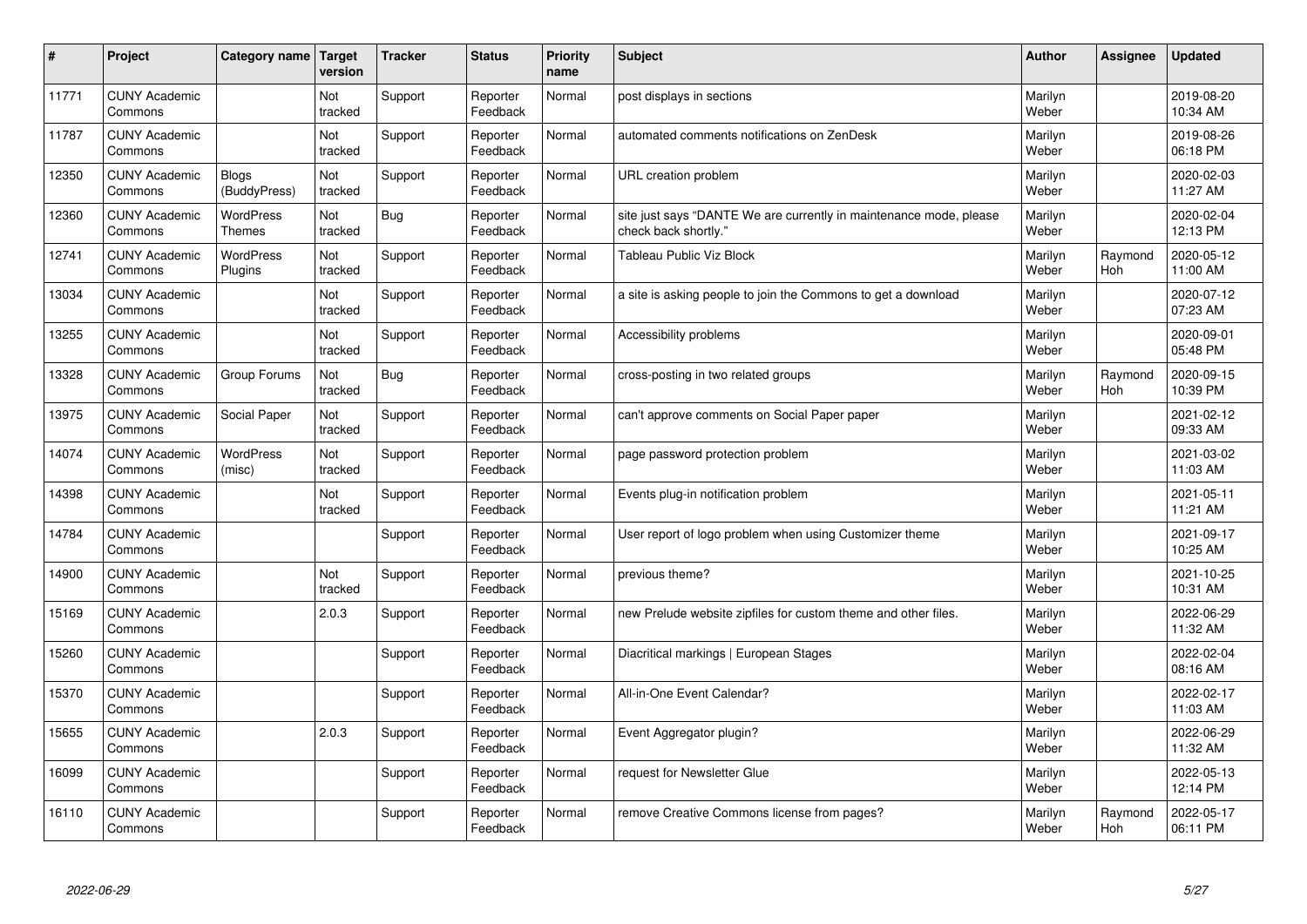| $\sharp$ | Project                         | Category name   Target            | version        | <b>Tracker</b> | <b>Status</b> | <b>Priority</b><br>name | <b>Subject</b>                                        | <b>Author</b>    | <b>Assignee</b>     | <b>Updated</b>         |
|----------|---------------------------------|-----------------------------------|----------------|----------------|---------------|-------------------------|-------------------------------------------------------|------------------|---------------------|------------------------|
| 2777     | <b>CUNY Academic</b><br>Commons | <b>WordPress</b><br>(misc)        | Not<br>tracked | Bug            | Resolved      | Normal                  | Hero slide access                                     | Marilyn<br>Weber | Boone<br>Gorges     | 2013-09-07<br>12:26 PM |
| 3001     | <b>CUNY Academic</b><br>Commons | WordPress<br>(misc)               | Not<br>tracked | Support        | Resolved      | Normal                  | shortlink requested                                   | Marilyn<br>Weber | Boone<br>Gorges     | 2014-01-30<br>01:26 PM |
| 3029     | <b>CUNY Academic</b><br>Commons | cuny.is                           | Not<br>tracked | Support        | Resolved      | Normal                  | shortlink request                                     | Marilyn<br>Weber | Boone<br>Gorges     | 2014-02-12<br>10:03 AM |
| 3037     | <b>CUNY Academic</b><br>Commons | <b>Ground Control</b>             | Not<br>tracked | Publicity      | Resolved      | Normal                  | <b>Ground Control</b>                                 | Marilyn<br>Weber | scott voth          | 2016-01-26<br>05:23 PM |
| 3038     | <b>CUNY Academic</b><br>Commons | <b>Ground Control</b>             | Not<br>tracked | Publicity      | Resolved      | Normal                  | <b>Ground Control</b>                                 | Marilyn<br>Weber | Matt Gold           | 2016-01-26<br>05:10 PM |
| 3039     | <b>CUNY Academic</b><br>Commons | <b>Ground Control</b>             | Not<br>tracked | Publicity      | Resolved      | Normal                  | <b>Ground Control</b>                                 | Marilyn<br>Weber | Sarah<br>Morgano    | 2016-01-26<br>05:19 PM |
| 3040     | <b>CUNY Academic</b><br>Commons | <b>Ground Control</b>             | Not<br>tracked | Publicity      | Resolved      | Normal                  | Ground Control                                        | Marilyn<br>Weber | Micki<br>Kaufman    | 2016-01-26<br>05:16 PM |
| 3041     | <b>CUNY Academic</b><br>Commons | <b>Ground Control</b>             | Not<br>tracked | Publicity      | Resolved      | Normal                  | Ground Control                                        | Marilyn<br>Weber | Chris Stein         | 2016-01-26<br>04:52 PM |
| 3071     | <b>CUNY Academic</b><br>Commons | <b>WordPress</b><br><b>Themes</b> | 1.5.22         | Bug            | Resolved      | Normal                  | Twenty Fourteen theme differences                     | Marilyn<br>Weber | Boone<br>Gorges     | 2014-04-01<br>08:18 PM |
| 3116     | <b>CUNY Academic</b><br>Commons | <b>WordPress</b><br>(Permissions) |                | Bug            | Resolved      | Normal                  | Updating the FAQ page                                 | Marilyn<br>Weber | Boone<br>Gorges     | 2014-04-01<br>10:12 PM |
| 3138     | <b>CUNY Academic</b><br>Commons | Documentation                     | Not<br>tracked | Bug            | Resolved      | Normal                  | Codex documentation                                   | Marilyn<br>Weber | scott voth          | 2016-03-04<br>08:49 AM |
| 3197     | <b>CUNY Academic</b><br>Commons | Groups (misc)                     | 1.6.4          | <b>Bug</b>     | Resolved      | Normal                  | trying to set up a hidden group blog with no RSS feed | Marilyn<br>Weber | Boone<br>Gorges     | 2014-05-21<br>09:39 PM |
| 3466     | <b>CUNY Academic</b><br>Commons | Membership                        | 1.6.16         | Feature        | Resolved      | Normal                  | restricting undergrad registration                    | Marilyn<br>Weber | Boone<br>Gorges     | 2014-09-18<br>12:02 AM |
| 3592     | <b>CUNY Academic</b><br>Commons | WordPress<br>(Permissions)        | Not<br>tracked | Publicity      | Resolved      | Normal                  | Oops - Announcing 1.6!                                | Marilyn<br>Weber | Boone<br>Gorges     | 2014-10-22<br>03:03 PM |
| 3620     | <b>CUNY Academic</b><br>Commons | Groups (misc)                     | Not<br>tracked | <b>Bug</b>     | Resolved      | Normal                  | admins of The Group for Group Admins                  | Marilyn<br>Weber |                     | 2014-11-03<br>08:38 AM |
| 4012     | <b>CUNY Academic</b><br>Commons |                                   | 1.7.20         | <b>Bug</b>     | Resolved      | Normal                  | Two users reporting same Forbidden 403 error message. | Marilyn<br>Weber |                     | 2015-05-01<br>08:13 PM |
| 4102     | <b>CUNY Academic</b><br>Commons | User<br>Experience                | 1.8.1          | Design/UX      | Resolved      | Normal                  | Username rules                                        | Marilyn<br>Weber | Samantha<br>Raddatz | 2015-06-01<br>01:23 PM |
| 4340     | <b>CUNY Academic</b><br>Commons | WordPress -<br>Media              | 1.8.14         | Feature        | Resolved      | Normal                  | embedding a video                                     | Marilyn<br>Weber | Daniel<br>Jones     | 2015-10-20<br>12:01 AM |
| 4496     | <b>CUNY Academic</b><br>Commons | cuny.is                           | 1.8.9          | Bug            | Resolved      | Normal                  | Quick links broken?                                   | Marilyn<br>Weber | Boone<br>Gorges     | 2015-08-28<br>10:39 AM |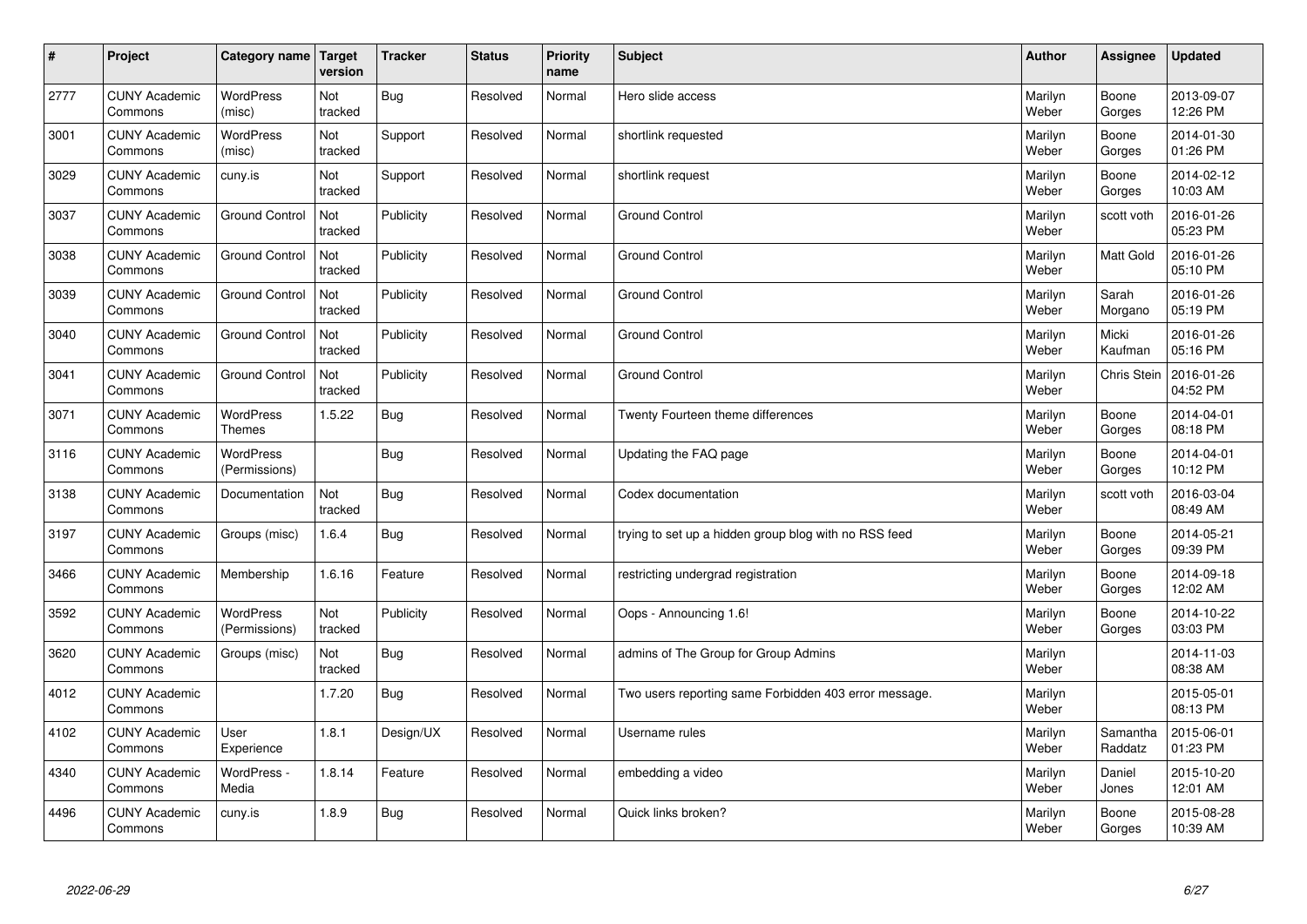| #    | Project                         | Category name                     | Target<br>version | <b>Tracker</b> | <b>Status</b> | <b>Priority</b><br>name | <b>Subject</b>                                             | <b>Author</b>    | <b>Assignee</b>  | <b>Updated</b>         |
|------|---------------------------------|-----------------------------------|-------------------|----------------|---------------|-------------------------|------------------------------------------------------------|------------------|------------------|------------------------|
| 4542 | <b>CUNY Academic</b><br>Commons | <b>WordPress</b><br>Plugins       | 1.8.10            | Bug            | Resolved      | Normal                  | Emailing group users problem                               | Marilyn<br>Weber | Boone<br>Gorges  | 2015-09-11<br>11:16 AM |
| 4577 | <b>CUNY Academic</b><br>Commons | Registration                      | Not<br>tracked    | <b>Bug</b>     | Resolved      | Normal                  | New users are not getting their email verification         | Marilyn<br>Weber | Boone<br>Gorges  | 2016-01-26<br>03:30 PM |
| 4831 | <b>CUNY Academic</b><br>Commons | <b>Public Portfolio</b>           | 1.9.4             | Bug            | Resolved      | Normal                  | User cannot update profile                                 | Marilyn<br>Weber | Boone<br>Gorges  | 2016-01-11<br>10:46 PM |
| 4834 | <b>CUNY Academic</b><br>Commons | <b>Blogs</b><br>(BuddyPress)      |                   | <b>Bug</b>     | Resolved      | Normal                  | Admin invite problem                                       | Marilyn<br>Weber | Boone<br>Gorges  | 2015-11-13<br>12:25 PM |
| 4881 | <b>CUNY Academic</b><br>Commons | ZenDesk                           | Not<br>tracked    | Bug            | Resolved      | Normal                  | ZenDesk emails not being sent                              | Marilyn<br>Weber |                  | 2015-12-07<br>01:34 AM |
| 4965 | <b>CUNY Academic</b><br>Commons | <b>WordPress</b><br><b>Themes</b> | Not<br>tracked    | Feature        | Resolved      | Normal                  | Theme requested                                            | Marilyn<br>Weber | Boone<br>Gorges  | 2016-02-24<br>09:46 PM |
| 4997 | <b>CUNY Academic</b><br>Commons | <b>WordPress</b><br>Plugins       | 1.9.4             | Feature        | Resolved      | Normal                  | ability to embed maps from StoryMapJS?                     | Marilyn<br>Weber | Boone<br>Gorges  | 2016-01-07<br>12:34 PM |
| 5019 | <b>CUNY Academic</b><br>Commons | Registration                      | Not<br>tracked    | Support        | Resolved      | Normal                  | Forgotten password for user with new email address         | Marilyn<br>Weber | Marilyn<br>Weber | 2015-12-11<br>04:18 PM |
| 5036 | <b>CUNY Academic</b><br>Commons | WordPress<br>Plugins              | 1.9.1.1           | Feature        | Resolved      | Normal                  | Embeds request                                             | Marilyn<br>Weber | Boone<br>Gorges  | 2015-12-18<br>10:12 PM |
| 5037 | <b>CUNY Academic</b><br>Commons | Registration                      | Not<br>tracked    | Support        | Resolved      | Normal                  | Another Forgotten password for user with new email address | Marilyn<br>Weber | Boone<br>Gorges  | 2015-12-22<br>05:24 PM |
| 5059 | <b>CUNY Academic</b><br>Commons |                                   | Not<br>tracked    | Bug            | Resolved      | Normal                  | Instagram embed?                                           | Marilyn<br>Weber |                  | 2016-01-26<br>12:05 AM |
| 5176 | <b>CUNY Academic</b><br>Commons | <b>Public Portfolio</b>           | 1.9.6             | <b>Bug</b>     | Resolved      | Normal                  | Widgets in Profile not saving                              | Marilyn<br>Weber | Boone<br>Gorges  | 2016-02-01<br>11:07 AM |
| 5177 | <b>CUNY Academic</b><br>Commons | Toolbar                           | 1.9.6             | <b>Bug</b>     | Resolved      | Normal                  | No "My Papers" tab                                         | Marilyn<br>Weber | Raymond<br>Hoh   | 2016-01-29<br>08:37 AM |
| 5302 | <b>CUNY Academic</b><br>Commons | WordPress<br>Plugins              | 1.9.10            | Feature        | Resolved      | Normal                  | request for WP Gallery Custom Links plug-in                | Marilyn<br>Weber | Boone<br>Gorges  | 2016-03-11<br>09:20 PM |
| 5319 | <b>CUNY Academic</b><br>Commons |                                   | Not<br>tracked    | Bug            | Resolved      | Normal                  | <b>Broken URL</b>                                          | Marilyn<br>Weber | Marilyn<br>Weber | 2017-11-15<br>05:46 PM |
| 5346 | <b>CUNY Academic</b><br>Commons | Toolbar                           | 1.9.11            | <b>Bug</b>     | Resolved      | Normal                  | possible dynamic HTML code bug?                            | Marilyn<br>Weber | Boone<br>Gorges  | 2016-03-22<br>10:53 AM |
| 5436 | <b>CUNY Academic</b><br>Commons |                                   | Not<br>tracked    | <b>Bug</b>     | Resolved      | Normal                  | Trying to change email settings for                        | Marilyn<br>Weber | Boone<br>Gorges  | 2016-04-21<br>10:12 PM |
| 5522 | <b>CUNY Academic</b><br>Commons | WordPress<br>Plugins              | 1.9.15            | Feature        | Resolved      | Normal                  | plugin request                                             | Marilyn<br>Weber | Boone<br>Gorges  | 2016-05-09<br>10:36 AM |
| 5621 | <b>CUNY Academic</b><br>Commons | <b>WordPress</b><br>Plugins       | 1.9.17            | Feature        | Resolved      | Normal                  | Taxonomy plugin request                                    | Marilyn<br>Weber | Boone<br>Gorges  | 2016-06-01<br>11:28 PM |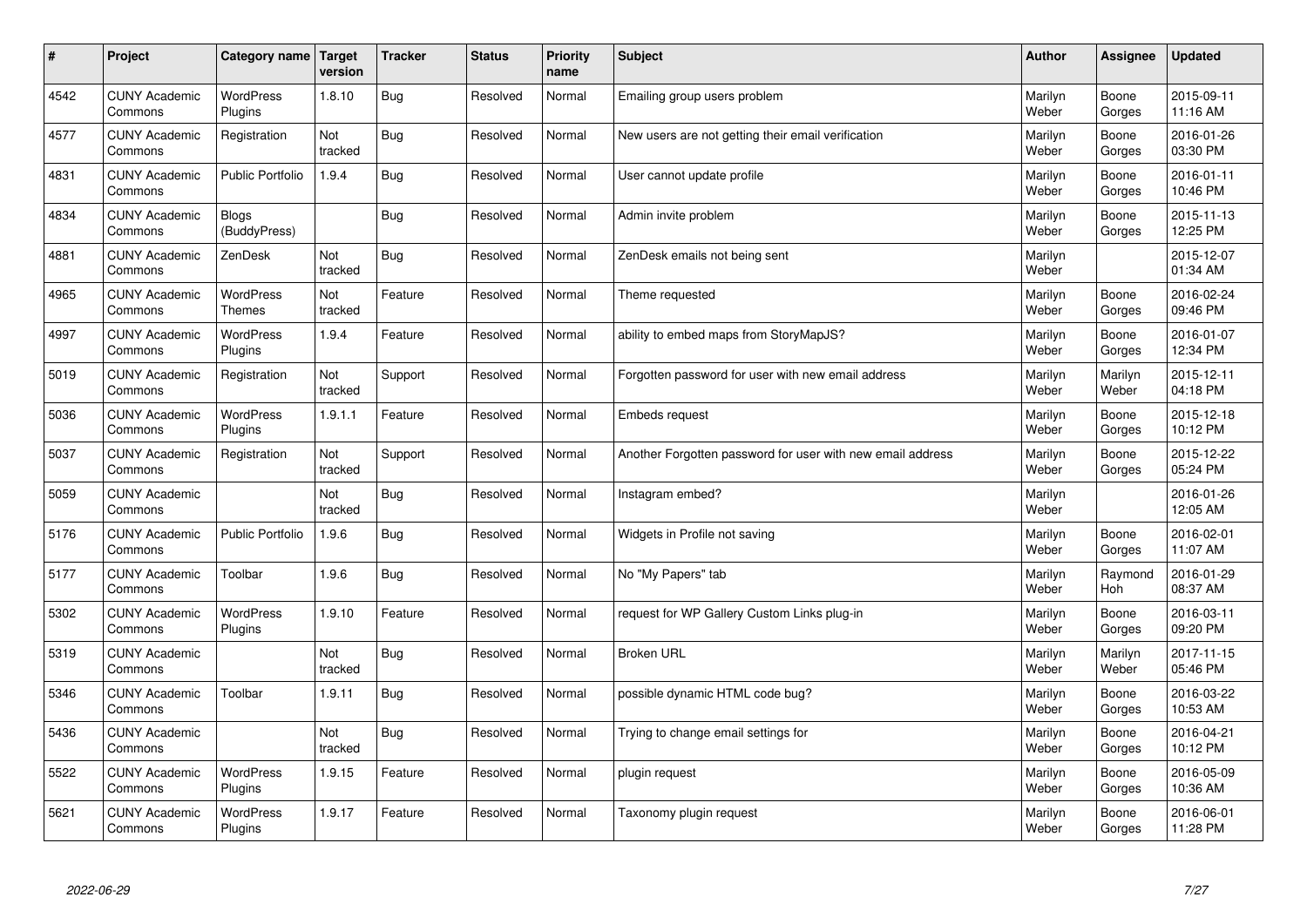| $\#$ | Project                         | Category name   Target       | version           | <b>Tracker</b> | <b>Status</b> | <b>Priority</b><br>name | <b>Subject</b>                                          | <b>Author</b>    | Assignee         | <b>Updated</b>         |
|------|---------------------------------|------------------------------|-------------------|----------------|---------------|-------------------------|---------------------------------------------------------|------------------|------------------|------------------------|
| 5629 | <b>CUNY Academic</b><br>Commons | <b>Public Portfolio</b>      | 1.10.4            | Support        | Resolved      | Normal                  | Title field in profile can't be edited                  | Marilyn<br>Weber |                  | 2016-12-13<br>11:19 AM |
| 5630 | <b>CUNY Academic</b><br>Commons | WordPress<br><b>Themes</b>   | 1.9.17            | Feature        | Resolved      | Normal                  | Bavota magazine Pro theme                               | Marilyn<br>Weber | Boone<br>Gorges  | 2016-06-02<br>12:09 AM |
| 5657 | <b>CUNY Academic</b><br>Commons | <b>WordPress</b><br>Plugins  | 1.9.18            | Feature        | Resolved      | Normal                  | Plugin Request - Instagram Feed WD                      | Marilyn<br>Weber | Boone<br>Gorges  | 2016-06-08<br>12:36 PM |
| 5667 | <b>CUNY Academic</b><br>Commons | <b>Public Portfolio</b>      | 1.9.18            | Bug            | Resolved      | Normal                  | publication section on my public portfolio won't update | Marilyn<br>Weber | Boone<br>Gorges  | 2016-06-12<br>10:19 AM |
| 5684 | <b>CUNY Academic</b><br>Commons | Group Files                  | Not<br>tracked    | <b>Bug</b>     | Resolved      | Normal                  | Making Group files appear as Blog entries               | Marilyn<br>Weber | Boone<br>Gorges  | 2017-11-20<br>03:28 PM |
| 5753 | <b>CUNY Academic</b><br>Commons | <b>WordPress</b><br>(misc)   | Not<br>tracked    | Support        | Resolved      | Normal                  | merging blogs and groups                                | Marilyn<br>Weber | Boone<br>Gorges  | 2016-08-29<br>03:09 PM |
| 5772 | <b>CUNY Academic</b><br>Commons | Membership                   | Not<br>tracked    | Support        | Resolved      | Normal                  | User email change and forgotten password                | Marilyn<br>Weber | Matt Gold        | 2017-11-15<br>06:18 PM |
| 5799 | <b>CUNY Academic</b><br>Commons | <b>Blogs</b><br>(BuddyPress) | Not<br>tracked    | Feature        | Resolved      | Normal                  | removing one's own access to sites?                     | Marilyn<br>Weber | Boone<br>Gorges  | 2016-07-26<br>01:55 PM |
| 5834 | <b>CUNY Academic</b><br>Commons |                              |                   | Bug            | Resolved      | Normal                  | My access to cdev                                       | Marilyn<br>Weber | Boone<br>Gorges  | 2016-07-25<br>03:12 PM |
| 5844 | <b>CUNY Academic</b><br>Commons |                              | Not<br>tracked    | Support        | Resolved      | Normal                  | edit Host Files on Windows 10 problems                  | Marilyn<br>Weber |                  | 2016-07-27<br>09:08 AM |
| 5875 | <b>CUNY Academic</b><br>Commons | <b>WordPress</b><br>Plugins  | Not<br>tracked    | Bug            | Resolved      | Normal                  | Events Calendar garbled in IE                           | Marilyn<br>Weber | Marilyn<br>Weber | 2017-11-15<br>05:45 PM |
| 5968 | <b>CUNY Academic</b><br>Commons | Membership                   | Not<br>tracked    | Bug            | Resolved      | Normal                  | Deleting account without knowing password               | Marilyn<br>Weber | Matt Gold        | 2017-11-15<br>06:19 PM |
| 5969 | <b>CUNY Academic</b><br>Commons | Registration                 | 1.9.27            | Bug            | Resolved      | Normal                  | Queens students unable to join                          | Marilyn<br>Weber | Boone<br>Gorges  | 2016-09-04<br>09:41 PM |
| 5985 | <b>CUNY Academic</b><br>Commons | Support                      | Not<br>tracked    | Support        | Resolved      | Normal                  | change user's email address (she cannot access old)     | Marilyn<br>Weber | Boone<br>Gorges  | 2016-09-07<br>01:43 PM |
| 5991 | <b>CUNY Academic</b><br>Commons | Email<br>Notifications       | Future<br>release | Support        | Resolved      | Normal                  | change format of autogenerated blog emails              | Marilyn<br>Weber | Paige<br>Dupont  | 2018-01-12<br>02:55 PM |
| 6025 | <b>CUNY Academic</b><br>Commons | Search                       | Not<br>tracked    | Bug            | Resolved      | Normal                  | Search function not working                             | Marilyn<br>Weber | Boone<br>Gorges  | 2016-10-12<br>09:41 AM |
| 6091 | <b>CUNY Academic</b><br>Commons | Group<br>Invitations         | Not<br>tracked    | Bug            | Resolved      | Normal                  | User cannot re-join a group                             | Marilyn<br>Weber | Boone<br>Gorges  | 2016-09-28<br>01:47 PM |
| 6106 | <b>CUNY Academic</b><br>Commons | Server                       | Not<br>tracked    | <b>Bug</b>     | Resolved      | Normal                  | 504 error                                               | Marilyn<br>Weber |                  | 2017-11-15<br>01:55 PM |
| 6118 | <b>CUNY Academic</b><br>Commons | cuny.is                      |                   | Feature        | Resolved      | Normal                  | Cuny. Is request from Javier Otero Peña                 | Marilyn<br>Weber | Sarah<br>Morgano | 2016-10-04<br>07:02 PM |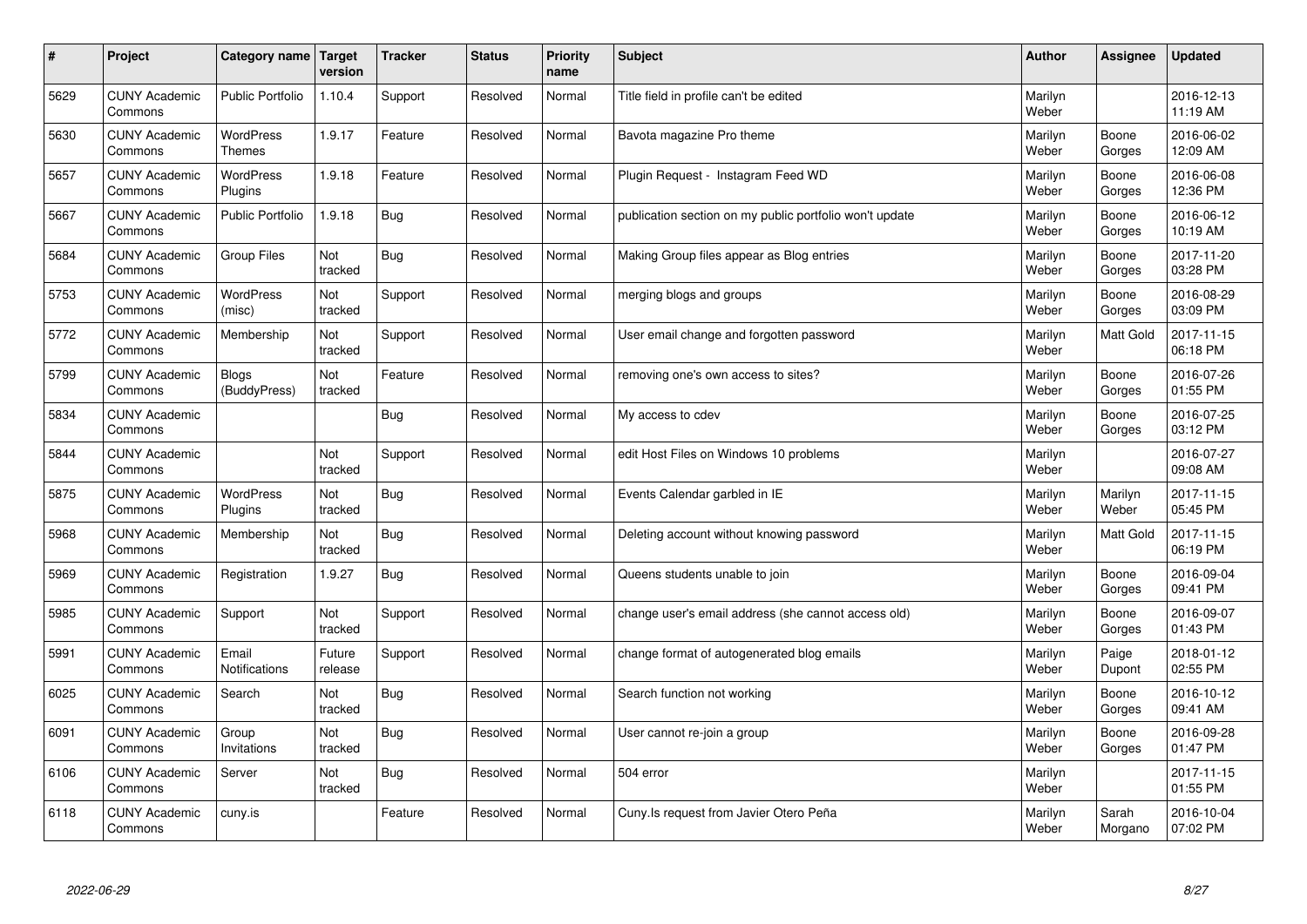| $\pmb{\#}$ | Project                         | Category name                | Target<br>version | <b>Tracker</b> | <b>Status</b> | <b>Priority</b><br>name | <b>Subject</b>                                                              | <b>Author</b>    | Assignee         | <b>Updated</b>         |
|------------|---------------------------------|------------------------------|-------------------|----------------|---------------|-------------------------|-----------------------------------------------------------------------------|------------------|------------------|------------------------|
| 6175       | <b>CUNY Academic</b><br>Commons | Account<br>settings          |                   | Support        | Resolved      | Normal                  | Email address (user cannot access old)                                      | Marilyn<br>Weber | <b>Matt Gold</b> | 2016-11-29<br>06:31 PM |
| 6626       | <b>CUNY Academic</b><br>Commons | Group Files                  | 1.10.1            | <b>Bug</b>     | Resolved      | Normal                  | Files from non-member showing up in private group                           | Marilyn<br>Weber | Boone<br>Gorges  | 2016-11-07<br>03:54 PM |
| 6656       | <b>CUNY Academic</b><br>Commons | Support                      | Not<br>tracked    | Support        | Resolved      | Normal                  | Remove user profile                                                         | Marilyn<br>Weber | Matt Gold        | 2016-11-10<br>02:18 PM |
| 6812       | <b>CUNY Academic</b><br>Commons |                              | Not<br>tracked    | Support        | Resolved      | Normal                  | User cannot change email                                                    | Marilyn<br>Weber | Matt Gold        | 2016-12-01<br>06:24 PM |
| 6815       | <b>CUNY Academic</b><br>Commons | Password<br>Reset            | Not<br>tracked    | Support        | Resolved      | Normal                  | password reset requested                                                    | Marilyn<br>Weber | Matt Gold        | 2016-11-22<br>10:30 AM |
| 6818       | <b>CUNY Academic</b><br>Commons | Email<br>Notifications       | 1.10.3            | Support        | Resolved      | Normal                  | No more email notifications?                                                | Marilyn<br>Weber |                  | 2016-11-22<br>02:51 PM |
| 6851       | <b>CUNY Academic</b><br>Commons | Redmine                      | Not<br>tracked    | Support        | Resolved      | Normal                  | How do I help users join Redmine?                                           | Marilyn<br>Weber | Matt Gold        | 2016-11-28<br>10:16 AM |
| 6857       | <b>CUNY Academic</b><br>Commons | <b>Blogs</b><br>(BuddyPress) | Not<br>tracked    | Support        | Resolved      | Normal                  | Committee on Religion website                                               | Marilyn<br>Weber | Boone<br>Gorges  | 2017-08-17<br>10:24 AM |
| 6860       | <b>CUNY Academic</b><br>Commons | User<br>Onboarding           | 1.12              | Bug            | Resolved      | Normal                  | Invitation to join a group is appearing as an invitiation to join the site! | Marilyn<br>Weber | Boone<br>Gorges  | 2017-10-30<br>10:03 AM |
| 6866       | <b>CUNY Academic</b><br>Commons |                              | Not<br>tracked    | Support        | Resolved      | Normal                  | User would like to have her account deleted                                 | Marilyn<br>Weber | Matt Gold        | 2017-11-15<br>05:49 PM |
| 6893       | <b>CUNY Academic</b><br>Commons | Group Forums                 |                   | <b>Bug</b>     | Resolved      | Normal                  | Forum for CUNY Academic Commons Team is gone                                | Marilyn<br>Weber | Boone<br>Gorges  | 2016-12-01<br>08:08 AM |
| 6899       | <b>CUNY Academic</b><br>Commons | Account<br>settings          | Not<br>tracked    | Support        | Resolved      | Normal                  | New user has misspelled her own name                                        | Marilyn<br>Weber | Boone<br>Gorges  | 2016-12-01<br>05:10 PM |
| 7223       | <b>CUNY Academic</b><br>Commons | Membership                   | Not<br>tracked    | <b>Bug</b>     | Resolved      | Normal                  | User with two profiles would like to merge them                             | Marilyn<br>Weber | Boone<br>Gorges  | 2017-01-10<br>02:07 PM |
| 7310       | <b>CUNY Academic</b><br>Commons |                              | 1.10.7            | <b>Bug</b>     | Resolved      | Normal                  | Friendship request mystery.                                                 | Marilyn<br>Weber | Boone<br>Gorges  | 2017-01-05<br>03:12 PM |
| 7328       | <b>CUNY Academic</b><br>Commons | <b>WordPress</b><br>Plugins  | Not<br>tracked    | Bug            | Resolved      | Normal                  | technical issue with the Events Manager plugin                              | Marilyn<br>Weber | Raymond<br>Hoh   | 2017-11-15<br>06:19 PM |
| 7337       | <b>CUNY Academic</b><br>Commons | Membership                   | Not<br>tracked    | <b>Bug</b>     | Resolved      | Normal                  | User with new email                                                         | Marilyn<br>Weber |                  | 2017-01-06<br>11:05 AM |
| 7349       | <b>CUNY Academic</b><br>Commons | Membership                   | Not<br>tracked    | <b>Bug</b>     | Resolved      | Normal                  | <b>LACUNY Institute website</b>                                             | Marilyn<br>Weber | Boone<br>Gorges  | 2017-01-11<br>04:26 PM |
| 7460       | <b>CUNY Academic</b><br>Commons | WordPress<br>Themes          | 1.10.8            | Support        | Resolved      | Normal                  | install Independent Publisher theme?                                        | Marilyn<br>Weber | Boone<br>Gorges  | 2017-01-21<br>09:34 PM |
| 7486       | <b>CUNY Academic</b><br>Commons | Membership                   | Not<br>tracked    | Support        | Resolved      | Normal                  | changed email address                                                       | Marilyn<br>Weber |                  | 2017-01-24<br>10:00 PM |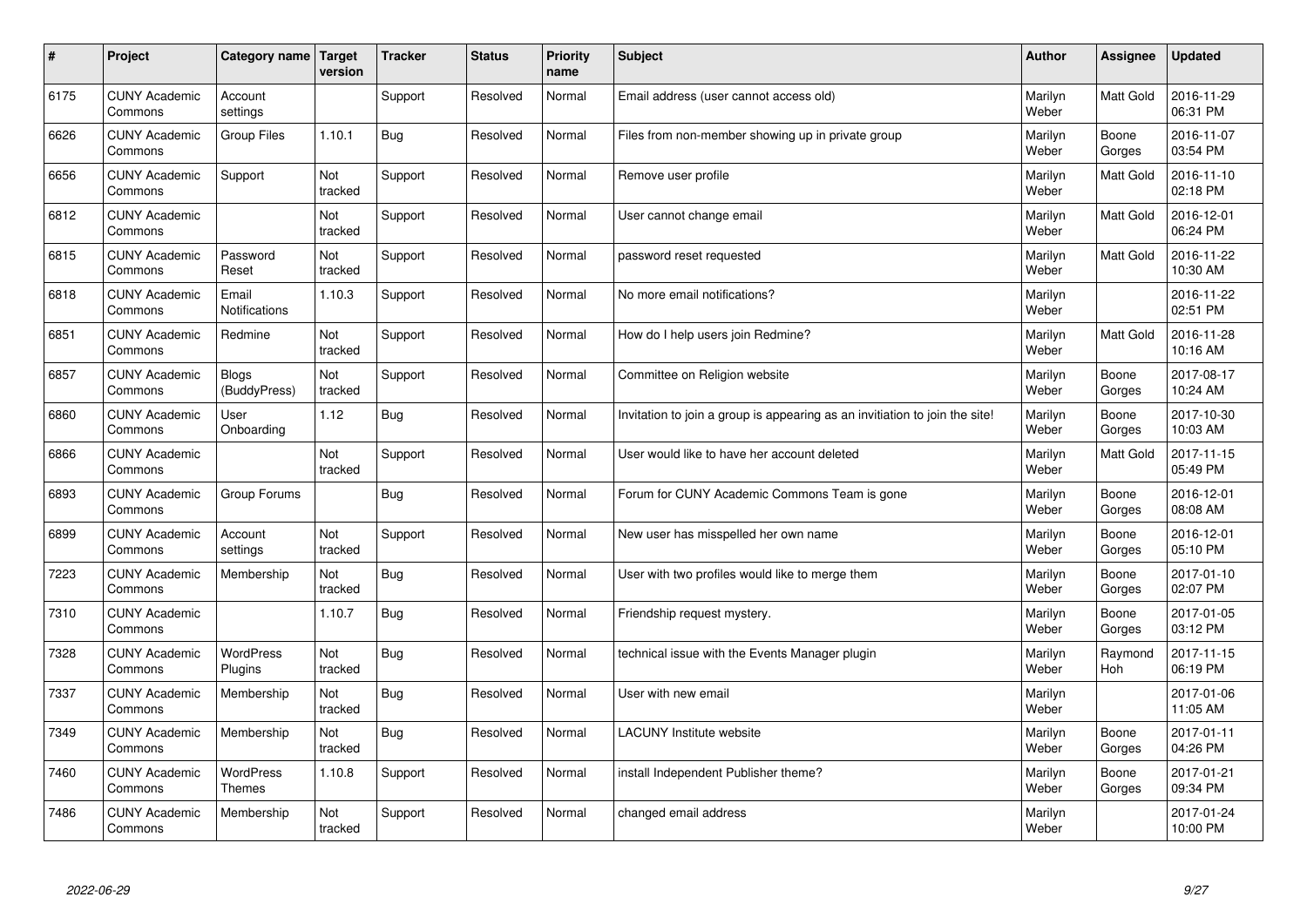| $\sharp$ | Project                         | Category name   Target     | version        | <b>Tracker</b> | <b>Status</b> | <b>Priority</b><br>name | <b>Subject</b>                                              | <b>Author</b>    | Assignee         | Updated                |
|----------|---------------------------------|----------------------------|----------------|----------------|---------------|-------------------------|-------------------------------------------------------------|------------------|------------------|------------------------|
| 7607     | <b>CUNY Academic</b><br>Commons | <b>WordPress</b><br>(misc) | Not<br>tracked | Feature        | Resolved      | Normal                  | mp4 files                                                   | Marilyn<br>Weber |                  | 2017-02-15<br>07:37 PM |
| 7608     | <b>CUNY Academic</b><br>Commons | Registration               | Not<br>tracked | Feature        | Resolved      | Normal                  | create an account                                           | Marilyn<br>Weber |                  | 2017-02-15<br>10:45 PM |
| 7613     | <b>CUNY Academic</b><br>Commons | Registration               | Not<br>tracked | Support        | Resolved      | Normal                  | non-matriculated students                                   | Marilyn<br>Weber | Boone<br>Gorges  | 2017-11-15<br>11:03 AM |
| 7619     | <b>CUNY Academic</b><br>Commons | Membership                 | Not<br>tracked | Support        | Resolved      | Normal                  | outside users for a site that isn't a class?                | Marilyn<br>Weber | <b>Matt Gold</b> | 2017-11-15<br>06:18 PM |
| 7678     | <b>CUNY Academic</b><br>Commons | Groups (misc)              | Not<br>tracked | Support        | Resolved      | Normal                  | add admin to student group                                  | Marilyn<br>Weber | Boone<br>Gorges  | 2017-02-15<br>11:58 AM |
| 7685     | <b>CUNY Academic</b><br>Commons | Password<br>Reset          | Not<br>tracked | Support        | Resolved      | Normal                  | temporary password                                          | Marilyn<br>Weber | Boone<br>Gorges  | 2017-02-15<br>07:36 PM |
| 7745     | <b>CUNY Academic</b><br>Commons | WordPress<br>Plugins       | 1.10.13        | Support        | Resolved      | Normal                  | Featured Video Plus plugin requested                        | Marilyn<br>Weber |                  | 2017-03-03<br>01:51 PM |
| 7767     | <b>CUNY Academic</b><br>Commons |                            | Not<br>tracked | Bug            | Resolved      | Normal                  | Site loading problems                                       | Marilyn<br>Weber |                  | 2017-03-21<br>09:57 PM |
| 7771     | <b>CUNY Academic</b><br>Commons | Membership                 | Not<br>tracked | Support        | Resolved      | Normal                  | User would like to be uncoupled from sites                  | Marilyn<br>Weber | Boone<br>Gorges  | 2017-03-09<br>12:38 PM |
| 7775     | <b>CUNY Academic</b><br>Commons | Membership                 | Not<br>tracked | Support        | Resolved      | Normal                  | Email change                                                | Marilyn<br>Weber |                  | 2017-03-08<br>10:09 PM |
| 7785     | <b>CUNY Academic</b><br>Commons |                            | Not<br>tracked | Support        | Resolved      | Normal                  | ftp access or files?                                        | Marilyn<br>Weber | Boone<br>Gorges  | 2017-03-13<br>02:34 PM |
| 7803     | <b>CUNY Academic</b><br>Commons |                            |                | Bug            | Resolved      | Normal                  | user email change                                           | Marilyn<br>Weber |                  | 2017-03-16<br>11:58 AM |
| 7836     | <b>CUNY Academic</b><br>Commons | Social Paper               | Not<br>tracked | Support        | Resolved      | Normal                  | missing Social Paper                                        | Marilyn<br>Weber |                  | 2017-11-15<br>01:31 PM |
| 7922     | <b>CUNY Academic</b><br>Commons | Membership                 | Not<br>tracked | Support        | Resolved      | Normal                  | add me as an admin to the MALs alumni site?                 | Marilyn<br>Weber |                  | 2017-04-06<br>05:19 PM |
| 7972     | <b>CUNY Academic</b><br>Commons |                            | Not<br>tracked | Support        | Resolved      | Normal                  | expand the memory limit for videos?                         | Marilyn<br>Weber |                  | 2017-04-20<br>10:07 AM |
| 8120     | <b>CUNY Academic</b><br>Commons | Membership                 | Not<br>tracked | Support        | Resolved      | Normal                  | add me as an admin to https://nyslavery.commons.gc.cuny.edu | Marilyn<br>Weber |                  | 2017-05-10<br>02:19 PM |
| 8131     | <b>CUNY Academic</b><br>Commons | WordPress<br>Plugins       | 1.11           | <b>Bug</b>     | Resolved      | Normal                  | Newsletters plug-in                                         | Marilyn<br>Weber | Boone<br>Gorges  | 2017-05-11<br>09:42 PM |
| 8200     | <b>CUNY Academic</b><br>Commons | Groups (misc)              | Not<br>tracked | Bug            | Resolved      | Normal                  | Announcements has disappeared                               | Marilyn<br>Weber | Boone<br>Gorges  | 2017-05-26<br>04:04 PM |
| 8222     | <b>CUNY Academic</b><br>Commons | Membership                 | Not<br>tracked | Support        | Resolved      | Normal                  | Admin for iletc.commons.gc.cuny.edu                         | Marilyn<br>Weber | Boone<br>Gorges  | 2017-06-08<br>10:06 AM |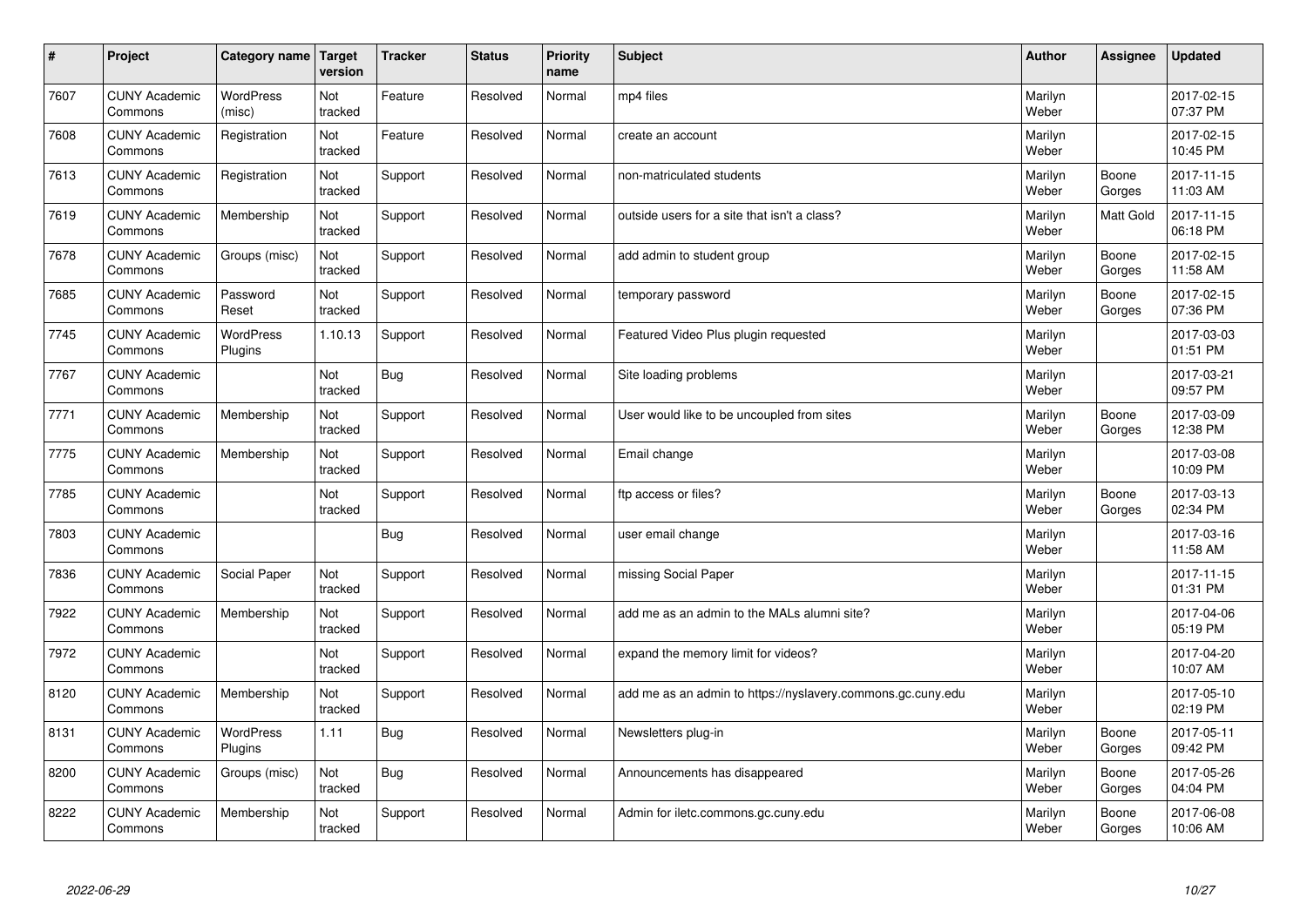| $\sharp$ | Project                         | Category name   Target      | version        | <b>Tracker</b>     | <b>Status</b> | <b>Priority</b><br>name | <b>Subject</b>                                             | <b>Author</b>    | Assignee        | <b>Updated</b>         |
|----------|---------------------------------|-----------------------------|----------------|--------------------|---------------|-------------------------|------------------------------------------------------------|------------------|-----------------|------------------------|
| 8259     | <b>CUNY Academic</b><br>Commons |                             | Not<br>tracked | Bug                | Resolved      | Normal                  | missing dashboard                                          | Marilyn<br>Weber |                 | 2017-11-15<br>01:28 PM |
| 8289     | <b>CUNY Academic</b><br>Commons |                             | Not<br>tracked | Support            | Resolved      | Normal                  | removing my access to sites                                | Marilyn<br>Weber | Luke<br>Waltzer | 2017-06-19<br>12:40 PM |
| 8308     | <b>CUNY Academic</b><br>Commons | <b>WordPress</b><br>Plugins | Not<br>tracked | Support            | Resolved      | Normal                  | WP Migration plugin                                        | Marilyn<br>Weber |                 | 2017-11-15<br>01:27 PM |
| 8379     | <b>CUNY Academic</b><br>Commons |                             | Not<br>tracked | Support            | Resolved      | Normal                  | request for site build help                                | Marilyn<br>Weber |                 | 2017-07-01<br>10:48 AM |
| 8401     | <b>CUNY Academic</b><br>Commons | Membership                  | Not<br>tracked | Support            | Resolved      | Normal                  | add me as an admin                                         | Marilyn<br>Weber | Boone<br>Gorges | 2017-07-11<br>11:40 AM |
| 8429     | <b>CUNY Academic</b><br>Commons | Membership                  | Not<br>tracked | Support            | Resolved      | Normal                  | Please make me an admin of https://arc.commons.gc.cuny.edu | Marilyn<br>Weber | Boone<br>Gorges | 2017-07-24<br>03:33 PM |
| 8446     | <b>CUNY Academic</b><br>Commons | <b>WordPress</b><br>Plugins | 1.11.14        | Support            | Resolved      | Normal                  | request for multiple accordion menu plugins                | Marilyn<br>Weber |                 | 2018-05-07<br>09:57 PM |
| 8459     | <b>CUNY Academic</b><br>Commons |                             | Not<br>tracked | Documentatio<br>n. | Resolved      | Normal                  | comprehensive list of plugins?                             | Marilyn<br>Weber |                 | 2017-10-11<br>11:24 AM |
| 8464     | <b>CUNY Academic</b><br>Commons |                             | Not<br>tracked | Support            | Resolved      | Normal                  | WP UI                                                      | Marilyn<br>Weber |                 | 2017-10-11<br>11:23 AM |
| 8471     | <b>CUNY Academic</b><br>Commons |                             | Not<br>tracked | Support            | Resolved      | Normal                  | admin at https://commons.gc.cuny.edu/                      | Marilyn<br>Weber |                 | 2017-09-06<br>01:50 PM |
| 8481     | <b>CUNY Academic</b><br>Commons | Membership                  | Not<br>tracked | Support            | Resolved      | Normal                  | admin of http://swipanalytic.org/organizers/               | Marilyn<br>Weber |                 | 2019-02-19<br>01:58 PM |
| 8529     | <b>CUNY Academic</b><br>Commons |                             | Not<br>tracked | Support            | Resolved      | Normal                  | Iframe regiest?                                            | Marilyn<br>Weber |                 | 2017-08-16<br>04:40 PM |
| 8531     | <b>CUNY Academic</b><br>Commons | Membership                  | Not<br>tracked | Support            | Resolved      | Normal                  | admin of https://admissions.commons.gc.cuny.edu            | Marilyn<br>Weber |                 | 2017-08-15<br>04:20 PM |
| 8552     | <b>CUNY Academic</b><br>Commons | WordPress<br>Plugins        | 1.11.10        | Bug                | Resolved      | Normal                  | Events Calendar problem                                    | Marilyn<br>Weber |                 | 2017-08-18<br>04:36 PM |
| 8553     | <b>CUNY Academic</b><br>Commons |                             | Not<br>tracked | Support            | Resolved      | Normal                  | storage limits?                                            | Marilyn<br>Weber |                 | 2017-08-18<br>04:36 PM |
| 8566     | <b>CUNY Academic</b><br>Commons | Membership                  | Not<br>tracked | Support            | Resolved      | Normal                  | user email change                                          | Marilyn<br>Weber |                 | 2017-11-15<br>01:27 PM |
| 8576     | <b>CUNY Academic</b><br>Commons | WordPress<br>Plugins        | 1.11.11        | Support            | Resolved      | Normal                  | Digital Measures plugin request                            | Marilyn<br>Weber |                 | 2017-09-01<br>03:44 PM |
| 8577     | <b>CUNY Academic</b><br>Commons | Membership                  | Not<br>tracked | Support            | Resolved      | Normal                  | another user email change                                  | Marilyn<br>Weber |                 | 2017-08-25<br>10:23 AM |
| 8630     | <b>CUNY Academic</b><br>Commons | Membership                  | Not<br>tracked | Support            | Resolved      | Normal                  | Change in email/campus                                     | Marilyn<br>Weber |                 | 2017-08-30<br>03:48 PM |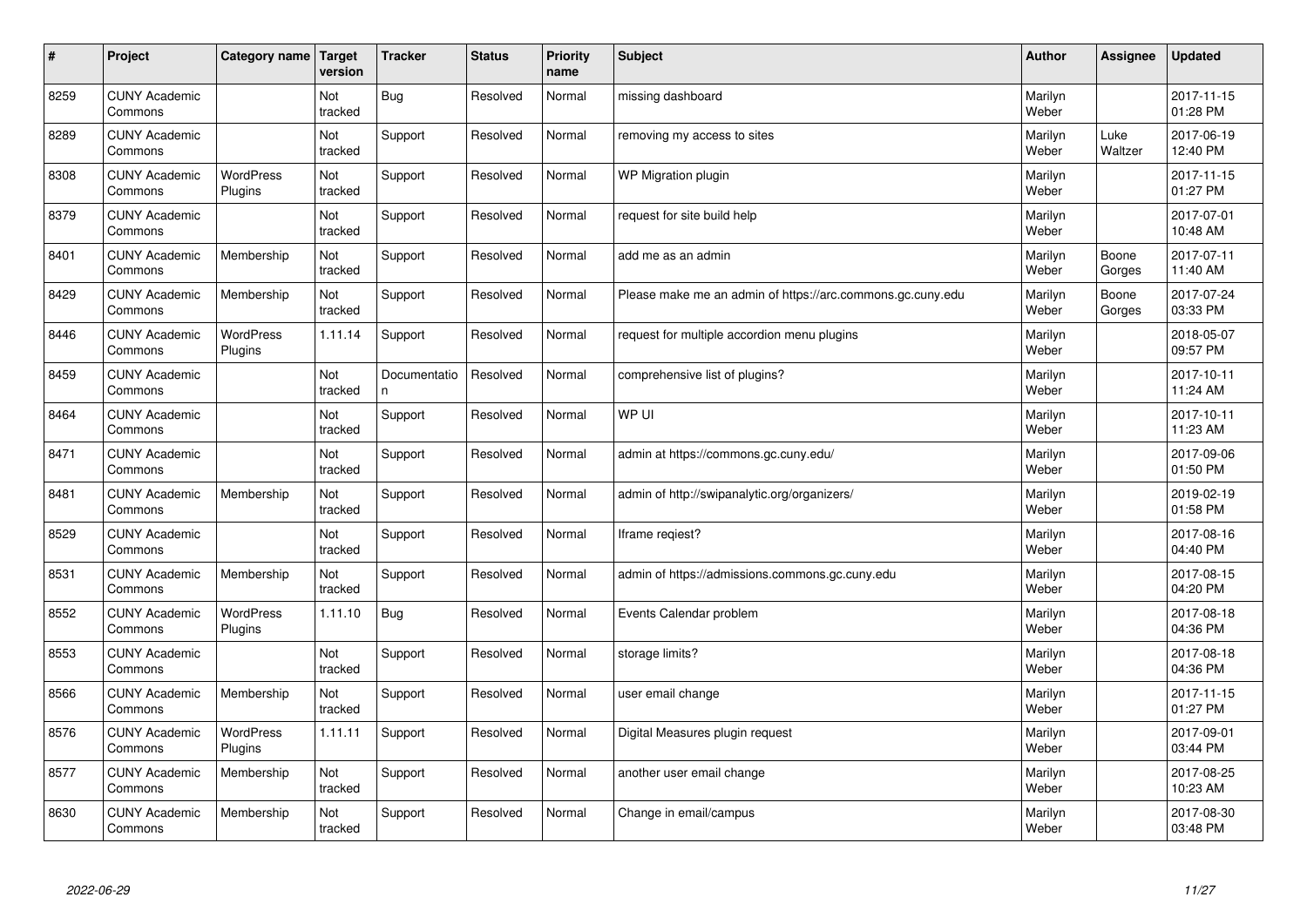| $\vert$ # | Project                         | Category name   Target      | version        | <b>Tracker</b> | <b>Status</b> | <b>Priority</b><br>name | <b>Subject</b>                                           | <b>Author</b>    | Assignee  | <b>Updated</b>         |
|-----------|---------------------------------|-----------------------------|----------------|----------------|---------------|-------------------------|----------------------------------------------------------|------------------|-----------|------------------------|
| 8638      | <b>CUNY Academic</b><br>Commons | <b>Group Blogs</b>          | 1.11.11        | Bug            | Resolved      | Normal                  | members not syncing from group to site                   | Marilyn<br>Weber |           | 2017-09-01<br>03:50 PM |
| 8661      | <b>CUNY Academic</b><br>Commons | Group Blogs                 | Not<br>tracked | Bug            | Resolved      | Normal                  | new group, old site, can't link?                         | Marilyn<br>Weber |           | 2017-11-15<br>01:26 PM |
| 8693      | <b>CUNY Academic</b><br>Commons | <b>WordPress</b><br>Plugins |                | Support        | Resolved      | Normal                  | Existing blog wants to replace Mailpoet with Newsletters | Marilyn<br>Weber |           | 2017-09-12<br>02:24 PM |
| 8721      | <b>CUNY Academic</b><br>Commons | <b>WordPress</b><br>Plugins | 1.11.13        | Bug            | Resolved      | Normal                  | more problems with Events calendar                       | Marilyn<br>Weber |           | 2017-09-21<br>10:35 AM |
| 8726      | <b>CUNY Academic</b><br>Commons |                             |                | Support        | Resolved      | Normal                  | Redirect problem                                         | Marilyn<br>Weber |           | 2017-09-21<br>12:14 PM |
| 8729      | <b>CUNY Academic</b><br>Commons |                             | Not<br>tracked | Support        | Resolved      | Normal                  | email change                                             | Marilyn<br>Weber |           | 2017-09-25<br>02:14 PM |
| 8768      | <b>CUNY Academic</b><br>Commons |                             | Not<br>tracked | Support        | Resolved      | Normal                  | unsafe redirect?                                         | Marilyn<br>Weber |           | 2017-10-06<br>12:14 PM |
| 8848      | <b>CUNY Academic</b><br>Commons |                             | Not<br>tracked | Support        | Resolved      | Normal                  | email change request                                     | Marilyn<br>Weber |           | 2017-10-24<br>11:19 AM |
| 8855      | <b>CUNY Academic</b><br>Commons |                             | Not<br>tracked | Support        | Resolved      | Normal                  | another email change request                             | Marilyn<br>Weber |           | 2017-10-25<br>10:55 AM |
| 8873      | <b>CUNY Academic</b><br>Commons |                             | Not<br>tracked | Support        | Resolved      | Normal                  | maximum file upload size?                                | Marilyn<br>Weber |           | 2017-10-30<br>11:23 AM |
| 8882      | <b>CUNY Academic</b><br>Commons |                             | Not<br>tracked | Support        | Resolved      | Normal                  | question about search engines                            | Marilyn<br>Weber |           | 2017-11-01<br>03:26 PM |
| 8893      | <b>CUNY Academic</b><br>Commons | Social Paper                | 1.12.1         | Support        | Resolved      | Normal                  | Social paper won't connect to group?                     | Marilyn<br>Weber |           | 2017-12-11<br>01:16 PM |
| 8906      | <b>CUNY Academic</b><br>Commons | Redmine                     | Not<br>tracked | Support        | Resolved      | Normal                  | Redmine access?                                          | Marilyn<br>Weber | Matt Gold | 2017-11-13<br>06:02 PM |
| 8908      | <b>CUNY Academic</b><br>Commons | WordPress<br>Plugins        | 1.12.2         | Support        | Resolved      | Normal                  | Plugin request from Steve Brier                          | Marilyn<br>Weber |           | 2017-11-27<br>11:39 AM |
| 8924      | <b>CUNY Academic</b><br>Commons | <b>WordPress</b><br>Plugins | 1.12.4         | <b>Bug</b>     | Resolved      | Normal                  | auto-remove feature on http://pcp.gc.cuny.edu            | Marilyn<br>Weber | Matt Gold | 2017-12-04<br>10:18 AM |
| 8937      | <b>CUNY Academic</b><br>Commons |                             | Not<br>tracked | <b>Bug</b>     | Resolved      | Normal                  | videos gone                                              | Marilyn<br>Weber |           | 2017-12-01<br>11:27 AM |
| 8941      | <b>CUNY Academic</b><br>Commons | WordPress<br><b>Themes</b>  | 1.13.1         | Support        | Resolved      | Normal                  | Theme request: ColorNews                                 | Marilyn<br>Weber |           | 2018-05-08<br>10:42 AM |
| 8978      | <b>CUNY Academic</b><br>Commons | Groups (misc)               | Not<br>tracked | Support        | Resolved      | Normal                  | removing old groups                                      | Marilyn<br>Weber |           | 2018-12-10<br>03:52 PM |
| 9004      | <b>CUNY Academic</b><br>Commons | Membership                  | Not<br>tracked | Support        | Resolved      | Normal                  | email change request                                     | Marilyn<br>Weber |           | 2017-12-14<br>12:27 PM |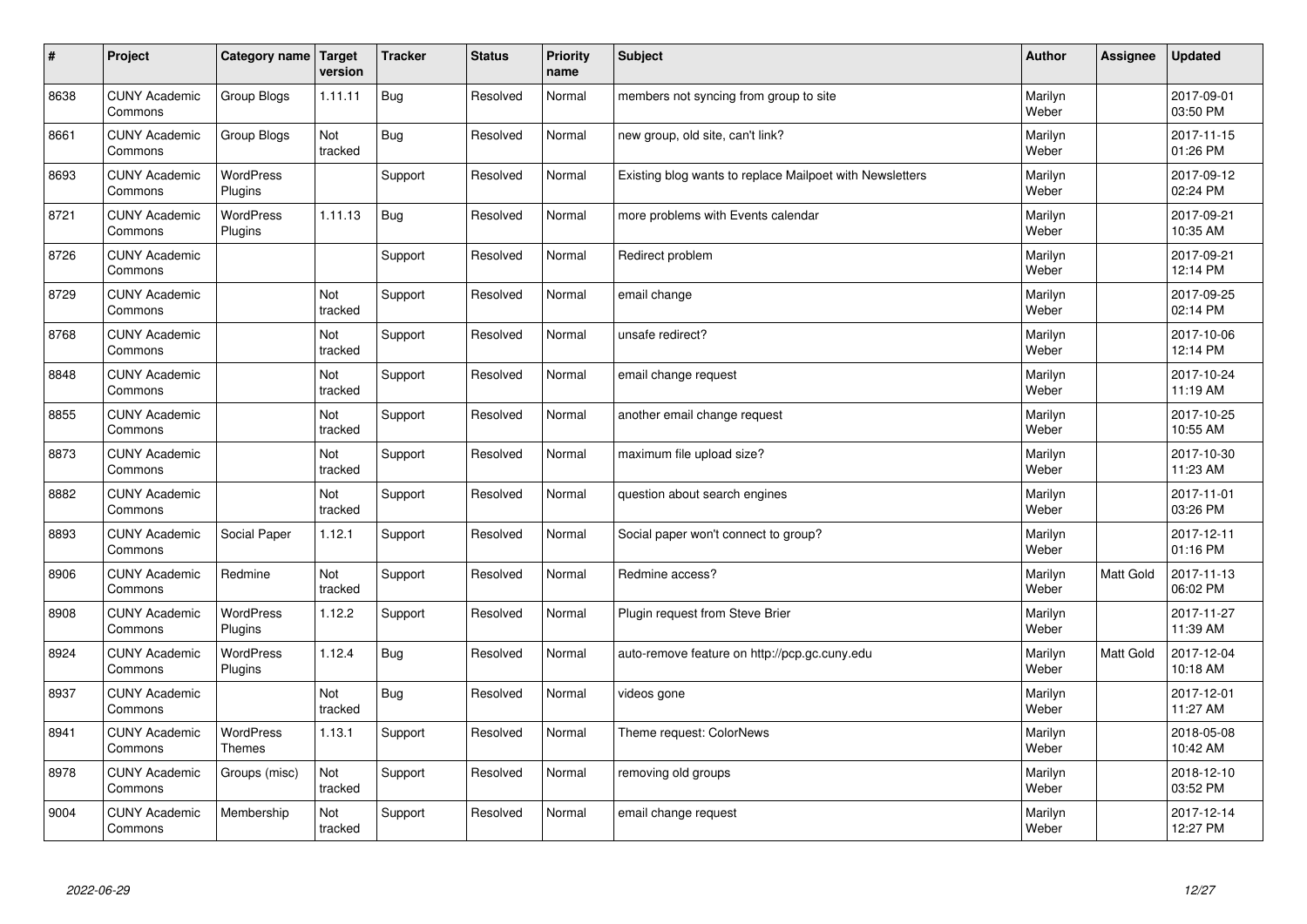| $\sharp$ | Project                         | Category name   Target      | version        | <b>Tracker</b> | <b>Status</b> | <b>Priority</b><br>name | <b>Subject</b>                                      | <b>Author</b>    | Assignee         | <b>Updated</b>         |
|----------|---------------------------------|-----------------------------|----------------|----------------|---------------|-------------------------|-----------------------------------------------------|------------------|------------------|------------------------|
| 9026     | <b>CUNY Academic</b><br>Commons | <b>WordPress</b><br>Plugins | 1.12.6         | Support        | Resolved      | Normal                  | plugin request from Carlos Guevara                  | Marilyn<br>Weber |                  | 2018-01-03<br>09:33 AM |
| 9062     | <b>CUNY Academic</b><br>Commons |                             | Not<br>tracked | Bug            | Resolved      | Normal                  | re-add me as admin of https://commons.gc.cuny.edu/  | Marilyn<br>Weber |                  | 2018-01-08<br>12:03 PM |
| 9078     | <b>CUNY Academic</b><br>Commons | <b>WordPress</b><br>Plugins | 1.12.7         | Support        | Resolved      | Normal                  | arcgis web maps?                                    | Marilyn<br>Weber | Raymond<br>Hoh   | 2018-01-23<br>11:11 AM |
| 9087     | <b>CUNY Academic</b><br>Commons | <b>WordPress</b><br>Plugins | 1.12.7         | Support        | Resolved      | Normal                  | request for WP Social Sharing                       | Marilyn<br>Weber |                  | 2018-01-23<br>11:17 AM |
| 9130     | <b>CUNY Academic</b><br>Commons | Homepage<br>Slides          | Not<br>tracked | <b>Bug</b>     | Resolved      | Normal                  | too many redirects                                  | Marilyn<br>Weber |                  | 2018-01-29<br>10:27 AM |
| 9131     | <b>CUNY Academic</b><br>Commons |                             |                | Support        | Resolved      | Normal                  | webrecorder.io via Firefox                          | Marilyn<br>Weber |                  | 2018-01-29<br>11:11 AM |
| 9154     | <b>CUNY Academic</b><br>Commons | Events                      | 1.12.8         | Bug            | Resolved      | Normal                  | problem with group calendar                         | Marilyn<br>Weber | Raymond<br>Hoh   | 2018-02-13<br>10:49 AM |
| 9162     | <b>CUNY Academic</b><br>Commons | Registration                | Not<br>tracked | Support        | Resolved      | Normal                  | email change due to user error                      | Marilyn<br>Weber | Matt Gold        | 2018-02-13<br>11:11 AM |
| 9163     | <b>CUNY Academic</b><br>Commons | Layout                      | 1.12.8         | Support        | Resolved      | Normal                  | Mobile responsiveness issues                        | Marilyn<br>Weber | Raymond<br>Hoh   | 2018-02-13<br>10:49 AM |
| 9192     | <b>CUNY Academic</b><br>Commons | <b>WordPress</b><br>Plugins | 1.12.8         | Bug            | Resolved      | Normal                  | problems with the Leaflet plug -in                  | Marilyn<br>Weber | Boone<br>Gorges  | 2018-02-13<br>11:07 AM |
| 9223     | <b>CUNY Academic</b><br>Commons |                             | Not<br>tracked | Support        | Resolved      | Normal                  | moving wordpress sites                              | Marilyn<br>Weber |                  | 2018-02-18<br>08:44 PM |
| 9224     | <b>CUNY Academic</b><br>Commons | Group Files                 | 1.13           | Feature        | Resolved      | Normal                  | attachments to forum posts clutter up Files area    | Marilyn<br>Weber | Boone<br>Gorges  | 2018-03-22<br>03:34 PM |
| 9282     | <b>CUNY Academic</b><br>Commons | Group Forums                | 1.12.9         | Bug            | Resolved      | Normal                  | 'Forum ID is missing" error?                        | Marilyn<br>Weber |                  | 2018-02-27<br>10:32 AM |
| 9330     | <b>CUNY Academic</b><br>Commons | WordPress<br>Plugins        | 1.12.10        | Bug            | Resolved      | Normal                  | part 2 of problems with the Leaflet plug -in        | Marilyn<br>Weber |                  | 2018-03-04<br>05:58 PM |
| 9335     | <b>CUNY Academic</b><br>Commons | WordPress<br><b>Themes</b>  | 1.12.10        | <b>Bug</b>     | Resolved      | Normal                  | clone http://digitalscholarship.ccny.cuny.edu site? | Marilyn<br>Weber | Boone<br>Gorges  | 2018-03-14<br>12:43 PM |
| 9340     | <b>CUNY Academic</b><br>Commons | <b>WordPress</b><br>Plugins | 1.12.10        | Bug            | Resolved      | Normal                  | change the web preview?                             | Marilyn<br>Weber | Raymond<br>Hoh   | 2018-03-13<br>11:50 AM |
| 9355     | <b>CUNY Academic</b><br>Commons |                             | Not<br>tracked | Support        | Resolved      | Normal                  | 14gb of video?                                      | Marilyn<br>Weber |                  | 2018-03-13<br>11:56 AM |
| 9470     | <b>CUNY Academic</b><br>Commons |                             |                | <b>Bug</b>     | Resolved      | Normal                  | Users not appearing via "Add New"                   | Marilyn<br>Weber |                  | 2018-03-22<br>07:44 PM |
| 9477     | <b>CUNY Academic</b><br>Commons | Account<br>settings         |                | Support        | Resolved      | Normal                  | email change request                                | Marilyn<br>Weber | <b>Matt Gold</b> | 2018-03-24<br>08:53 AM |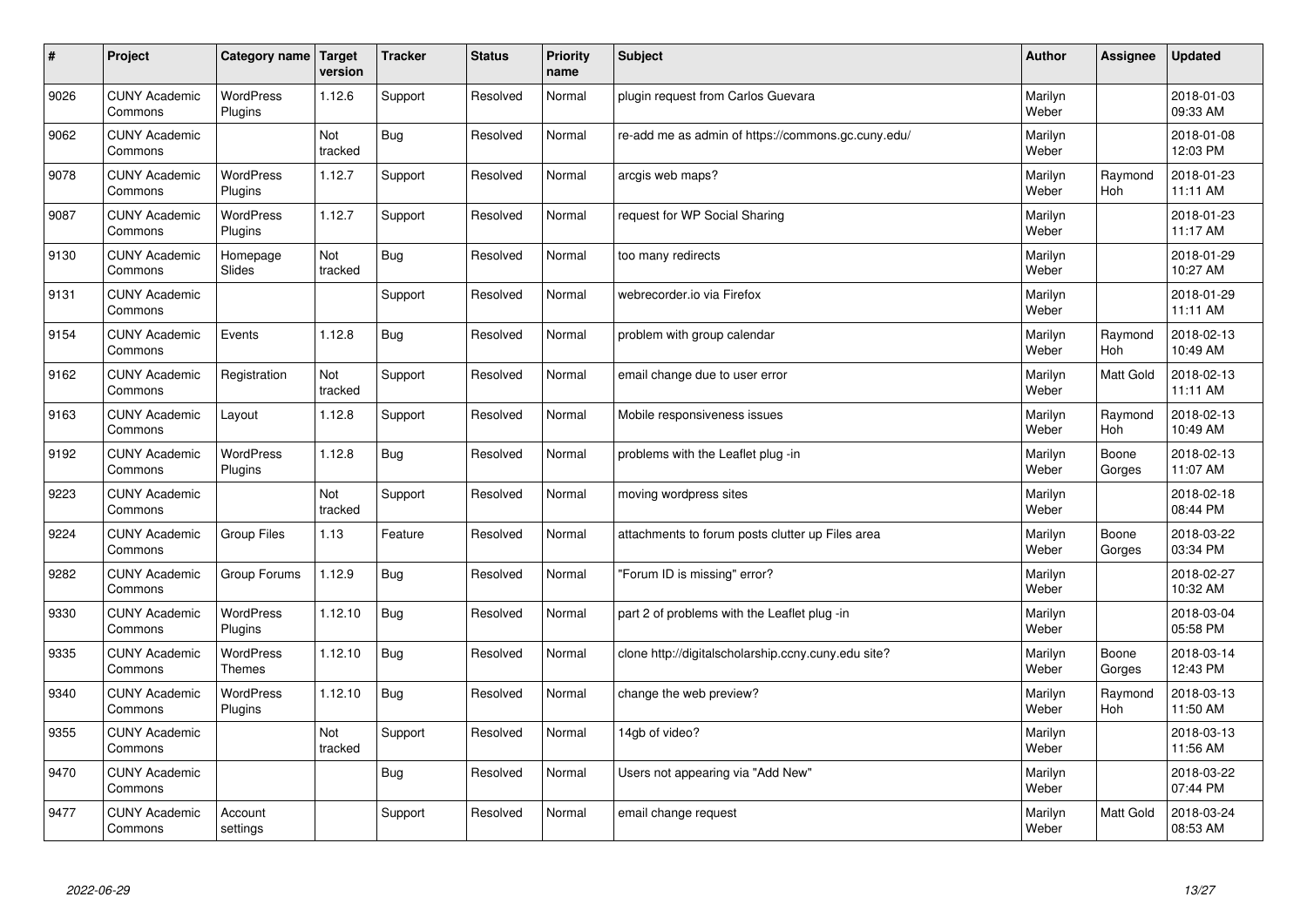| #    | Project                         | Category name   Target      | version        | <b>Tracker</b> | <b>Status</b> | <b>Priority</b><br>name | <b>Subject</b>                                     | <b>Author</b>    | <b>Assignee</b>       | <b>Updated</b>         |
|------|---------------------------------|-----------------------------|----------------|----------------|---------------|-------------------------|----------------------------------------------------|------------------|-----------------------|------------------------|
| 9499 | <b>CUNY Academic</b><br>Commons | <b>WordPress</b><br>(misc)  | Not<br>tracked | Support        | Resolved      | Normal                  | tiny question - preventing dates on posts?         | Marilyn<br>Weber | Raymond<br><b>Hoh</b> | 2018-04-04<br>03:55 PM |
| 9500 | <b>CUNY Academic</b><br>Commons | <b>WordPress</b><br>Plugins | 1.12.12        | Support        | Resolved      | Normal                  | PowerPoint in the media library?                   | Marilyn<br>Weber | Raymond<br>Hoh        | 2018-04-12<br>02:28 PM |
| 9535 | <b>CUNY Academic</b><br>Commons |                             | Not<br>tracked | Support        | Resolved      | Normal                  | admin for https://video.commons.gc.cuny.edu/?      | Marilyn<br>Weber | <b>Matt Gold</b>      | 2018-04-13<br>05:06 PM |
| 9541 | <b>CUNY Academic</b><br>Commons | WordPress<br>(misc)         | Not<br>tracked | Support        | Resolved      | Normal                  | repeating header banner                            | Marilyn<br>Weber | Raymond<br>Hoh        | 2018-04-06<br>12:33 PM |
| 9604 | <b>CUNY Academic</b><br>Commons |                             | Not<br>tracked | Support        | Resolved      | Normal                  | I (Marilyn) can only log into cdev as teststudent  | Marilyn<br>Weber |                       | 2018-04-21<br>10:20 AM |
| 9659 | <b>CUNY Academic</b><br>Commons | Account<br>settings         |                | Support        | Resolved      | Normal                  | user email change                                  | Marilyn<br>Weber | Matt Gold             | 2018-04-24<br>12:08 PM |
| 9725 | <b>CUNY Academic</b><br>Commons |                             | Not<br>tracked | Support        | Resolved      | Normal                  | problems with deleting a site                      | Marilyn<br>Weber |                       | 2018-05-07<br>10:24 PM |
| 9767 | <b>CUNY Academic</b><br>Commons | Registration                | Not<br>tracked | Support        | Resolved      | Normal                  | user deleted account but now needs one             | Marilyn<br>Weber |                       | 2018-05-11<br>02:39 PM |
| 9779 | <b>CUNY Academic</b><br>Commons | Membership                  | Not<br>tracked | Support        | Resolved      | Normal                  | user not sure if she is registered.                | Marilyn<br>Weber |                       | 2018-12-10<br>03:53 PM |
| 9780 | <b>CUNY Academic</b><br>Commons |                             | Not<br>tracked | Support        | Resolved      | Normal                  | remove the phone number on this profile?           | Marilyn<br>Weber |                       | 2018-05-15<br>10:35 AM |
| 9787 | <b>CUNY Academic</b><br>Commons | Registration                |                | Support        | Resolved      | Normal                  | email change request                               | Marilyn<br>Weber | <b>Matt Gold</b>      | 2018-05-16<br>09:55 PM |
| 9823 | <b>CUNY Academic</b><br>Commons | Account<br>settings         | Not<br>tracked | Support        | Resolved      | Normal                  | email change                                       | Marilyn<br>Weber | <b>Matt Gold</b>      | 2018-05-23<br>01:58 PM |
| 9886 | <b>CUNY Academic</b><br>Commons | cuny.is                     | Not<br>tracked | Support        | Resolved      | Normal                  | cuny.is SSL                                        | Marilyn<br>Weber |                       | 2018-10-26<br>02:07 PM |
| 9888 | <b>CUNY Academic</b><br>Commons | WordPress<br>Plugins        | 1.13.3         | Support        | Resolved      | Normal                  | Business directory Plug-in request                 | Marilyn<br>Weber |                       | 2018-06-12<br>11:52 AM |
| 9889 | <b>CUNY Academic</b><br>Commons |                             | Not<br>tracked | Support        | Resolved      | Normal                  | remove comments from activity feed?                | Marilyn<br>Weber |                       | 2018-12-10<br>03:53 PM |
| 9919 | <b>CUNY Academic</b><br>Commons |                             | Not<br>tracked | Bug            | Resolved      | Normal                  | admin of https://sphcurriculum.commons.gc.cuny.edu | Marilyn<br>Weber |                       | 2018-06-12<br>09:37 PM |
| 9927 | <b>CUNY Academic</b><br>Commons | Membership                  | Not<br>tracked | Support        | Resolved      | Normal                  | wrong email used                                   | Marilyn<br>Weber | Matt Gold             | 2018-06-14<br>10:21 AM |
| 9928 | <b>CUNY Academic</b><br>Commons | Account<br>settings         |                | Support        | Resolved      | Normal                  | email change request from former student           | Marilyn<br>Weber | Matt Gold             | 2018-06-14<br>10:20 AM |
| 9949 | <b>CUNY Academic</b><br>Commons |                             | 1.13.4         | Support        | Resolved      | Normal                  | raise storage space limit?                         | Marilyn<br>Weber | Boone<br>Gorges       | 2018-06-26<br>12:00 PM |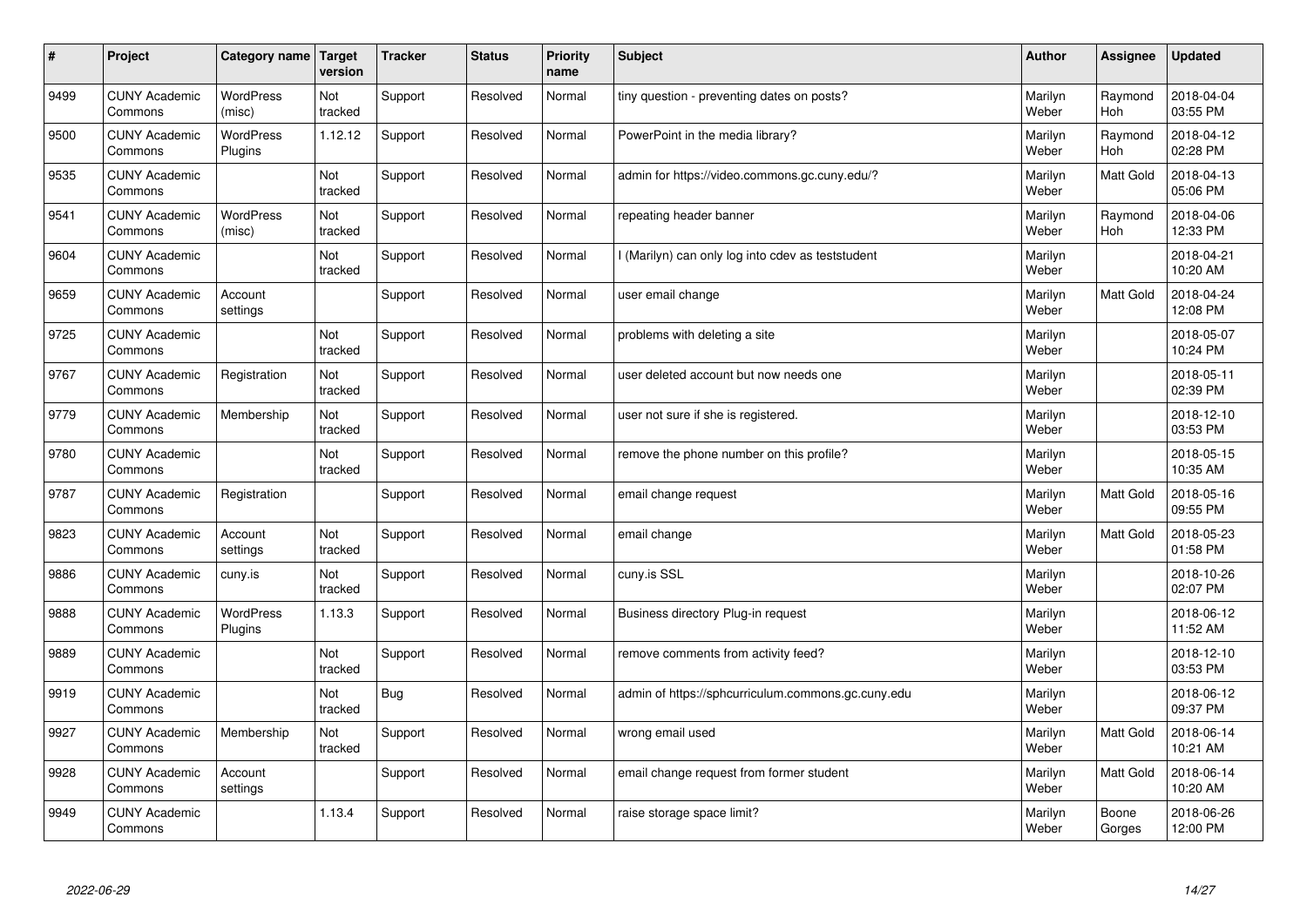| #     | Project                         | Category name                     | Target<br>version | <b>Tracker</b> | <b>Status</b> | <b>Priority</b><br>name | <b>Subject</b>                                          | <b>Author</b>    | Assignee              | <b>Updated</b>         |
|-------|---------------------------------|-----------------------------------|-------------------|----------------|---------------|-------------------------|---------------------------------------------------------|------------------|-----------------------|------------------------|
| 9965  | <b>CUNY Academic</b><br>Commons | <b>WordPress</b><br>Plugins       | 1.13.4            | Support        | Resolved      | Normal                  | plug-in request for OneTone Companion                   | Marilyn<br>Weber | Raymond<br><b>Hoh</b> | 2018-06-26<br>12:00 PM |
| 9992  | <b>CUNY Academic</b><br>Commons |                                   | 1.13.6            | Bug            | Resolved      | Normal                  | ACERT website down again                                | Marilyn<br>Weber |                       | 2018-07-10<br>12:15 PM |
| 10006 | <b>CUNY Academic</b><br>Commons | Membership                        | Not<br>tracked    | Support        | Resolved      | Normal                  | another email change request                            | Marilyn<br>Weber |                       | 2018-07-13<br>12:36 PM |
| 10035 | <b>CUNY Academic</b><br>Commons |                                   | Not<br>tracked    | Bug            | Resolved      | Normal                  | Reconnecting user to site                               | Marilyn<br>Weber |                       | 2018-07-23<br>11:55 AM |
| 10059 | <b>CUNY Academic</b><br>Commons | <b>WordPress</b><br><b>Themes</b> | Not<br>tracked    | Support        | Resolved      | Normal                  | Magazine Premium theme for new site                     | Marilyn<br>Weber |                       | 2020-02-17<br>03:39 PM |
| 10066 | <b>CUNY Academic</b><br>Commons | Membership                        | Not<br>tracked    | Support        | Resolved      | Normal                  | add me as an admin to https://pkms.commons.gc.cuny.edu/ | Marilyn<br>Weber |                       | 2018-07-26<br>11:54 AM |
| 10101 | <b>CUNY Academic</b><br>Commons |                                   | 1.13.7            | <b>Bug</b>     | Resolved      | Normal                  | URL changes within Manage section of groups             | Marilyn<br>Weber |                       | 2018-08-03<br>01:54 PM |
| 10133 | <b>CUNY Academic</b><br>Commons | <b>WordPress</b><br>(misc)        | Not<br>tracked    | Support        | Resolved      | Normal                  | two Commons sites to be migrated elsewhere              | Marilyn<br>Weber |                       | 2018-12-10<br>03:54 PM |
| 10176 | <b>CUNY Academic</b><br>Commons | Documentation                     | Not<br>tracked    | <b>Bug</b>     | Resolved      | Normal                  | domain mapping requests                                 | Marilyn<br>Weber | scott voth            | 2018-08-29<br>05:30 PM |
| 10227 | <b>CUNY Academic</b><br>Commons |                                   |                   | Support        | Resolved      | Normal                  | user incorrectly entered her email address              | Marilyn<br>Weber | <b>Matt Gold</b>      | 2018-08-26<br>08:55 PM |
| 10239 | <b>CUNY Academic</b><br>Commons |                                   | Not<br>tracked    | Support        | Resolved      | Normal                  | musicroombooking.commons.gc.cuny.edu                    | Marilyn<br>Weber |                       | 2018-08-29<br>03:06 PM |
| 10240 | <b>CUNY Academic</b><br>Commons | WordPress<br>Plugins              | 1.13.8            | Support        | Resolved      | Normal                  | require-featured-image plug-in request                  | Marilyn<br>Weber |                       | 2018-08-29<br>05:15 PM |
| 10256 | <b>CUNY Academic</b><br>Commons |                                   |                   | Support        | Resolved      | Normal                  | email change requested                                  | Marilyn<br>Weber | Matt Gold             | 2018-08-29<br>02:52 PM |
| 10257 | <b>CUNY Academic</b><br>Commons | Membership                        | Not<br>tracked    | Support        | Resolved      | Normal                  | change the email from @login.cuny.edu to campu email    | Marilyn<br>Weber |                       | 2018-12-10<br>03:55 PM |
| 10266 | <b>CUNY Academic</b><br>Commons |                                   |                   | Support        | Resolved      | Normal                  | GC email change requested                               | Marilyn<br>Weber | <b>Matt Gold</b>      | 2018-08-30<br>03:07 PM |
| 10298 | <b>CUNY Academic</b><br>Commons |                                   | Not<br>tracked    | Support        | Resolved      | Normal                  | RSS feed to itunes problem                              | Marilyn<br>Weber |                       | 2018-12-10<br>03:57 PM |
| 10361 | <b>CUNY Academic</b><br>Commons | Group Forums                      | 1.13.10           | <b>Bug</b>     | Resolved      | Normal                  | forum post pending oddity                               | Marilyn<br>Weber |                       | 2018-09-25<br>10:45 AM |
| 10387 | <b>CUNY Academic</b><br>Commons | Membership                        | Not<br>tracked    | Support        | Resolved      | Normal                  | remove user page                                        | Marilyn<br>Weber |                       | 2018-09-28<br>02:26 PM |
| 10407 | <b>CUNY Academic</b><br>Commons |                                   | Not<br>tracked    | Support        | Resolved      | Normal                  | toolbar problem                                         | Marilyn<br>Weber | Boone<br>Gorges       | 2018-10-23<br>10:52 AM |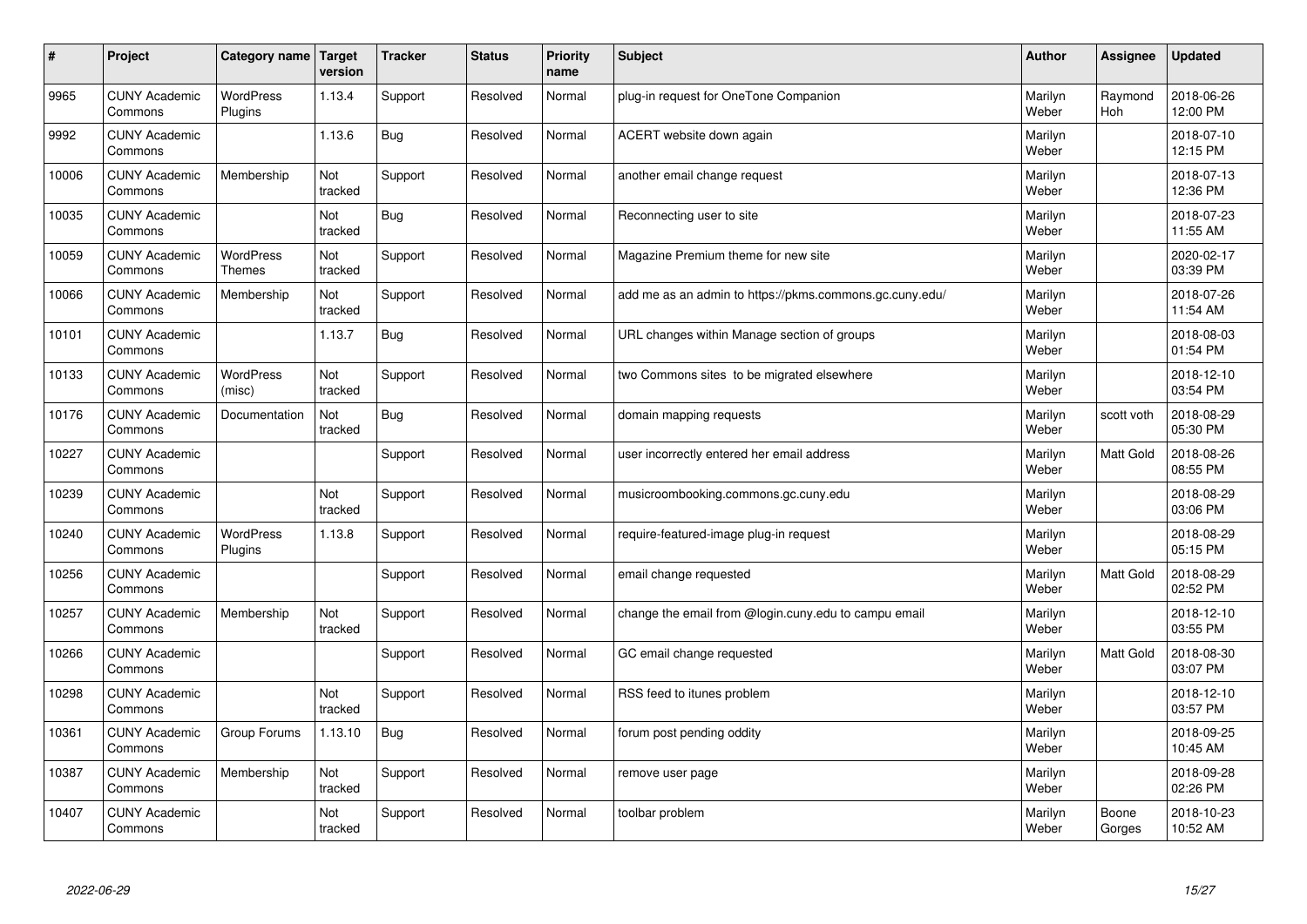| #     | Project                         | Category name   Target    | version        | <b>Tracker</b> | <b>Status</b> | <b>Priority</b><br>name | <b>Subject</b>                              | <b>Author</b>    | Assignee       | <b>Updated</b>         |
|-------|---------------------------------|---------------------------|----------------|----------------|---------------|-------------------------|---------------------------------------------|------------------|----------------|------------------------|
| 10440 | <b>CUNY Academic</b><br>Commons |                           | Not<br>tracked | Support        | Resolved      | Normal                  | Acert post problem                          | Marilyn<br>Weber |                | 2018-12-10<br>03:57 PM |
| 10537 | <b>CUNY Academic</b><br>Commons |                           | Not<br>tracked | <b>Bug</b>     | Resolved      | Normal                  | jpegs not showing                           | Marilyn<br>Weber |                | 2018-10-23<br>10:51 AM |
| 10606 | <b>CUNY Academic</b><br>Commons | cdev.gc.cuny.ed<br>ū      | Not<br>tracked | Support        | Resolved      | Normal                  | problems with testing environment           | Marilyn<br>Weber |                | 2018-11-02<br>10:27 AM |
| 10772 | <b>CUNY Academic</b><br>Commons | Groups (misc)             | 1.14.2         | Bug            | Resolved      | Normal                  | can't create groups                         | Marilyn<br>Weber |                | 2018-12-04<br>10:42 AM |
| 10810 | <b>CUNY Academic</b><br>Commons | WordPress<br>(misc)       | 1.14.2         | <b>Bug</b>     | Resolved      | Normal                  | Sites set as public are becoming private    | Marilyn<br>Weber |                | 2018-12-11<br>10:15 AM |
| 10820 | <b>CUNY Academic</b><br>Commons |                           | Not<br>tracked | Support        | Resolved      | Normal                  | retrieve deleted pages/posts                | Marilyn<br>Weber |                | 2018-12-13<br>06:33 PM |
| 10910 | <b>CUNY Academic</b><br>Commons | Membership                | Not<br>tracked | Support        | Resolved      | Normal                  | request to be an admin to a prof's site     | Marilyn<br>Weber |                | 2019-01-04<br>10:45 AM |
| 10932 | <b>CUNY Academic</b><br>Commons |                           |                | Support        | Resolved      | Normal                  | add me as admin to meenaalexander.com       | Marilyn<br>Weber | Matt Gold      | 2019-01-09<br>02:12 PM |
| 10941 | <b>CUNY Academic</b><br>Commons | Membership                | Not<br>tracked | Support        | Resolved      | Normal                  | update user email                           | Marilyn<br>Weber |                | 2019-02-13<br>02:24 PM |
| 10986 | <b>CUNY Academic</b><br>Commons |                           | Not<br>tracked | Support        | Resolved      | Normal                  | PDF embedder provoking error                | Marilyn<br>Weber |                | 2019-03-29<br>04:28 PM |
| 11002 | <b>CUNY Academic</b><br>Commons |                           | Not<br>tracked | Support        | Resolved      | Normal                  | open link in a new tab not working          | Marilyn<br>Weber |                | 2019-06-03<br>07:57 PM |
| 11003 | <b>CUNY Academic</b><br>Commons |                           | Not<br>tracked | Support        | Resolved      | Normal                  | user email change                           | Marilyn<br>Weber |                | 2019-01-24<br>02:50 PM |
| 11006 | <b>CUNY Academic</b><br>Commons | Groups (misc)             | 1.14.6         | Support        | Resolved      | Normal                  | removing members from a group isn't working | Marilyn<br>Weber |                | 2019-01-24<br>03:18 PM |
| 11017 | <b>CUNY Academic</b><br>Commons |                           | Not<br>tracked | Support        | Resolved      | Normal                  | site didn't save?                           | Marilyn<br>Weber |                | 2019-01-25<br>03:47 PM |
| 11029 | <b>CUNY Academic</b><br>Commons | Authentication            | 1.14.9         | Support        | Resolved      | Normal                  | Sujatha Fernandes cannot edit her site      | Marilyn<br>Weber | Raymond<br>Hoh | 2019-03-26<br>12:10 PM |
| 11031 | <b>CUNY Academic</b><br>Commons |                           | Not<br>tracked | Support        | Resolved      | Normal                  | new group with seemingly old topics         | Marilyn<br>Weber |                | 2019-02-11<br>12:17 PM |
| 11088 | <b>CUNY Academic</b><br>Commons | Group Blogs               | Not<br>tracked | <b>Bug</b>     | Resolved      | Normal                  | no notification for comments                | Marilyn<br>Weber |                | 2019-02-15<br>03:30 PM |
| 11091 | <b>CUNY Academic</b><br>Commons | <b>BuddyPress</b><br>Docs | 1.14.7         | Support        | Resolved      | Normal                  | word limit for comments on a group doc?     | Marilyn<br>Weber |                | 2019-02-26<br>02:04 PM |
| 11127 | <b>CUNY Academic</b><br>Commons | Membership                | Not<br>tracked | Support        | Resolved      | Normal                  | user with new campus affiliation            | Marilyn<br>Weber |                | 2019-02-19<br>02:09 PM |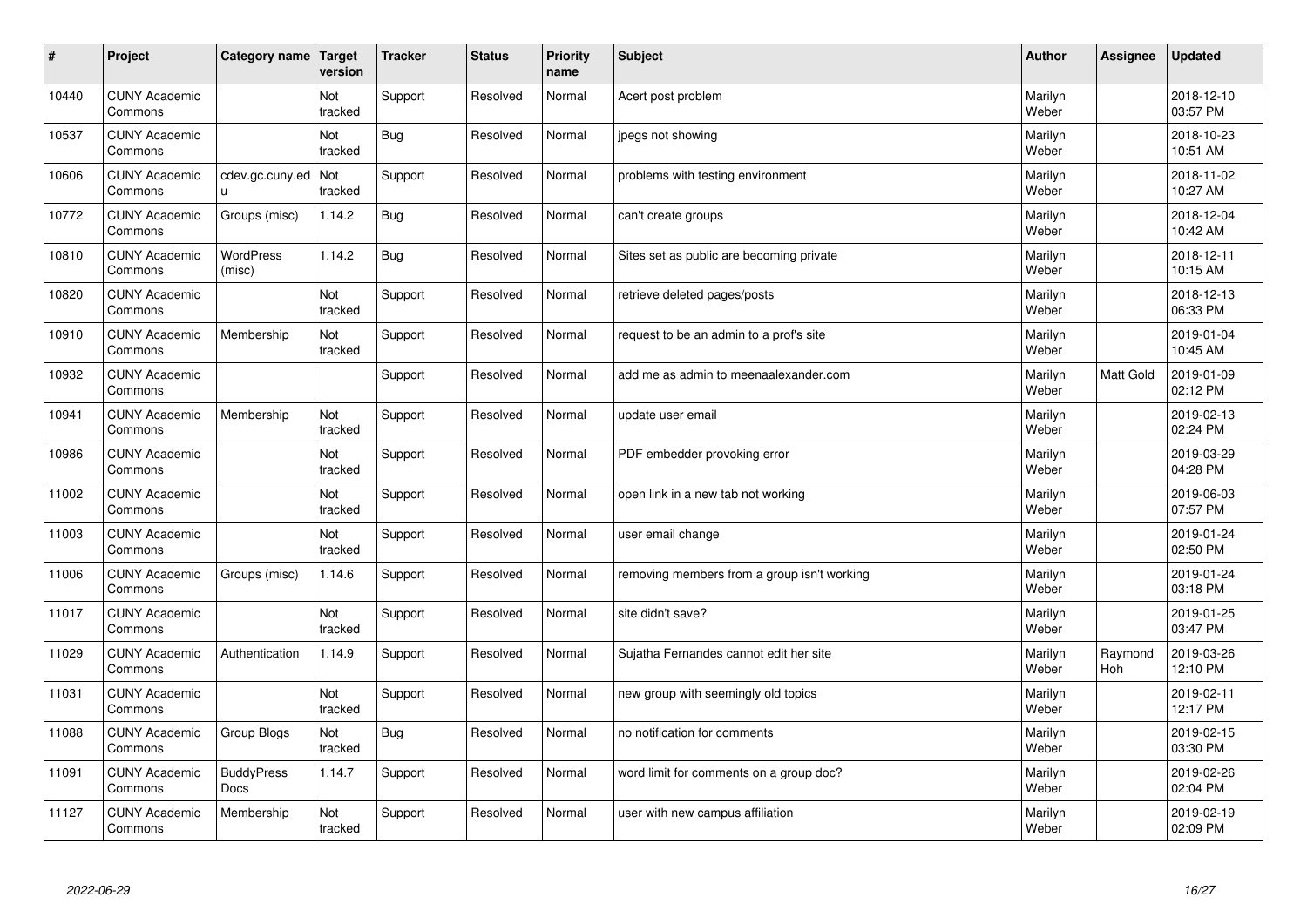| $\sharp$ | Project                         | Category name   Target            | version        | <b>Tracker</b> | <b>Status</b> | <b>Priority</b><br>name | <b>Subject</b>                                                                                        | <b>Author</b>    | Assignee         | <b>Updated</b>         |
|----------|---------------------------------|-----------------------------------|----------------|----------------|---------------|-------------------------|-------------------------------------------------------------------------------------------------------|------------------|------------------|------------------------|
| 11147    | <b>CUNY Academic</b><br>Commons | Membership                        | Not<br>tracked | Support        | Resolved      | Normal                  | employee email change                                                                                 | Marilyn<br>Weber |                  | 2019-03-12<br>03:58 PM |
| 11198    | <b>CUNY Academic</b><br>Commons |                                   | Not<br>tracked | Support        | Resolved      | Normal                  | former CUNY employee                                                                                  | Marilyn<br>Weber |                  | 2019-03-07<br>02:21 PM |
| 11205    | <b>CUNY Academic</b><br>Commons | <b>WordPress</b><br>Plugins       | Not<br>tracked | Support        | Resolved      | Normal                  | problems with Google calendar                                                                         | Marilyn<br>Weber | Raymond<br>Hoh   | 2019-03-11<br>02:17 PM |
| 11210    | <b>CUNY Academic</b><br>Commons | Membership                        | Not<br>tracked | Support        | Resolved      | Normal                  | Please change the email                                                                               | Marilyn<br>Weber |                  | 2019-03-11<br>04:16 PM |
| 11211    | <b>CUNY Academic</b><br>Commons | <b>WordPress</b><br><b>Themes</b> | 1.14.8         | Support        | Resolved      | Normal                  | user needs to edit the HTML coding                                                                    | Marilyn<br>Weber |                  | 2019-03-12<br>11:20 AM |
| 11217    | <b>CUNY Academic</b><br>Commons | Membership                        | Not<br>tracked | Support        | Resolved      | Normal                  | Another email update                                                                                  | Marilyn<br>Weber |                  | 2019-03-12<br>03:37 PM |
| 11225    | <b>CUNY Academic</b><br>Commons |                                   | Not<br>tracked | Support        | Resolved      | Normal                  | bulk upload?                                                                                          | Marilyn<br>Weber |                  | 2019-09-18<br>10:31 AM |
| 11233    | <b>CUNY Academic</b><br>Commons |                                   | 1.14.9         | Support        | Resolved      | Normal                  | Hotjar ?                                                                                              | Marilyn<br>Weber |                  | 2019-03-26<br>12:10 PM |
| 11294    | <b>CUNY Academic</b><br>Commons | Account<br>settings               | Not<br>tracked | Support        | Resolved      | Normal                  | student emgail change                                                                                 | Marilyn<br>Weber | <b>Matt Gold</b> | 2019-04-07<br>09:11 PM |
| 11448    | <b>CUNY Academic</b><br>Commons | <b>BuddyPress</b><br>(misc)       | 1.15.1         | Support        | Resolved      | Normal                  | sole administrator listed on sites is not an admin at all?                                            | Marilyn<br>Weber | Raymond<br>Hoh   | 2019-05-14<br>11:15 AM |
| 11453    | <b>CUNY Academic</b><br>Commons | <b>WordPress</b><br>(misc)        | 1.15.2         | <b>Bug</b>     | Resolved      | Normal                  | 403 error on Firefox                                                                                  | Marilyn<br>Weber | Raymond<br>Hoh   | 2019-05-28<br>11:46 AM |
| 11483    | <b>CUNY Academic</b><br>Commons |                                   | 1.15.2         | Bug            | Resolved      | Normal                  | 'Add New user" not working                                                                            | Marilyn<br>Weber |                  | 2019-05-21<br>02:26 PM |
| 11516    | <b>CUNY Academic</b><br>Commons | Membership                        | Not<br>tracked | Support        | Resolved      | Normal                  | request for email change                                                                              | Marilyn<br>Weber |                  | 2019-06-04<br>01:48 PM |
| 11567    | <b>CUNY Academic</b><br>Commons | <b>Group Files</b>                | 1.15.4         | Bug            | Resolved      | Normal                  | Group files pagination doesn't work properly in folders                                               | Marilyn<br>Weber | Boone<br>Gorges  | 2019-06-25<br>04:22 PM |
| 11609    | <b>CUNY Academic</b><br>Commons |                                   | 1.15.5         | Support        | Resolved      | Normal                  | Mixed Content flag                                                                                    | Marilyn<br>Weber |                  | 2019-06-27<br>06:54 PM |
| 11647    | <b>CUNY Academic</b><br>Commons |                                   | 1.15.6         | Support        | Resolved      | Normal                  | Tribulant Newsletters update                                                                          | Marilyn<br>Weber |                  | 2019-07-18<br>02:27 PM |
| 11650    | <b>CUNY Academic</b><br>Commons |                                   | Not<br>tracked | Support        | Resolved      | Normal                  | https://commons.gc.cuny.edu/groups/introduction-to-literary-studies-eng<br>ish-252-at-hunter-college/ | Marilyn<br>Weber |                  | 2019-07-18<br>02:28 PM |
| 11813    | <b>CUNY Academic</b><br>Commons | WordPress<br>Plugins              | 1.15.9         | Support        | Resolved      | Normal                  | 'Change Password Protected Message" plugin requests                                                   | Marilyn<br>Weber |                  | 2019-09-10<br>05:57 PM |
| 11832    | <b>CUNY Academic</b><br>Commons | <b>WordPress</b><br>Plugins       | 1.15.11        | Support        | Resolved      | Normal                  | Yoast SEO premium for sexgenlab.org                                                                   | Marilyn<br>Weber |                  | 2019-10-08<br>11:22 AM |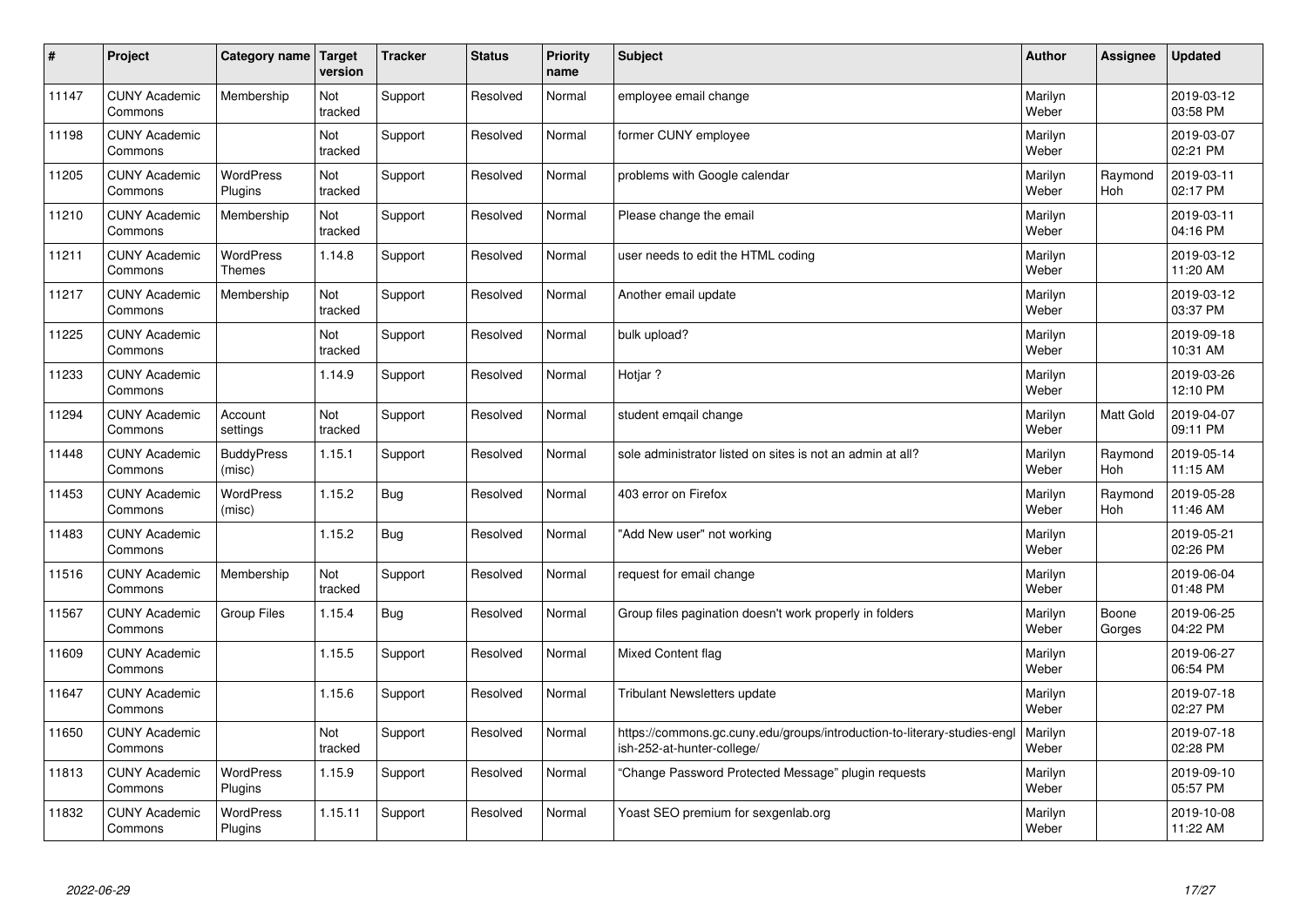| #     | Project                         | Category name                     | Target<br>version | <b>Tracker</b> | <b>Status</b> | <b>Priority</b><br>name | <b>Subject</b>                                                                       | <b>Author</b>    | <b>Assignee</b> | <b>Updated</b>         |
|-------|---------------------------------|-----------------------------------|-------------------|----------------|---------------|-------------------------|--------------------------------------------------------------------------------------|------------------|-----------------|------------------------|
| 11865 | <b>CUNY Academic</b><br>Commons | Onboarding                        | 1.15.10           | Bug            | Resolved      | Normal                  | Site name not appearing in "Membership" lists of Invitation modal                    | Marilyn<br>Weber | Boone<br>Gorges | 2019-09-24<br>11:09 AM |
| 11866 | <b>CUNY Academic</b><br>Commons | WordPress<br>Themes               | 1.15.10           | Support        | Resolved      | Normal                  | problem with project widget and the 'skills' to generate tags                        | Marilyn<br>Weber | Raymond<br>Hoh  | 2019-09-19<br>03:20 PM |
| 11896 | <b>CUNY Academic</b><br>Commons |                                   | Not<br>tracked    | Support        | Resolved      | Normal                  | https://thenurseswritingproject.commons.gc.cuny.edu                                  | Marilyn<br>Weber |                 | 2019-09-24<br>08:09 AM |
| 11907 | <b>CUNY Academic</b><br>Commons | <b>Public Portfolio</b>           | 1.15.13           | Support        | Resolved      | Normal                  | more publications problems (in profile)                                              | Marilyn<br>Weber |                 | 2019-11-04<br>11:16 AM |
| 11908 | <b>CUNY Academic</b><br>Commons | Spam/Spam<br>Prevention           | 1.17.7            | Support        | Resolved      | Normal                  | overeager spam filter                                                                | Marilyn<br>Weber | Raymond<br>Hoh  | 2020-11-05<br>04:36 PM |
| 11912 | <b>CUNY Academic</b><br>Commons |                                   |                   | Support        | Resolved      | Normal                  | influence search results?                                                            | Marilyn<br>Weber |                 | 2020-02-11<br>10:51 AM |
| 11915 | <b>CUNY Academic</b><br>Commons |                                   | Not<br>tracked    | Support        | Resolved      | Normal                  | User not in list                                                                     | Marilyn<br>Weber |                 | 2019-10-28<br>10:13 AM |
| 11922 | <b>CUNY Academic</b><br>Commons | Membership                        | Not<br>tracked    | Support        | Resolved      | Normal                  | https://commons.gc.cuny.edu/members/cunyhealthequity/                                | Marilyn<br>Weber |                 | 2019-10-02<br>04:05 PM |
| 11961 | <b>CUNY Academic</b><br>Commons | Membership                        | Not<br>tracked    | Support        | Resolved      | Normal                  | switch email for student user                                                        | Marilyn<br>Weber |                 | 2019-10-09<br>01:56 PM |
| 11964 | <b>CUNY Academic</b><br>Commons | Layout                            | 1.15.12           | <b>Bug</b>     | Resolved      | Normal                  | https://commons.gc.cuny.edu/create/ not displaying correctly in Edge                 | Marilyn<br>Weber | Raymond<br>Hoh  | 2019-10-22<br>11:54 AM |
| 11976 | <b>CUNY Academic</b><br>Commons | WordPress<br><b>Themes</b>        | Not<br>tracked    | Support        | Resolved      | Normal                  | ColorMag request                                                                     | Marilyn<br>Weber |                 | 2021-02-01<br>10:25 AM |
| 11977 | <b>CUNY Academic</b><br>Commons |                                   | Not<br>tracked    | Support        | Resolved      | Normal                  | please remove me from many sites                                                     | Marilyn<br>Weber |                 | 2019-11-21<br>01:05 PM |
| 12038 | <b>CUNY Academic</b><br>Commons |                                   | 1.15.13           | Bug            | Resolved      | Normal                  | admin visibility problem at careerplan.commons.gc.cuny.edu                           | Marilyn<br>Weber |                 | 2019-11-12<br>10:20 AM |
| 12137 | <b>CUNY Academic</b><br>Commons | <b>WordPress</b><br><b>Themes</b> | Not<br>tracked    | Support        | Resolved      | Normal                  | media player problem                                                                 | Marilyn<br>Weber |                 | 2019-12-12<br>08:52 PM |
| 12156 | <b>CUNY Academic</b><br>Commons | <b>Blogs</b><br>(BuddyPress)      | Not<br>tracked    | Support        | Resolved      | Normal                  | My Sites list (Commons Profile or Sites directory) doesn't match toolbar<br>dropdown | Marilyn<br>Weber |                 | 2019-12-11<br>10:20 AM |
| 12165 | <b>CUNY Academic</b><br>Commons | <b>BuddyPress</b><br>(misc)       | Not<br>tracked    | Support        | Resolved      | Normal                  | two reports of Profile problems                                                      | Marilyn<br>Weber | Boone<br>Gorges | 2019-12-04<br>05:06 PM |
| 12176 | <b>CUNY Academic</b><br>Commons |                                   | Not<br>tracked    | Support        | Resolved      | Normal                  | Mp4s?                                                                                | Marilyn<br>Weber |                 | 2019-12-05<br>11:04 AM |
| 12190 | <b>CUNY Academic</b><br>Commons | Blogs<br>(BuddyPress)             | Not<br>tracked    | Support        | Resolved      | Normal                  | Site avatar in directory is not what user expects                                    | Marilyn<br>Weber |                 | 2019-12-12<br>08:51 PM |
| 12302 | <b>CUNY Academic</b><br>Commons | <b>WordPress</b><br><b>Themes</b> | 1.16.4            | Support        | Resolved      | Normal                  | Pictorio theme request                                                               | Marilyn<br>Weber | Raymond<br>Hoh  | 2020-01-28<br>11:44 AM |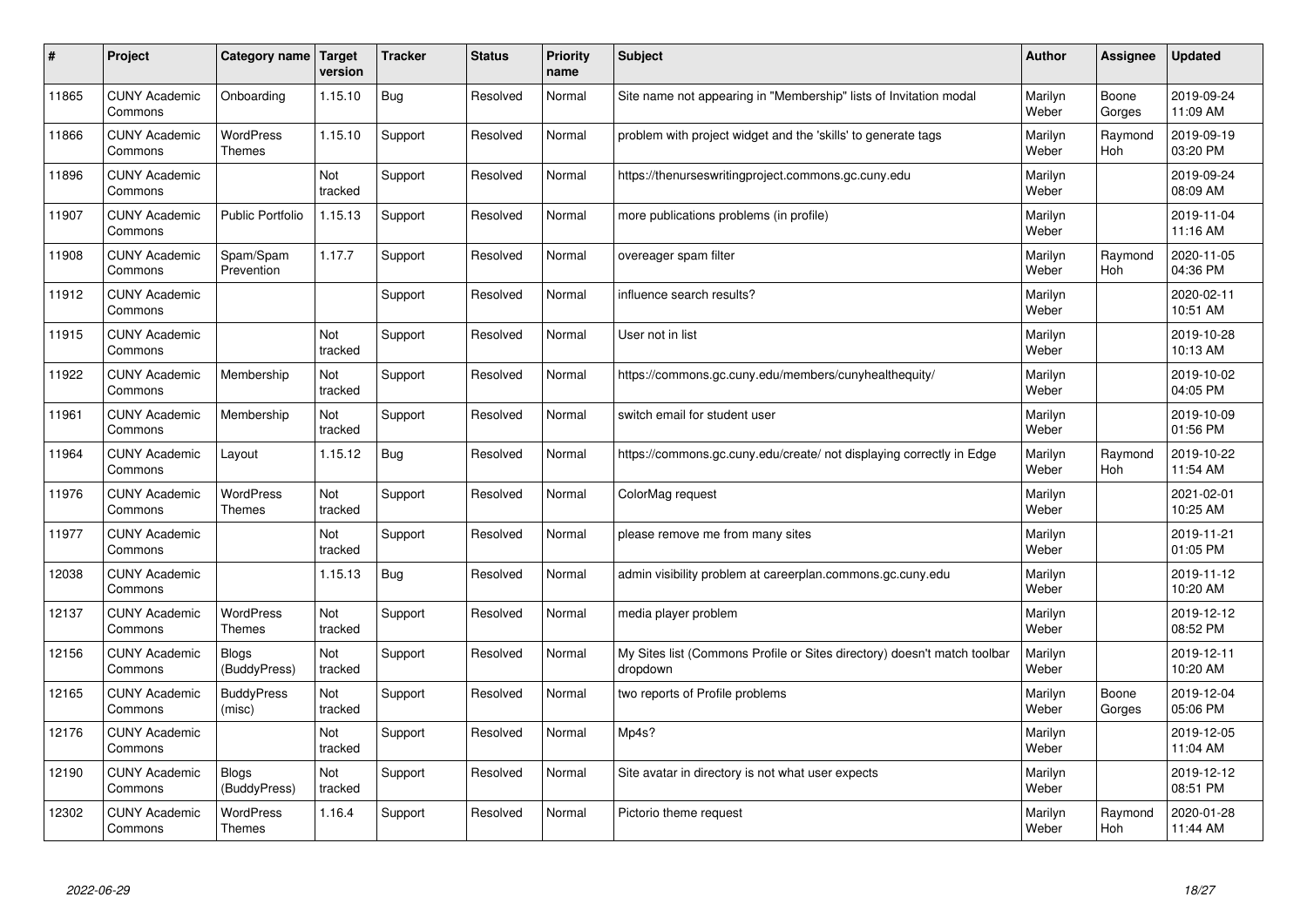| #     | Project                         | Category name   Target   | version        | <b>Tracker</b> | <b>Status</b> | <b>Priority</b><br>name | <b>Subject</b>                                                  | <b>Author</b>    | Assignee              | <b>Updated</b>         |
|-------|---------------------------------|--------------------------|----------------|----------------|---------------|-------------------------|-----------------------------------------------------------------|------------------|-----------------------|------------------------|
| 12334 | <b>CUNY Academic</b><br>Commons |                          |                | Support        | Resolved      | Normal                  | request for a Redmine account                                   | Marilyn<br>Weber | <b>Matt Gold</b>      | 2020-01-30<br>12:01 PM |
| 12346 | <b>CUNY Academic</b><br>Commons | Redmine                  |                | Support        | Resolved      | Normal                  | another Redmine request                                         | Marilyn<br>Weber | <b>Matt Gold</b>      | 2020-01-30<br>08:20 PM |
| 12395 | <b>CUNY Academic</b><br>Commons | Spam/Spam<br>Prevention  | Not<br>tracked | Support        | Resolved      | Normal                  | comments again being blocked                                    | Marilyn<br>Weber | Raymond<br><b>Hoh</b> | 2020-03-10<br>11:13 AM |
| 12427 | <b>CUNY Academic</b><br>Commons |                          | Not<br>tracked | Support        | Resolved      | Normal                  | organizing PDF on a site?                                       | Marilyn<br>Weber | scott voth            | 2020-03-10<br>11:11 AM |
| 12487 | <b>CUNY Academic</b><br>Commons | Group Forums             | 1.16.7         | Bug            | Resolved      | Normal                  | group posting problems?                                         | Marilyn<br>Weber | Raymond<br>Hoh        | 2020-03-10<br>11:40 AM |
| 12515 | <b>CUNY Academic</b><br>Commons | cuny.is                  | 1.16.7         | Support        | Resolved      | Normal                  | AJAX actions on cuny is admin page are failing                  | Marilyn<br>Weber |                       | 2020-03-10<br>11:57 AM |
| 12543 | <b>CUNY Academic</b><br>Commons | <b>Public Portfolio</b>  | Not<br>tracked | Support        | Resolved      | Normal                  | User cannot find profile edit button                            | Marilyn<br>Weber | scott voth            | 2020-03-22<br>02:49 PM |
| 12676 | <b>CUNY Academic</b><br>Commons | WordPress<br>Plugins     | 1.16.10        | Support        | Resolved      | Normal                  | request for Require Post Category plug-in                       | Marilyn<br>Weber |                       | 2020-04-28<br>11:03 AM |
| 12777 | <b>CUNY Academic</b><br>Commons |                          | 1.16.14        | Support        | Resolved      | Normal                  | request to include custom javascript into a Commons-hosted site | Marilyn<br>Weber |                       | 2020-06-16<br>04:03 PM |
| 12861 | <b>CUNY Academic</b><br>Commons |                          |                | Support        | Resolved      | Normal                  | trouble with YouTube                                            | Marilyn<br>Weber | Raymond<br>Hoh        | 2020-06-09<br>11:16 AM |
| 12905 | <b>CUNY Academic</b><br>Commons |                          | 1.16.14        | Support        | Resolved      | Normal                  | trouble embedding a flipbook from Flipsnack                     | Marilyn<br>Weber | Boone<br>Gorges       | 2020-06-23<br>10:53 AM |
| 12960 | <b>CUNY Academic</b><br>Commons |                          | 1.16.14        | Support        | Resolved      | Normal                  | mutiple plugin in requests                                      | Marilyn<br>Weber | Boone<br>Gorges       | 2020-06-23<br>10:53 AM |
| 12999 | <b>CUNY Academic</b><br>Commons |                          | 1.18.1         | Support        | Resolved      | Normal                  | request for Dentist theme                                       | Marilyn<br>Weber | Boone<br>Gorges       | 2020-12-22<br>03:31 PM |
| 13013 | <b>CUNY Academic</b><br>Commons |                          | Not<br>tracked | Bug            | Resolved      | Normal                  | an invite to Group Admins from Brian Foote?!                    | Marilyn<br>Weber |                       | 2020-07-07<br>02:36 PM |
| 13016 | <b>CUNY Academic</b><br>Commons | Shortcodes and<br>embeds | 1.16.15        | Support        | Resolved      | Normal                  | possible to run code examples, like in Jupyter Notebooks?       | Marilyn<br>Weber |                       | 2020-07-16<br>11:52 AM |
| 13065 | <b>CUNY Academic</b><br>Commons |                          | Not<br>tracked | Support        | Resolved      | Normal                  | can't invite new user to group                                  | Marilyn<br>Weber |                       | 2020-07-22<br>04:24 PM |
| 13085 | <b>CUNY Academic</b><br>Commons | Domain<br>Mapping        | Not<br>tracked | Support        | Resolved      | Normal                  | domain mapping request                                          | Marilyn<br>Weber | <b>Matt Gold</b>      | 2020-07-28<br>03:33 PM |
| 13091 | <b>CUNY Academic</b><br>Commons |                          | 1.17.0         | Support        | Resolved      | Normal                  | problem with latex (math equations)                             | Marilyn<br>Weber |                       | 2020-07-28<br>11:09 AM |
| 13116 | <b>CUNY Academic</b><br>Commons | ZenDesk                  | 1.17.1         | Support        | Resolved      | Normal                  | support/send us a message link obscured                         | Marilyn<br>Weber | Raymond<br>Hoh        | 2020-07-29<br>09:33 PM |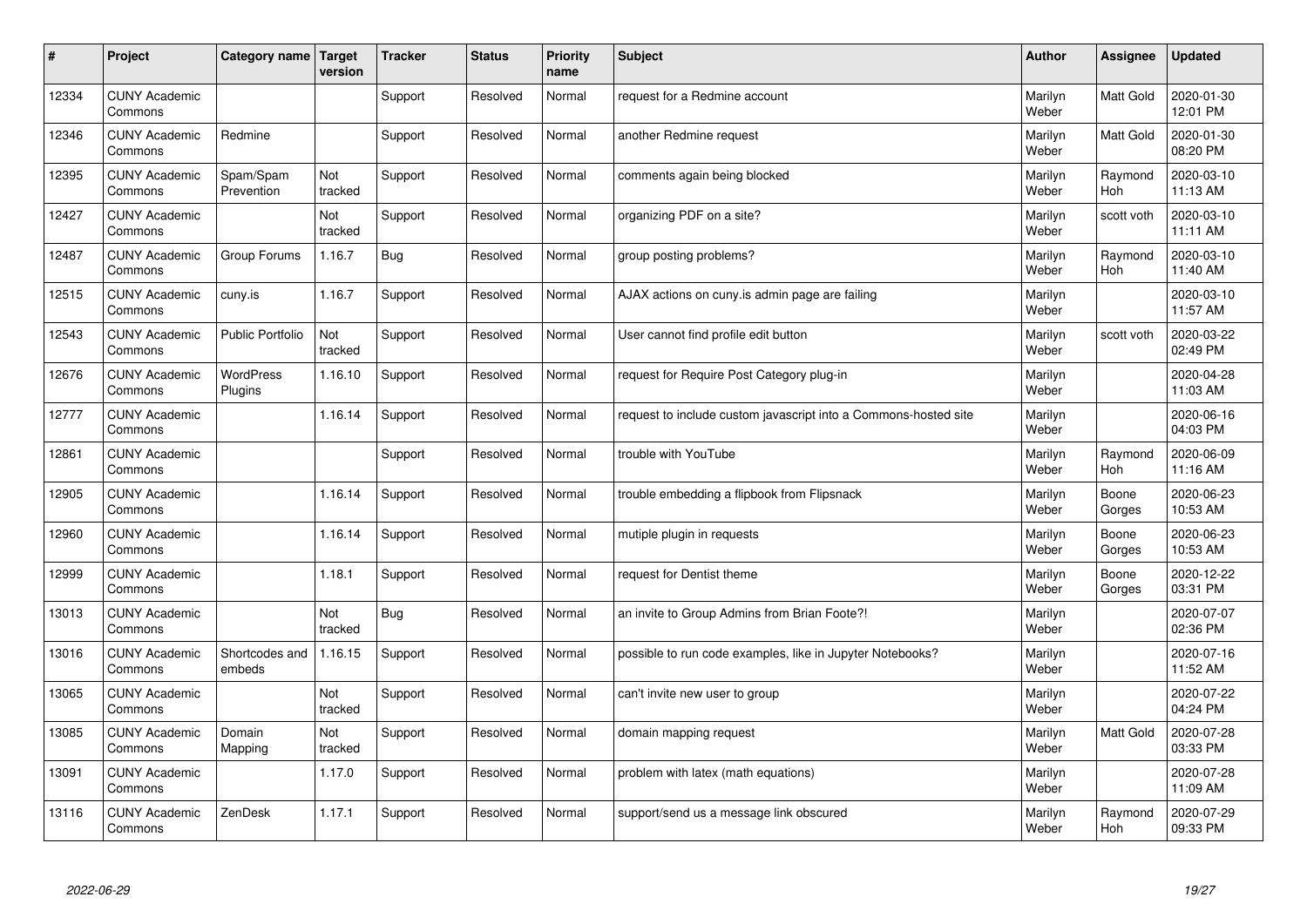| $\sharp$ | Project                         | Category name   Target            | version        | <b>Tracker</b> | <b>Status</b> | <b>Priority</b><br>name | <b>Subject</b>                            | <b>Author</b>    | Assignee              | <b>Updated</b>         |
|----------|---------------------------------|-----------------------------------|----------------|----------------|---------------|-------------------------|-------------------------------------------|------------------|-----------------------|------------------------|
| 13134    | <b>CUNY Academic</b><br>Commons | Site cloning                      | 1.17.1         | Support        | Resolved      | Normal                  | New site (a clone) point to old dashboard | Marilyn<br>Weber |                       | 2020-08-12<br>03:22 PM |
| 13138    | <b>CUNY Academic</b><br>Commons | Group Library                     | Not<br>tracked | Support        | Resolved      | Normal                  | moving Library contents for Steve Brier   | Marilyn<br>Weber |                       | 2020-08-03<br>04:00 PM |
| 13159    | <b>CUNY Academic</b><br>Commons | Group Library                     | Not<br>tracked | Support        | Resolved      | Normal                  | changing folder names?                    | Marilyn<br>Weber | Boone<br>Gorges       | 2020-08-27<br>08:59 AM |
| 13184    | <b>CUNY Academic</b><br>Commons | <b>WordPress</b><br>Plugins       | 1.17.2         | Support        | Resolved      | Normal                  | google translate plugin                   | Marilyn<br>Weber |                       | 2020-08-25<br>11:36 AM |
| 13185    | <b>CUNY Academic</b><br>Commons | <b>WordPress</b><br><b>Themes</b> | 1.17.2         | Support        | Resolved      | Normal                  | Less theme?                               | Marilyn<br>Weber |                       | 2020-08-25<br>11:26 AM |
| 13238    | <b>CUNY Academic</b><br>Commons | WordPress -<br>Media              | 1.17.3         | Support        | Resolved      | Normal                  | allow ppsx file?                          | Marilyn<br>Weber | Raymond<br>Hoh        | 2020-09-10<br>11:46 AM |
| 13295    | <b>CUNY Academic</b><br>Commons |                                   | Not<br>tracked | Support        | Resolved      | Normal                  | can't find new user                       | Marilyn<br>Weber |                       | 2020-09-08<br>10:18 AM |
| 13341    | <b>CUNY Academic</b><br>Commons | Group Forums                      | 1.17.4         | Bug            | Resolved      | Normal                  | Forum reply problems                      | Marilyn<br>Weber | Raymond<br><b>Hoh</b> | 2020-09-22<br>12:08 PM |
| 13378    | <b>CUNY Academic</b><br>Commons |                                   | 1.17.5         | Bug            | Resolved      | Normal                  | problem on one of my sites                | Marilyn<br>Weber |                       | 2020-09-24<br>05:27 PM |
| 13441    | <b>CUNY Academic</b><br>Commons |                                   | 1.17.5         | Support        | Resolved      | Normal                  | ongoing user problems with daily digests  | Marilyn<br>Weber |                       | 2020-10-13<br>10:02 AM |
| 13512    | <b>CUNY Academic</b><br>Commons | <b>WordPress</b><br><b>Themes</b> | 1.17.7         | Support        | Resolved      | Normal                  | theme update                              | Marilyn<br>Weber |                       | 2020-11-16<br>04:46 PM |
| 13521    | <b>CUNY Academic</b><br>Commons | Onboarding                        | 1.17.7         | Support        | Resolved      | Normal                  | sent invitations page                     | Marilyn<br>Weber | Raymond<br>Hoh        | 2020-11-10<br>10:31 AM |
| 13541    | <b>CUNY Academic</b><br>Commons |                                   | Not<br>tracked | Support        | Resolved      | Normal                  | add a page template to OER site.          | Marilyn<br>Weber |                       | 2020-11-11<br>11:12 AM |
| 13641    | <b>CUNY Academic</b><br>Commons |                                   | 1.18.2         | Support        | Resolved      | Normal                  | follow up to migration request            | Marilyn<br>Weber | Boone<br>Gorges       | 2021-01-12<br>10:59 AM |
| 13699    | <b>CUNY Academic</b><br>Commons |                                   | Not<br>tracked | Support        | Resolved      | Normal                  | Martin Segal Center site down             | Marilyn<br>Weber | Raymond<br>Hoh        | 2020-12-22<br>03:03 PM |
| 13710    | <b>CUNY Academic</b><br>Commons |                                   | Not<br>tracked | Support        | Resolved      | Normal                  | small change to Hosting Partner Handbook  | Marilyn<br>Weber |                       | 2020-12-16<br>04:29 PM |
| 13738    | <b>CUNY Academic</b><br>Commons |                                   | 1.18.1         | Support        | Resolved      | Normal                  | theme requests from a non-CUY person      | Marilyn<br>Weber |                       | 2020-12-23<br>11:34 AM |
| 13741    | <b>CUNY Academic</b><br>Commons | WordPress<br>Plugins              | 1.18.3         | Support        | Resolved      | Normal                  | Ensemble Video Plugin                     | Marilyn<br>Weber |                       | 2021-01-26<br>04:43 PM |
| 13768    | <b>CUNY Academic</b><br>Commons | Domain<br>Mapping                 | Not<br>tracked | <b>Bug</b>     | Resolved      | Normal                  | patricksweeney.commons.gc.cuny.edu down   | Marilyn<br>Weber | Raymond<br>Hoh        | 2021-01-12<br>10:47 AM |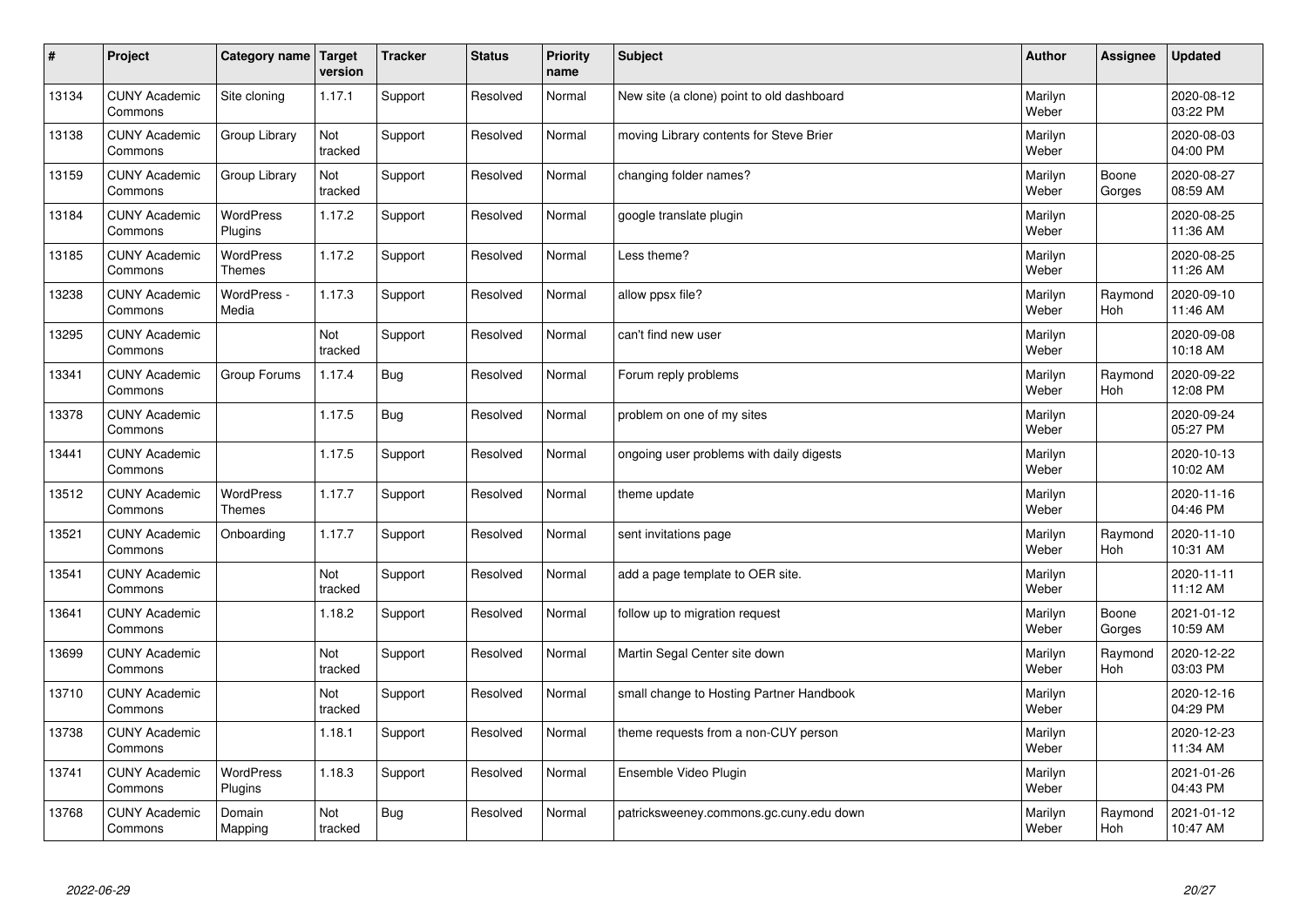| #     | Project                         | Category name   Target      | version        | <b>Tracker</b> | <b>Status</b> | <b>Priority</b><br>name | <b>Subject</b>                                                              | <b>Author</b>    | Assignee        | <b>Updated</b>         |
|-------|---------------------------------|-----------------------------|----------------|----------------|---------------|-------------------------|-----------------------------------------------------------------------------|------------------|-----------------|------------------------|
| 13783 | <b>CUNY Academic</b><br>Commons |                             | 1.18.2         | Support        | Resolved      | Normal                  | new CUNY OneSearch url                                                      | Marilyn<br>Weber |                 | 2021-01-14<br>04:53 PM |
| 13826 | <b>CUNY Academic</b><br>Commons |                             |                | Support        | Resolved      | Normal                  | January 14th                                                                | Marilyn<br>Weber |                 | 2021-01-26<br>04:26 PM |
| 13827 | <b>CUNY Academic</b><br>Commons | Group Forums                | 1.18.3         | <b>Bug</b>     | Resolved      | Normal                  | more forum post problems                                                    | Marilyn<br>Weber | Raymond<br>Hoh  | 2021-01-22<br>08:19 PM |
| 13841 | <b>CUNY Academic</b><br>Commons | <b>WordPress</b><br>Plugins | 1.18.3         | Support        | Resolved      | Normal                  | Folders plugin request                                                      | Marilyn<br>Weber | Boone<br>Gorges | 2021-01-26<br>04:43 PM |
| 13846 | <b>CUNY Academic</b><br>Commons | <b>WordPress</b><br>Plugins | 1.18.3         | Support        | Resolved      | Normal                  | Yoast SEO plugin problem                                                    | Marilyn<br>Weber |                 | 2021-01-19<br>05:34 PM |
| 13929 | <b>CUNY Academic</b><br>Commons |                             | 1.18.4         | Support        | Resolved      | Normal                  | update error message                                                        | Marilyn<br>Weber | Boone<br>Gorges | 2021-02-09<br>11:05 AM |
| 13944 | <b>CUNY Academic</b><br>Commons | <b>WordPress</b><br>Plugins | 1.18.4         | Support        | Resolved      | Normal                  | 3D FlipBook request                                                         | Marilyn<br>Weber |                 | 2021-02-09<br>11:05 AM |
| 13947 | <b>CUNY Academic</b><br>Commons | WordPress<br>Plugins        | 1.18.4         | <b>Bug</b>     | Resolved      | Normal                  | Elementor plugin problem                                                    | Marilyn<br>Weber | Raymond<br>Hoh  | 2021-02-08<br>09:34 PM |
| 13958 | <b>CUNY Academic</b><br>Commons |                             | 1.18.4         | Support        | Resolved      | Normal                  | calendar widget problem                                                     | Marilyn<br>Weber |                 | 2021-02-09<br>11:05 AM |
| 14012 | <b>CUNY Academic</b><br>Commons | <b>WordPress</b><br>Plugins | 1.18.5         | Support        | Resolved      | Normal                  | Open External Links in a New Window plugin?                                 | Marilyn<br>Weber | Boone<br>Gorges | 2021-03-02<br>02:07 PM |
| 14019 | <b>CUNY Academic</b><br>Commons | <b>WordPress</b><br>Plugins | 1.18.5         | <b>Bug</b>     | Resolved      | Normal                  | smorales.commons.gc.cuny.edu                                                | Marilyn<br>Weber | Boone<br>Gorges | 2021-02-23<br>11:06 AM |
| 14075 | <b>CUNY Academic</b><br>Commons | <b>WordPress</b><br>Plugins | Not<br>tracked | <b>Bug</b>     | Resolved      | Normal                  | sludigitalportfolios.commons.gc.cuny.edu                                    | Marilyn<br>Weber | Boone<br>Gorges | 2021-03-01<br>10:46 AM |
| 14077 | <b>CUNY Academic</b><br>Commons | <b>WordPress</b><br>Plugins | 1.18.7         | Support        | Resolved      | Normal                  | Elementor Pro plugin for the slider                                         | Marilyn<br>Weber | Raymond<br>Hoh  | 2021-03-23<br>11:43 AM |
| 14129 | <b>CUNY Academic</b><br>Commons | Onboarding                  | 1.18.6         | Support        | Resolved      | Normal                  | can only see some invites sent                                              | Marilyn<br>Weber | Raymond<br>Hoh  | 2021-04-09<br>09:00 AM |
| 14242 | <b>CUNY Academic</b><br>Commons |                             |                | Support        | Resolved      | Normal                  | LAILAC site missing content                                                 | Marilyn<br>Weber |                 | 2021-03-27<br>08:40 AM |
| 14246 | <b>CUNY Academic</b><br>Commons |                             | 1.18.8         | Support        | Resolved      | Normal                  | 'Weekly jQuery Migrate Status Update"                                       | Marilyn<br>Weber |                 | 2021-04-13<br>11:08 AM |
| 14265 | <b>CUNY Academic</b><br>Commons | WordPress<br>Plugins        | 1.18.10        | Support        | Resolved      | Normal                  | separate the tag cloud in the blog sidebar                                  | Marilyn<br>Weber | Boone<br>Gorges | 2021-05-12<br>05:19 PM |
| 14270 | <b>CUNY Academic</b><br>Commons | WordPress<br><b>Themes</b>  | 1.18.8         | Support        | Resolved      | Normal                  | grid theme?                                                                 | Marilyn<br>Weber |                 | 2021-04-13<br>11:20 AM |
| 14304 | <b>CUNY Academic</b><br>Commons | Group Library               | 1.18.8         | <b>Bug</b>     | Resolved      | Normal                  | Library items change folders when adding subsequent items in new<br>folders | Marilyn<br>Weber | Boone<br>Gorges | 2021-04-13<br>11:21 AM |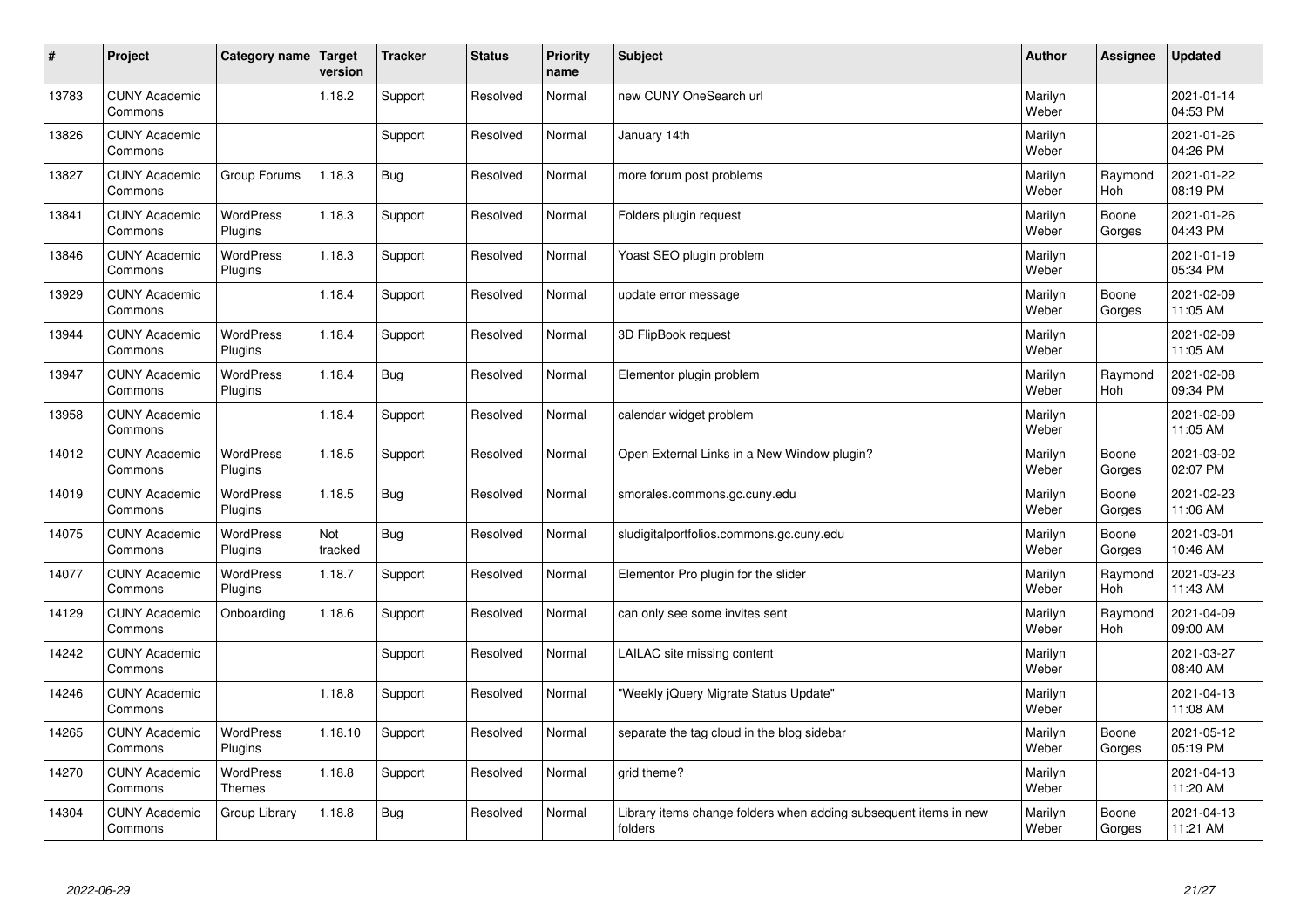| $\pmb{\sharp}$ | Project                         | Category name                | Target<br>version | <b>Tracker</b> | <b>Status</b> | <b>Priority</b><br>name | <b>Subject</b>                                                                          | <b>Author</b>    | Assignee        | <b>Updated</b>         |
|----------------|---------------------------------|------------------------------|-------------------|----------------|---------------|-------------------------|-----------------------------------------------------------------------------------------|------------------|-----------------|------------------------|
| 14344          | <b>CUNY Academic</b><br>Commons | Domain<br>Mapping            | Not<br>tracked    | Support        | Resolved      | Normal                  | arabstages.org site down                                                                | Marilyn<br>Weber | Raymond<br>Hoh  | 2021-04-19<br>01:42 PM |
| 14369          | <b>CUNY Academic</b><br>Commons | WordPress -<br>Media         | Not<br>tracked    | Support        | Resolved      | Normal                  | renewed problem with ppsx files                                                         | Marilyn<br>Weber |                 | 2021-04-27<br>12:44 PM |
| 14378          | <b>CUNY Academic</b><br>Commons |                              | Not<br>tracked    | Support        | Resolved      | Normal                  | <b>PPTX</b> files unfetchable                                                           | Marilyn<br>Weber |                 | 2021-05-11<br>11:25 AM |
| 14404          | <b>CUNY Academic</b><br>Commons |                              | Not<br>tracked    | Support        | Resolved      | Normal                  | blocked IP of user?                                                                     | Marilyn<br>Weber |                 | 2021-05-10<br>01:00 PM |
| 14410          | <b>CUNY Academic</b><br>Commons |                              | 1.18.10           | <b>Bug</b>     | Resolved      | Normal                  | events calendar problem?                                                                | Marilyn<br>Weber |                 | 2021-05-10<br>04:45 PM |
| 14411          | <b>CUNY Academic</b><br>Commons | <b>WordPress</b><br>Themes   | 1.18.10           | Bug            | Resolved      | Normal                  | logo problems                                                                           | Marilyn<br>Weber |                 | 2021-05-03<br>04:37 PM |
| 14509          | <b>CUNY Academic</b><br>Commons | WordPress<br>Plugins         | 1.18.12           | <b>Bug</b>     | Resolved      | Normal                  | Elementor Editor problem                                                                | Marilyn<br>Weber |                 | 2021-06-08<br>09:55 AM |
| 14534          | <b>CUNY Academic</b><br>Commons | WordPress<br>Plugins         | 1.18.12           | Support        | Resolved      | Normal                  | Share This Image plugin?                                                                | Marilyn<br>Weber |                 | 2021-06-08<br>11:50 AM |
| 14594          | <b>CUNY Academic</b><br>Commons |                              | Not<br>tracked    | Support        | Resolved      | Normal                  | Administration email verification?                                                      | Marilyn<br>Weber |                 | 2021-07-12<br>11:40 AM |
| 14718          | <b>CUNY Academic</b><br>Commons |                              | Not<br>tracked    | Support        | Resolved      | Normal                  | User wants to recover deleted account                                                   | Marilyn<br>Weber |                 | 2021-08-30<br>02:46 PM |
| 14734          | <b>CUNY Academic</b><br>Commons | <b>WordPress</b><br>Themes   | 1.18.18           | Support        | Resolved      | Normal                  | missing section of Sujatha Fernandes' site                                              | Marilyn<br>Weber | Raymond<br>Hoh  | 2021-09-06<br>04:15 PM |
| 14812          | <b>CUNY Academic</b><br>Commons |                              | Not<br>tracked    | Support        | Resolved      | Normal                  | Custom Sidebars and Wordpress 5.6                                                       | Marilyn<br>Weber |                 | 2021-09-30<br>10:43 AM |
| 14813          | <b>CUNY Academic</b><br>Commons |                              | Not<br>tracked    | Support        | Resolved      | Normal                  | raise the file size limit                                                               | Marilyn<br>Weber |                 | 2021-09-30<br>12:02 PM |
| 14885          | <b>CUNY Academic</b><br>Commons | <b>WordPress</b><br>Plugins  | 1.18.22           | <b>Bug</b>     | Resolved      | Normal                  | Long Loading Times -- Wordpress Admin Site                                              | Marilyn<br>Weber | Raymond<br>Hoh  | 2021-10-26<br>12:28 PM |
| 14889          | <b>CUNY Academic</b><br>Commons | Events                       | 1.19.0            | Support        | Resolved      | Normal                  | events in group - can they be edited by all admins?                                     | Marilyn<br>Weber | Raymond<br>Hoh  | 2021-12-13<br>03:31 PM |
| 14891          | <b>CUNY Academic</b><br>Commons |                              | Not<br>tracked    | Support        | Resolved      | Normal                  | changing site template after creation?                                                  | Marilyn<br>Weber |                 | 2022-04-27<br>04:58 PM |
| 14973          | <b>CUNY Academic</b><br>Commons |                              |                   | Support        | Resolved      | Normal                  | Mail Poet                                                                               | Marilyn<br>Weber |                 | 2021-12-06<br>10:20 AM |
| 15120          | <b>CUNY Academic</b><br>Commons |                              |                   | Support        | Resolved      | Normal                  | embed Zoom recordings in a post?                                                        | Marilyn<br>Weber |                 | 2021-12-29<br>08:15 AM |
| 15211          | <b>CUNY Academic</b><br>Commons | <b>Blogs</b><br>(BuddyPress) | 1.19.2            | Support        | Resolved      | Normal                  | No good error reporting for already-used domain name when creating a<br>site in Firefox | Marilyn<br>Weber | Boone<br>Gorges | 2022-01-25<br>11:33 AM |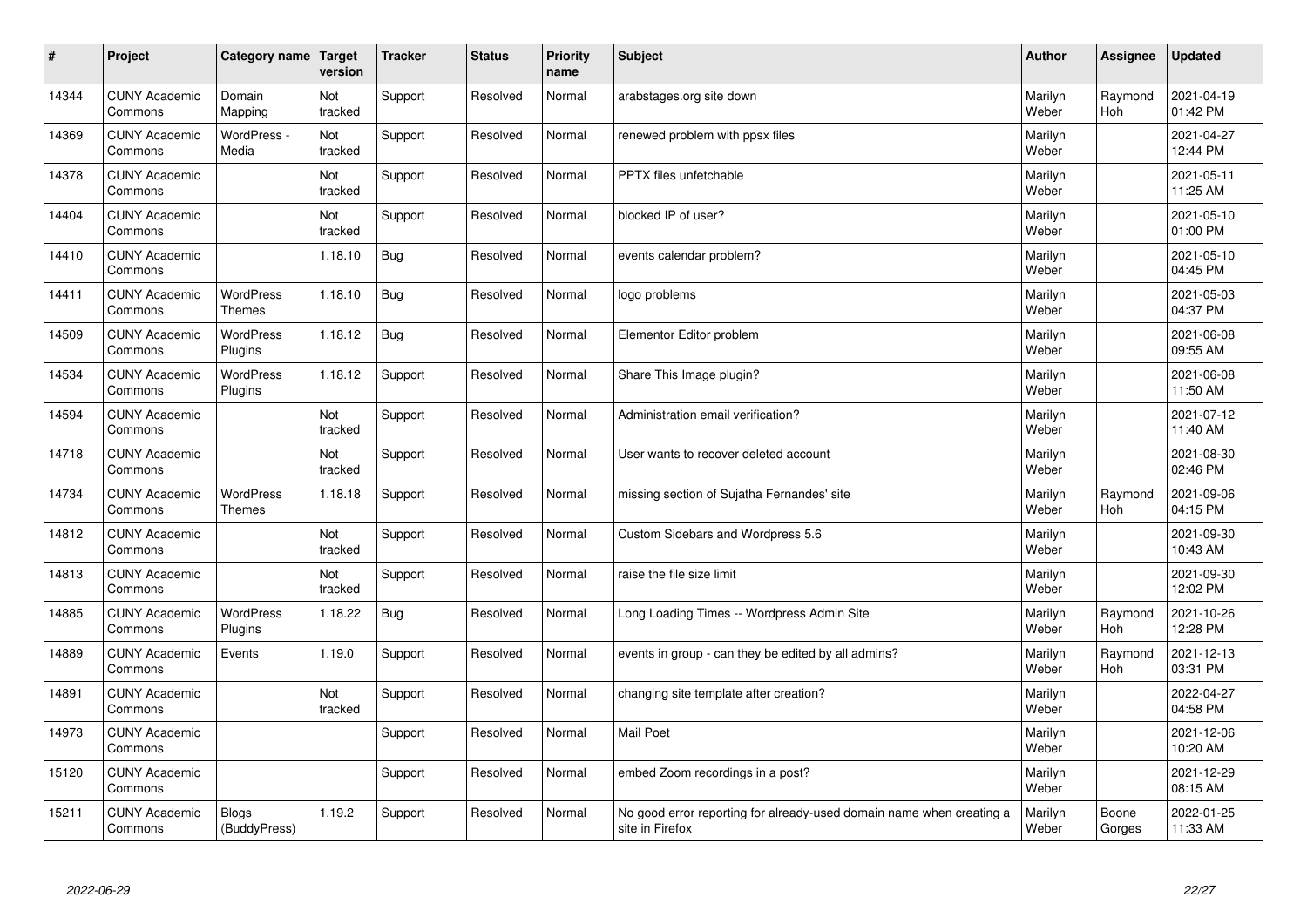| $\sharp$ | Project                         | Category name   Target        | version        | <b>Tracker</b> | <b>Status</b> | <b>Priority</b><br>name | <b>Subject</b>                                              | <b>Author</b>    | Assignee          | <b>Updated</b>         |
|----------|---------------------------------|-------------------------------|----------------|----------------|---------------|-------------------------|-------------------------------------------------------------|------------------|-------------------|------------------------|
| 15241    | <b>CUNY Academic</b><br>Commons | Onboarding                    | 1.19.3         | Design/UX      | Resolved      | Normal                  | white on gray                                               | Marilyn<br>Weber | Boone<br>Gorges   | 2022-02-08<br>02:38 PM |
| 15252    | <b>CUNY Academic</b><br>Commons | Layout                        | Not<br>tracked | Bug            | Resolved      | Normal                  | visual glitch with the Segal Center webpage                 | Marilyn<br>Weber | Raymond<br>Hoh    | 2022-02-03<br>04:56 PM |
| 15266    | <b>CUNY Academic</b><br>Commons |                               |                | Support        | Resolved      | Normal                  | Just an appreciation                                        | Marilyn<br>Weber |                   | 2022-02-07<br>10:42 AM |
| 15269    | <b>CUNY Academic</b><br>Commons | Redmine                       | Not<br>tracked | Support        | Resolved      | Normal                  | Segal Theater sites                                         | Marilyn<br>Weber |                   | 2022-02-07<br>04:11 PM |
| 15545    | <b>CUNY Academic</b><br>Commons | <b>WordPress</b><br>Plugins   | 1.19.5         | Feature        | Resolved      | Normal                  | "ZI Hide Featured Image" plugin request                     | Marilyn<br>Weber | Boone<br>Gorges   | 2022-03-09<br>10:09 AM |
| 15654    | <b>CUNY Academic</b><br>Commons | WordPress<br>Plugins          | 1.19.6         | Support        | Resolved      | Normal                  | Numerous Copies of Events showing up                        | Marilyn<br>Weber | Boone<br>Gorges   | 2022-03-22<br>11:30 AM |
| 15978    | <b>CUNY Academic</b><br>Commons | WordPress -<br>Media          | 2.0.2          | Support        | Resolved      | Normal                  | .tex files?                                                 | Marilyn<br>Weber | Raymond<br>Hoh    | 2022-06-28<br>09:09 PM |
| 16172    | <b>CUNY Academic</b><br>Commons | WordPress<br>(misc)           | 2.0.2          | Bug            | Resolved      | Normal                  | 'Lost your password" link not in error messge               | Marilyn<br>Weber | Raymond<br>Hoh    | 2022-06-14<br>09:21 PM |
| 16198    | <b>CUNY Academic</b><br>Commons |                               | 2.0.1          | Bug            | Resolved      | Normal                  | Change role to                                              | Marilyn<br>Weber | Boone<br>Gorges   | 2022-06-14<br>11:35 AM |
| 16291    | <b>CUNY Academic</b><br>Commons | Site cloning                  | 2.0.2          | Support        | Resolved      | Normal                  | Images coming up blank in Media Library                     | Marilyn<br>Weber | Raymond<br>Hoh    | 2022-06-29<br>11:31 AM |
| 3093     | <b>CUNY Academic</b><br>Commons | WordPress<br>Plugins          |                | <b>Bug</b>     | Rejected      | Normal                  | Custom Google Maps                                          | Marilyn<br>Weber | Boone<br>Gorges   | 2014-05-02<br>10:52 AM |
| 3136     | <b>CUNY Academic</b><br>Commons | <b>WordPress</b><br>Plugins   |                | <b>Bug</b>     | Rejected      | Normal                  | The Easy Rotator                                            | Marilyn<br>Weber | Boone<br>Gorges   | 2014-04-01<br>10:26 PM |
| 3673     | <b>CUNY Academic</b><br>Commons |                               |                | Bug            | Rejected      | Normal                  | CBox pagination issue with the Wiki                         | Marilyn<br>Weber |                   | 2014-11-20<br>04:08 PM |
| 3674     | <b>CUNY Academic</b><br>Commons |                               |                | <b>Bug</b>     | Rejected      | Normal                  | CBox pagination issue with the Wiki                         | Marilyn<br>Weber |                   | 2014-11-20<br>05:03 PM |
| 5083     | <b>CUNY Academic</b><br>Commons | <b>WordPress</b><br>Plugins   | 1.9.5          | Support        | Rejected      | Normal                  | creating a shortcode for the iframe code of the google form | Marilyn<br>Weber | Marilyn<br>Weber  | 2016-01-12<br>04:25 PM |
| 5184     | <b>CUNY Academic</b><br>Commons | Social Paper                  |                | <b>Bug</b>     | Rejected      | Normal                  | Problem linking SP to a group                               | Marilyn<br>Weber | Boone<br>Gorges   | 2016-02-21<br>12:27 PM |
| 5345     | <b>CUNY Academic</b><br>Commons | Social Paper                  | 1.9.17         | Feature        | Rejected      | Normal                  | Plus symbol problem in SP                                   | Marilyn<br>Weber | Christian<br>Wach | 2016-05-27<br>04:26 AM |
| 5448     | <b>CUNY Academic</b><br>Commons | Email<br><b>Notifications</b> | 1.10.2         | Bug            | Rejected      | Normal                  | garbled CAC activity digests                                | Marilyn<br>Weber | Raymond<br>Hoh    | 2016-11-20<br>02:38 AM |
| 5988     | <b>CUNY Academic</b><br>Commons | Support                       |                | Support        | Rejected      | Normal                  | Forbidden error when trying to join                         | Marilyn<br>Weber | Boone<br>Gorges   | 2016-09-08<br>01:42 PM |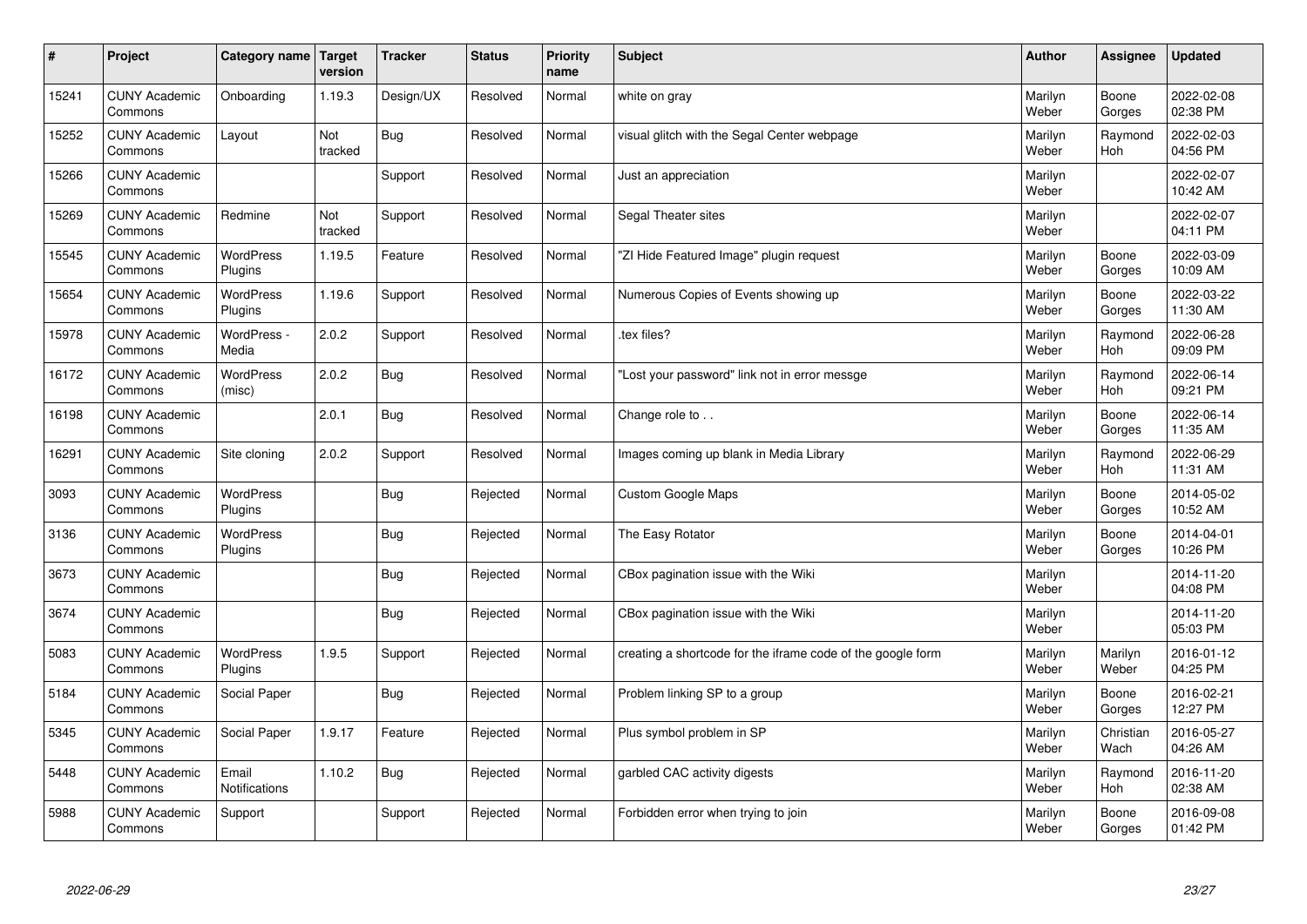| $\sharp$ | Project                         | Category name   Target        | version        | <b>Tracker</b> | <b>Status</b> | <b>Priority</b><br>name | <b>Subject</b>                                               | <b>Author</b>    | Assignee        | Updated                |
|----------|---------------------------------|-------------------------------|----------------|----------------|---------------|-------------------------|--------------------------------------------------------------|------------------|-----------------|------------------------|
| 6338     | <b>CUNY Academic</b><br>Commons |                               |                | Bug            | Rejected      | Normal                  | Multiple email notifications for each blog post              | Marilyn<br>Weber | Boone<br>Gorges | 2016-10-18<br>08:45 PM |
| 6575     | <b>CUNY Academic</b><br>Commons | Groups (misc)                 |                | Bug            | Rejected      | Normal                  | No papers link for the group "social paper"                  | Marilyn<br>Weber |                 | 2016-11-02<br>10:39 PM |
| 7376     | <b>CUNY Academic</b><br>Commons | Email<br><b>Notifications</b> |                | <b>Bug</b>     | Rejected      | Normal                  | automatic forwarding of blog posts not working               | Marilyn<br>Weber | Boone<br>Gorges | 2017-05-01<br>10:36 PM |
| 7668     | <b>CUNY Academic</b><br>Commons | <b>WordPress</b><br>Plugins   |                | Support        | Rejected      | Normal                  | Iframes question                                             | Marilyn<br>Weber |                 | 2017-04-11<br>09:29 PM |
| 8071     | <b>CUNY Academic</b><br>Commons | <b>WordPress</b><br>Plugins   | Not<br>tracked | Support        | Rejected      | Normal                  | Anthologize                                                  | Marilyn<br>Weber |                 | 2017-05-10<br>10:15 AM |
| 8195     | <b>CUNY Academic</b><br>Commons |                               |                | Support        | Rejected      | Normal                  | possible to make the Profile pic semi-hidden?                | Marilyn<br>Weber |                 | 2017-05-24<br>11:00 PM |
| 9033     | <b>CUNY Academic</b><br>Commons |                               |                | Support        | Rejected      | Normal                  | Site search terms                                            | Marilyn<br>Weber |                 | 2017-12-22<br>01:10 PM |
| 9275     | <b>CUNY Academic</b><br>Commons |                               |                | Support        | Rejected      | Normal                  | soft chalk page?                                             | Marilyn<br>Weber | Boone<br>Gorges | 2018-04-09<br>10:37 AM |
| 9518     | <b>CUNY Academic</b><br>Commons |                               | Not<br>tracked | Support        | Rejected      | Normal                  | problems with site on Internet Explorer                      | Marilyn<br>Weber | Raymond<br>Hoh  | 2019-03-11<br>11:18 PM |
| 9587     | <b>CUNY Academic</b><br>Commons |                               |                | Support        | Rejected      | Normal                  | possible request for the "PDF Poster" plugin                 | Marilyn<br>Weber |                 | 2018-04-24<br>10:52 AM |
| 9684     | <b>CUNY Academic</b><br>Commons |                               |                | Support        | Rejected      | Normal                  | SEO cleanup for newlaborforum.cuny.edu                       | Marilyn<br>Weber |                 | 2018-04-30<br>10:29 AM |
| 9885     | <b>CUNY Academic</b><br>Commons |                               |                | Support        | Rejected      | Normal                  | Publications field problem                                   | Marilyn<br>Weber |                 | 2018-06-06<br>01:18 PM |
| 9955     | <b>CUNY Academic</b><br>Commons | <b>WordPress</b><br>Plugins   | 1.13.4         | Support        | Rejected      | Normal                  | docx converter plugin?                                       | Marilyn<br>Weber |                 | 2018-06-26<br>11:39 AM |
| 9996     | <b>CUNY Academic</b><br>Commons | Membership                    | Not<br>tracked | Support        | Rejected      | Normal                  | user email change request                                    | Marilyn<br>Weber |                 | 2018-07-16<br>10:49 AM |
| 10260    | <b>CUNY Academic</b><br>Commons |                               |                | Bug            | Rejected      | Normal                  | bad activation email                                         | Marilyn<br>Weber |                 | 2018-08-30<br>01:25 PM |
| 10562    | <b>CUNY Academic</b><br>Commons |                               |                | <b>Bug</b>     | Rejected      | Normal                  | Commons is down                                              | Marilyn<br>Weber |                 | 2018-10-23<br>10:49 AM |
| 10838    | <b>CUNY Academic</b><br>Commons |                               | 1.15.3         | Support        | Rejected      | Normal                  | two plugin/theme requests from a digital fellow              | Marilyn<br>Weber |                 | 2019-06-11<br>10:31 AM |
| 10850    | <b>CUNY Academic</b><br>Commons |                               |                | Support        | Rejected      | Normal                  | Gravity form being resent                                    | Marilyn<br>Weber |                 | 2018-12-20<br>10:18 PM |
| 11267    | <b>CUNY Academic</b><br>Commons |                               |                | Support        | Rejected      | Normal                  | signing up with a nonCUNY signup code from the Register page | Marilyn<br>Weber |                 | 2019-03-26<br>03:00 PM |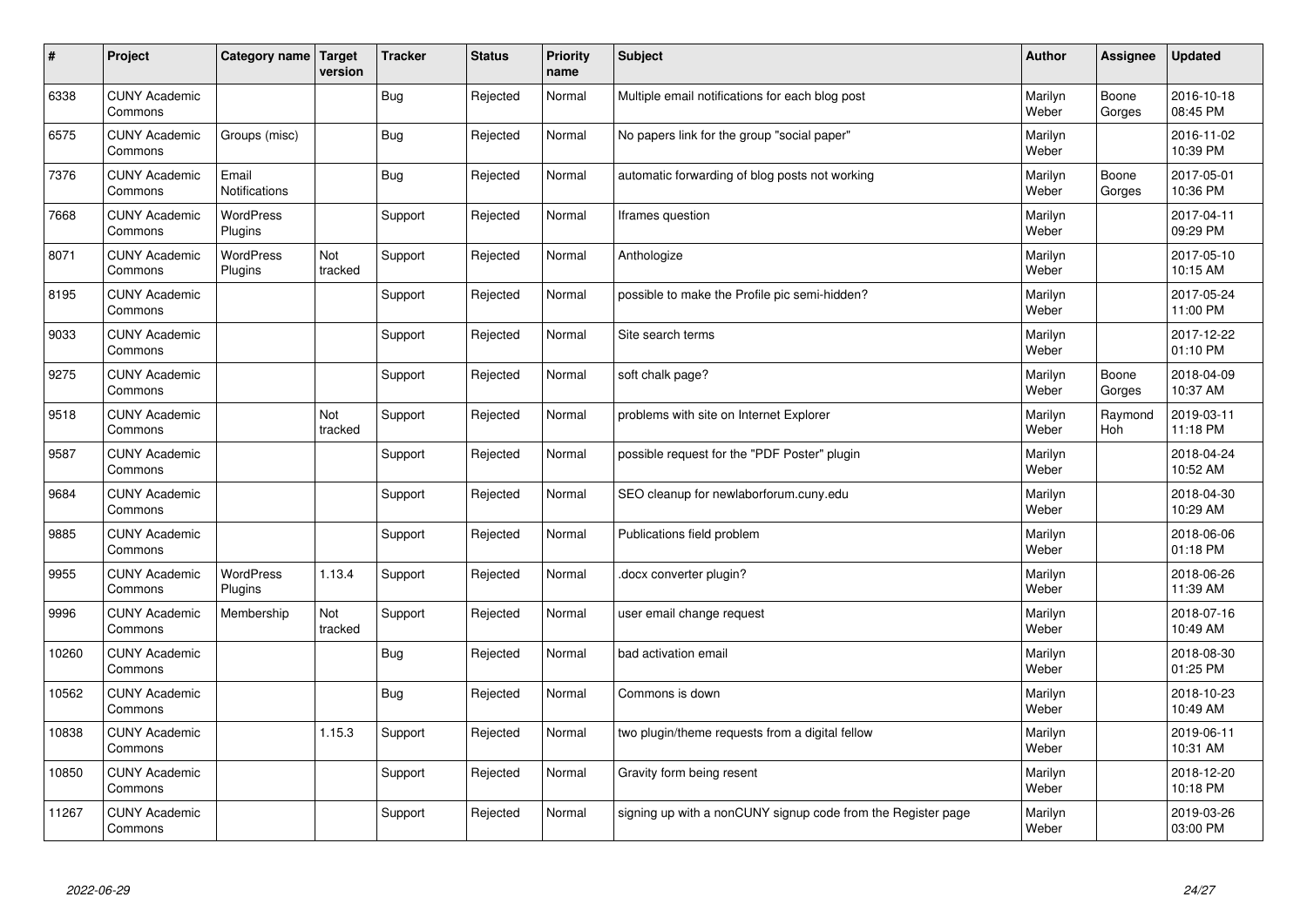| $\sharp$ | Project                         | Category name   Target      | version        | <b>Tracker</b> | <b>Status</b> | <b>Priority</b><br>name | <b>Subject</b>                                                                 | <b>Author</b>    | Assignee       | Updated                |
|----------|---------------------------------|-----------------------------|----------------|----------------|---------------|-------------------------|--------------------------------------------------------------------------------|------------------|----------------|------------------------|
| 11634    | <b>CUNY Academic</b><br>Commons | <b>WordPress</b><br>(misc)  | Not<br>tracked | <b>Bug</b>     | Rejected      | Normal                  | "Insert Read More Tag" working oddly                                           | Marilyn<br>Weber | Raymond<br>Hoh | 2019-07-15<br>11:48 PM |
| 12205    | <b>CUNY Academic</b><br>Commons |                             |                | Support        | Rejected      | Normal                  | possible update to the 2019 theme?                                             | Marilyn<br>Weber |                | 2020-01-14<br>12:08 PM |
| 12986    | <b>CUNY Academic</b><br>Commons |                             |                | Support        | Rejected      | Normal                  | Someone is trying to create accounts using random CUNY entity emails           | Marilyn<br>Weber |                | 2020-07-02<br>09:47 PM |
| 13012    | <b>CUNY Academic</b><br>Commons | <b>WordPress</b><br>(misc)  |                | Support        | Rejected      | Normal                  | icon image associated with the teaching template's Creative Commons<br>License | Marilyn<br>Weber | Raymond<br>Hoh | 2020-08-25<br>10:56 AM |
| 13121    | <b>CUNY Academic</b><br>Commons |                             |                | Support        | Rejected      | Normal                  | embed a DropBox Paper file                                                     | Marilyn<br>Weber |                | 2020-08-25<br>10:56 AM |
| 13160    | <b>CUNY Academic</b><br>Commons |                             |                | Support        | Rejected      | Normal                  | site not working on iphone                                                     | Marilyn<br>Weber |                | 2020-08-25<br>10:58 AM |
| 13169    | <b>CUNY Academic</b><br>Commons |                             | 1.17.4         | Support        | Rejected      | Normal                  | footer logo image has no alt-text                                              | Marilyn<br>Weber |                | 2020-09-22<br>10:18 AM |
| 13217    | <b>CUNY Academic</b><br>Commons |                             |                | Support        | Rejected      | Normal                  | upload recordings of our past webinars?                                        | Marilyn<br>Weber |                | 2020-08-25<br>07:56 AM |
| 13916    | <b>CUNY Academic</b><br>Commons |                             |                | Support        | Rejected      | Normal                  | <b>Custom Sidebars</b>                                                         | Marilyn<br>Weber |                | 2021-02-23<br>10:45 AM |
| 13918    | <b>CUNY Academic</b><br>Commons |                             | Not<br>tracked | Support        | Rejected      | Normal                  | MailPoet Newsletters Premium plugin                                            | Marilyn<br>Weber |                | 2021-02-09<br>11:01 AM |
| 14016    | <b>CUNY Academic</b><br>Commons |                             |                | Support        | Rejected      | Normal                  | PDFs not downloading                                                           | Marilyn<br>Weber |                | 2021-02-22<br>11:00 AM |
| 14360    | <b>CUNY Academic</b><br>Commons |                             |                | Support        | Rejected      | Normal                  | danielgerouldarchives.org?                                                     | Marilyn<br>Weber |                | 2021-04-27<br>10:42 AM |
| 14448    | <b>CUNY Academic</b><br>Commons | Password<br>Reset           | Not<br>tracked | <b>Bug</b>     | Rejected      | Normal                  | password reset weirdness                                                       | Marilyn<br>Weber | Raymond<br>Hoh | 2021-05-12<br>01:34 PM |
| 14606    | <b>CUNY Academic</b><br>Commons | WordPress<br>(misc)         | Not<br>tracked | Support        | Rejected      | Normal                  | calendar wrong month                                                           | Marilyn<br>Weber |                | 2021-07-23<br>12:11 PM |
| 14625    | <b>CUNY Academic</b><br>Commons |                             | Not<br>tracked | Support        | Rejected      | Normal                  | image won't appear in slideshow.                                               | Marilyn<br>Weber |                | 2021-07-27<br>10:33 AM |
| 14711    | <b>CUNY Academic</b><br>Commons |                             |                | Support        | Rejected      | Normal                  | Custom Facebook Feed plugin problem                                            | Marilyn<br>Weber |                | 2022-04-27<br>04:29 PM |
| 14972    | <b>CUNY Academic</b><br>Commons |                             |                | Support        | Rejected      | Normal                  | Mailchimp plugin                                                               | Marilyn<br>Weber |                | 2021-11-17<br>02:13 PM |
| 15279    | <b>CUNY Academic</b><br>Commons |                             |                | Bug            | Rejected      | Normal                  | big delay - cloning the history site                                           | Marilyn<br>Weber |                | 2022-02-09<br>01:49 PM |
| 15610    | <b>CUNY Academic</b><br>Commons | <b>WordPress</b><br>Plugins | Not<br>tracked | Support        | Rejected      | Normal                  | Loops & Logic plugin                                                           | Marilyn<br>Weber | Raymond<br>Hoh | 2022-03-19<br>11:16 AM |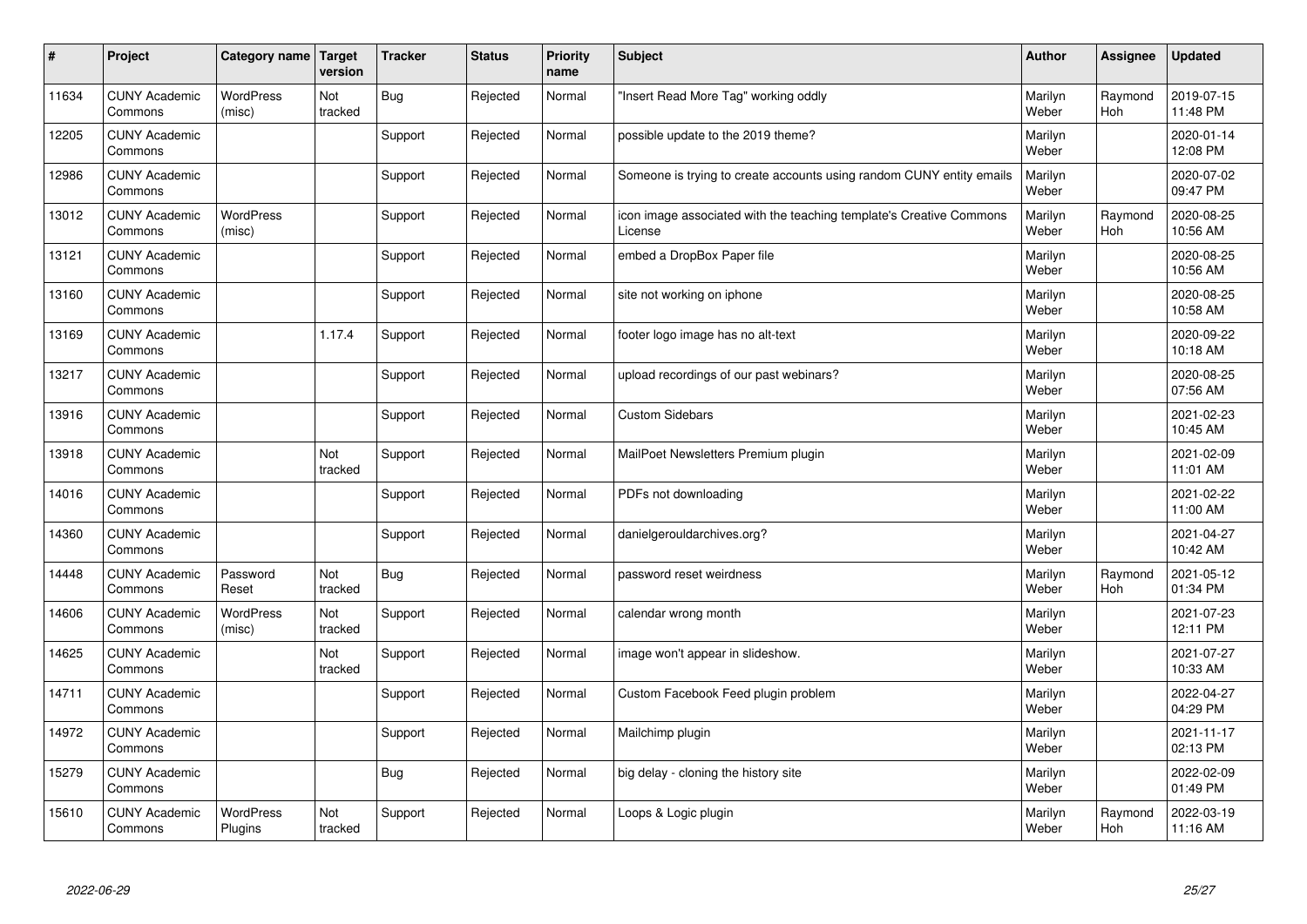| $\sharp$ | Project                         | Category name   Target      | version        | <b>Tracker</b> | <b>Status</b> | <b>Priority</b><br>name | <b>Subject</b>                                   | <b>Author</b>    | Assignee         | Updated                |
|----------|---------------------------------|-----------------------------|----------------|----------------|---------------|-------------------------|--------------------------------------------------|------------------|------------------|------------------------|
| 7226     | <b>CUNY Academic</b><br>Commons | Registration                | Not<br>tracked | <b>Bug</b>     | Abandoned     | Normal                  | Community college student cannot register?       | Marilyn<br>Weber |                  | 2017-11-15<br>01:55 PM |
| 7700     | <b>CUNY Academic</b><br>Commons |                             | Not<br>tracked | Support        | Abandoned     | Normal                  | slow loading Page on site                        | Marilyn<br>Weber | Boone<br>Gorges  | 2017-11-15<br>11:02 AM |
| 7724     | <b>CUNY Academic</b><br>Commons |                             | Not<br>tracked | Support        | Abandoned     | Normal                  | User name confusion                              | Marilyn<br>Weber | Boone<br>Gorges  | 2017-11-15<br>11:12 AM |
| 7770     | <b>CUNY Academic</b><br>Commons | <b>WordPress</b><br>Plugins | Not<br>tracked | <b>Bug</b>     | Abandoned     | Normal                  | Timeline.js problem                              | Marilyn<br>Weber |                  | 2017-11-15<br>01:43 PM |
| 8098     | <b>CUNY Academic</b><br>Commons | <b>Public Portfolio</b>     | Not<br>tracked | Bug            | Abandoned     | Normal                  | Widget in profile not working                    | Marilyn<br>Weber |                  | 2017-11-15<br>01:28 PM |
| 9134     | <b>CUNY Academic</b><br>Commons | Membership                  | Not<br>tracked | Support        | Abandoned     | Normal                  | former user                                      | Marilyn<br>Weber | <b>Matt Gold</b> | 2019-09-18<br>10:26 AM |
| 9726     | <b>CUNY Academic</b><br>Commons | <b>WordPress</b><br>Plugins | Not<br>tracked | Support        | Abandoned     | Normal                  | technical error on Contact page                  | Marilyn<br>Weber |                  | 2018-12-10<br>03:53 PM |
| 10571    | <b>CUNY Academic</b><br>Commons |                             | Not<br>tracked | Support        | Abandoned     | Normal                  | newsletter queue problem                         | Marilyn<br>Weber |                  | 2018-12-10<br>03:58 PM |
| 13288    | <b>CUNY Academic</b><br>Commons |                             |                | Support        | Abandoned     | Normal                  | log in problems on iPhone 6                      | Marilyn<br>Weber |                  | 2020-10-27<br>10:26 AM |
| 13584    | <b>CUNY Academic</b><br>Commons |                             |                | Support        | Abandoned     | Normal                  | Graphy theme question                            | Marilyn<br>Weber |                  | 2021-09-14<br>10:41 AM |
| 13596    | <b>CUNY Academic</b><br>Commons |                             |                | Support        | Abandoned     | Normal                  | invited as Author but show as Contributor        | Marilyn<br>Weber |                  | 2021-09-14<br>10:41 AM |
| 13637    | <b>CUNY Academic</b><br>Commons |                             |                | Support        | Abandoned     | Normal                  | All-in-One Migration plugin request              | Marilyn<br>Weber |                  | 2020-12-08<br>10:46 AM |
| 14148    | <b>CUNY Academic</b><br>Commons |                             |                | Support        | Abandoned     | Normal                  | post notification problem                        | Marilyn<br>Weber |                  | 2021-09-14<br>10:43 AM |
| 14389    | <b>CUNY Academic</b><br>Commons |                             |                | Support        | Abandoned     | Normal                  | WebflowIO?                                       | Marilyn<br>Weber |                  | 2021-09-14<br>10:45 AM |
| 14850    | <b>CUNY Academic</b><br>Commons |                             |                | Support        | Abandoned     | Normal                  | brooklyn waterfront site "connection not secure" | Marilyn<br>Weber |                  | 2022-04-27<br>04:56 PM |
| 4013     | <b>CUNY Academic</b><br>Commons |                             |                | <b>Bug</b>     | Duplicate     | Normal                  | Math question?                                   | Marilyn<br>Weber |                  | 2015-04-22<br>04:05 PM |
| 5072     | <b>CUNY Academic</b><br>Commons |                             |                | Feature        | Duplicate     | Normal                  | redirect shortcode handler                       | Marilyn<br>Weber | Boone<br>Gorges  | 2016-01-07<br>12:34 PM |
| 6313     | <b>CUNY Academic</b><br>Commons | Groups (misc)               |                | Bug            | Duplicate     | Normal                  | group member no longer in group, can't rejoin.   | Marilyn<br>Weber |                  | 2016-10-14<br>09:27 PM |
| 9133     | <b>CUNY Academic</b><br>Commons |                             |                | Support        | Duplicate     | Normal                  | webrecorder.io                                   | Marilyn<br>Weber |                  | 2018-01-29<br>10:34 AM |